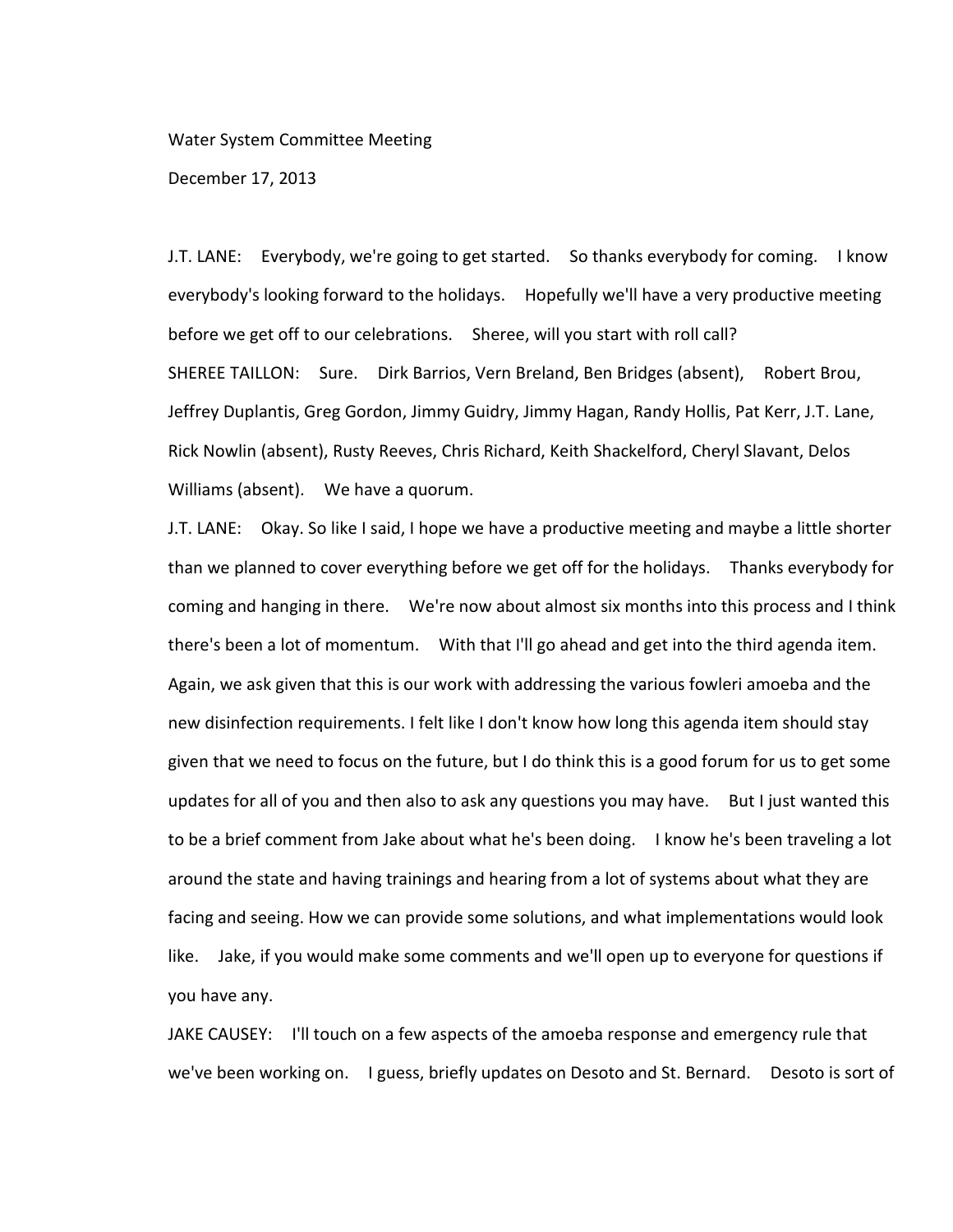continuing their 60 day burn at one milligram liter per of free chlorine and they have certainly been maintaining that well and by the end of this calendar year, shortly after Christmas, that burn will be completed and then sometime in January, early January, prior to those guys switching back to chloramines we're going to come back out and do some sampling to send to CDC for the amoebas. We'll probably go grab some additional samples for information to use for evaluation purposes and going forward at the same time. We are working with our advisory group at CDC on that. I guess one thing I'll say in Desoto they certainly had the mentality before that they couldn't achieve the residuals they are maintaining now when they had chloramines which probably had some serious nitrification issues that were preventing them from getting there. To go into this free chlorine burn it looks like they went from one booster stage before and then it looks like the demand of the system dropped significantly and their chlorine levels really shot up and so they have been taking them offline to keep them back down. But I think just that whole story in and of itself says a lot about chlorine systems managing distribution systems, maintaining chlorine residuals. There's a lot of lessons learned there that I hope John Neilson, the operator, will be able to share with a lot of water systems and other things, just that experience alone. So in St. Bernard they are continuing their 60 day burn. I'll say that there was a two week period that it stopped because they didn't maintain that one milligram per liter residual, but their levels are back up. And I know that one thing they'd accomplish during that timeframe was remediation of their storage facilities. They took them offline, out of service, cleaned them out, inspected them and put them back in. I don't really have a detailed report. I'll tell you what some of those findings were, but it seems to have had a big impact on them maintaining their chlorine residuals. We are still doing that and they are boosting at one tank. Those systems are maintaining their burns and moving forward, having success there. With the implementation of emergency rule the monitoring plant portal website did go live December 9th, last Monday. As many of you may know we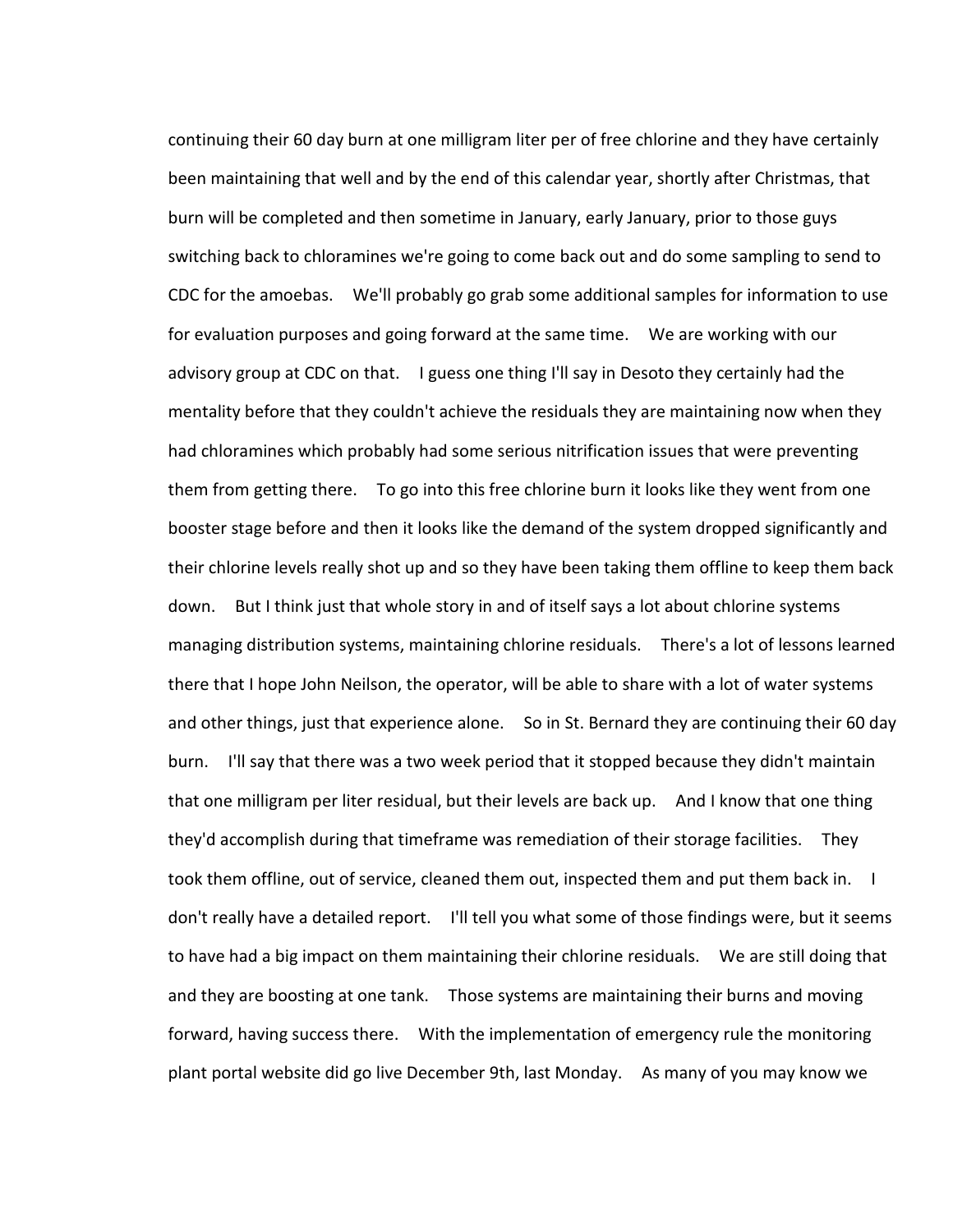are using it and building it at the same time. So there were some enhancements that came out midweek last week and more enhancements coming out this Friday so systems can actually submit their plans and that would be nice.

GREG GORDON: We don't have the healthcare.gov problem.

JAKE CAUSEY: So it is working well, and frankly all the workshops we've had had a lot of good feedback from operators. And I know as of Friday at noon we had 33 percent of our systems had logged in and started. That was wonderful. I will say one thing that I have seen in these workshops and systems looking at their plans definitely we've seen a lot of them that really had TCR sites located on main trunk lines. A lot of operators scared to go into the neighborhoods and put a TCR site and measure, you know, check for bacteria and chlorine residuals. I think the additional sites will be helpful in just this whole effort of reviewing the plans and is going to really do a lot of good for the systems and maintaining water quality. We are continuing to meet with our science advisory group and especially the folks from Australia are getting a lot of good feedback there. We are looking at laboratory test methods to use here in our OPH lab for thermophilic amoebas as well as naegleria. We got a lot of work to do, but we know where we got to go and get it done.

J.T. LANE: Any questions about, or does somebody want to share anything they are experiencing on the ground or hearing from the field that would be beneficial as we continue to learn, emphasize that, learn?

PATRICK KERR: When does emergency order expire and what are we going to do subsequent to it?

J.T. LANE: The emergency order expires...

JAKE CAUSEY: Effective date was November 6th so that was a 120 days and then we would have to renew it.

PATRICK KERR: But we're not going to write it as a permanent order?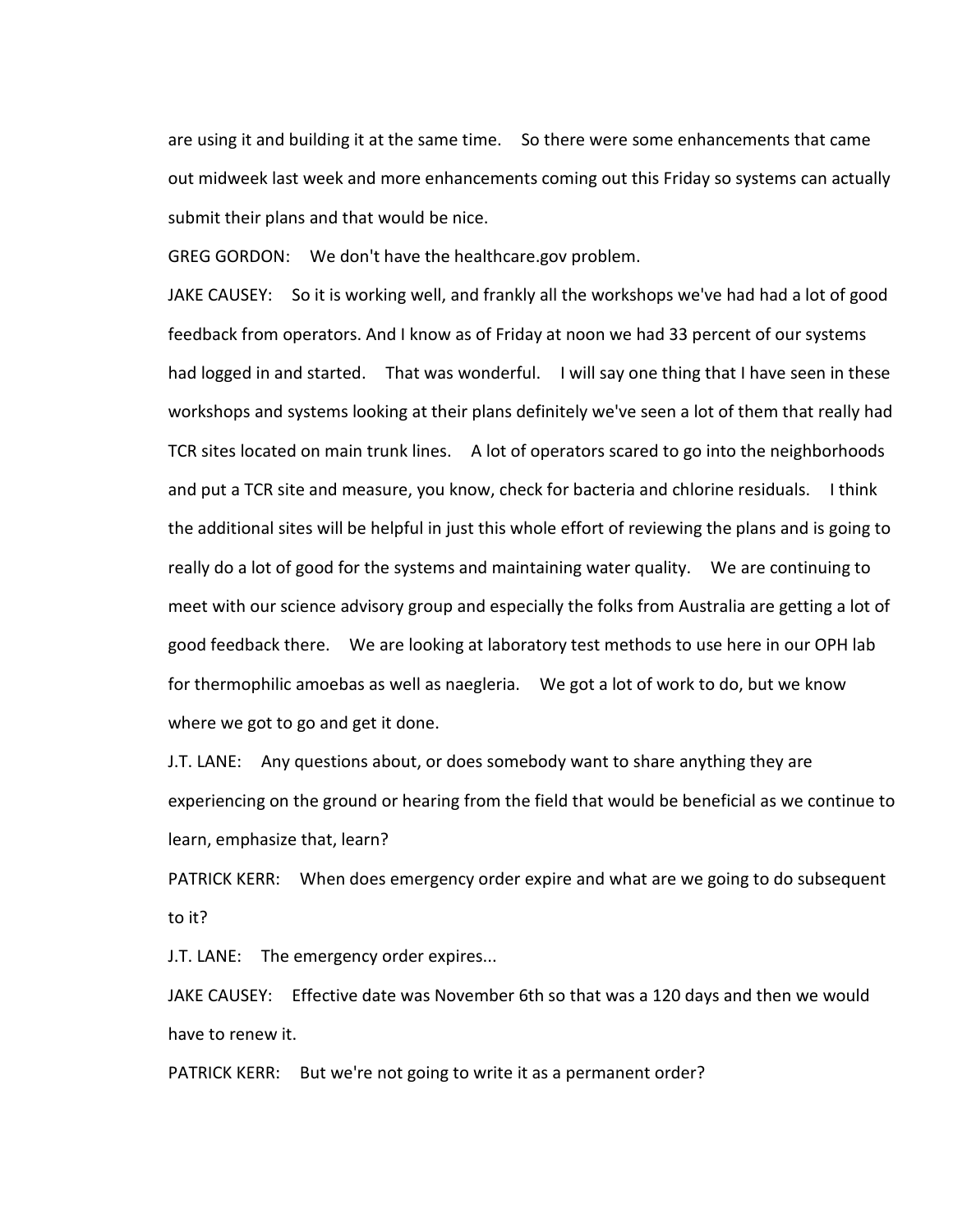J.T. LANE: At this point I don't know what the exact path will be. Still waiting on the deliberations, again to see what the final approach should be for the state. See what the recommendation is before we decide and if we're going to promulgate is it the same one, have more work to do, or is it a revised one that is based on all the stuff we've learned since then. JIMMY GUIDRY: What I can share is that wherever there's been an outbreak, whether it's amoeba in Arizona or there was salmonella in Denver, once they up they didn't come back. They stayed up. I can pretty much predict at this time that probably we're going to be living with point five going forward, if not higher. In Arizona they went up to one and so I think after emergency rule it will become a rule.

J.T. LANE: Any other thoughts and questions? Next will be approval of the minutes. PATRICK KERR: Did they get produced?

SHEREE TAILLON: Yes. They are on the website. Would y'all like me to send out an email when things get put on the website any time there's an update?

J.T. LANE: Okay. Well, everything's posted today. As soon as we get them on our website, that's where all the documents will be, we'll be sure to email them to you in the future. SHEREE TAILLON: Also on there is yesterday's webinar. There's a live recording of it on there. If anybody missed it you can also go on there and listen to the webinar.

J.T. LANE: With that we'll go into review of part seven by Jimmy on what he found on his webinar.

JIMMY HAGAN: As y'all are aware the webinar was held yesterday December 16th at 2 p.m. And first of all I'd like to thank Sheree for helping me out because without her help it would have been a challenge for pulling off the webinar. Hats off to her. She did a great job clicking between screens. I really appreciate her help. My report's broken down in accordance with the standard format. First of all, facilitator's recommendations: We didn't have a great number of comments. It generally fell into two or three different areas that are those top five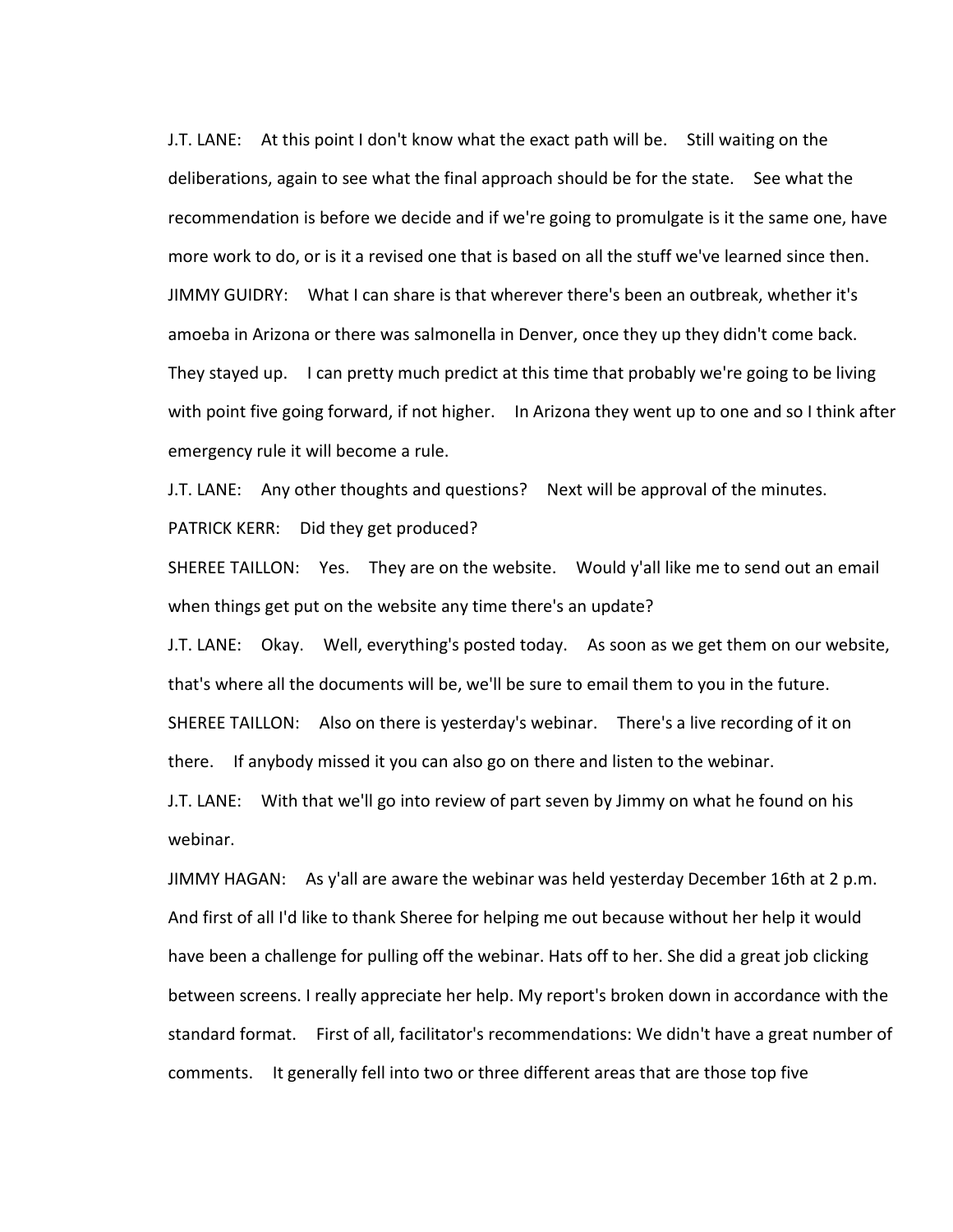comments. But facilitator's recommendations the only thing I saw that had not been commented on was that distribution system storage tanks ground and elevated probably look at considering baffles, mechanical or similar needs to promote mixing stored water, prevent short circuiting of water entering and leaving the tank and maintaining disinfection residuals. Requirements for clear wells, but the same requirements are not listed for distribution system storage. Top five comments, and these are comments that had one or more comments by people who actually submitted input. First is one that we will probably have on every section. We had a number of comments that were general in nature regarding grandfathering existing water storage tanks. I believe that's the same comment we've had on other water facilities as well. Facilities that were built and approved previously by DHH, but that do not meet current requirements of ten state standards and/or what has been discussed on the committee. Other than that going forward have the same comments regarding grandfathering. Second top five comment, consider constructing storage tanks such that the bottom is two feet above 100 year flood plain. That too is a comment we've talked about in other sections of the ten state standards. We talked about at or above a 100 year flood plain as long as the suggestion was put these tanks two feet above 100 year flood plain elevations. Third comment, consider the use of valves in lieu of or in addition to insect screens on overflow pipes on ground storage, and I assume elevated storage as well. The idea that the first time a tank overflows the insect screen is usually bolted down at the bottom of the pipe ends up in the yard and really doesn't do what it's intended to do. Suggestion was to possibly use some type of flapper valve or similar device in lieu of or in addition to prevent that insect screen from being a problem or just not being in place at the first overflow. Another comment concerning need for consistency between ten state standards, code requirements, state sanitary code, AWWA standards, and other standards regarding disinfection testing and so on in tanks. Apparently there's different recommendations and requirements related to a number of tests, how those test are taken,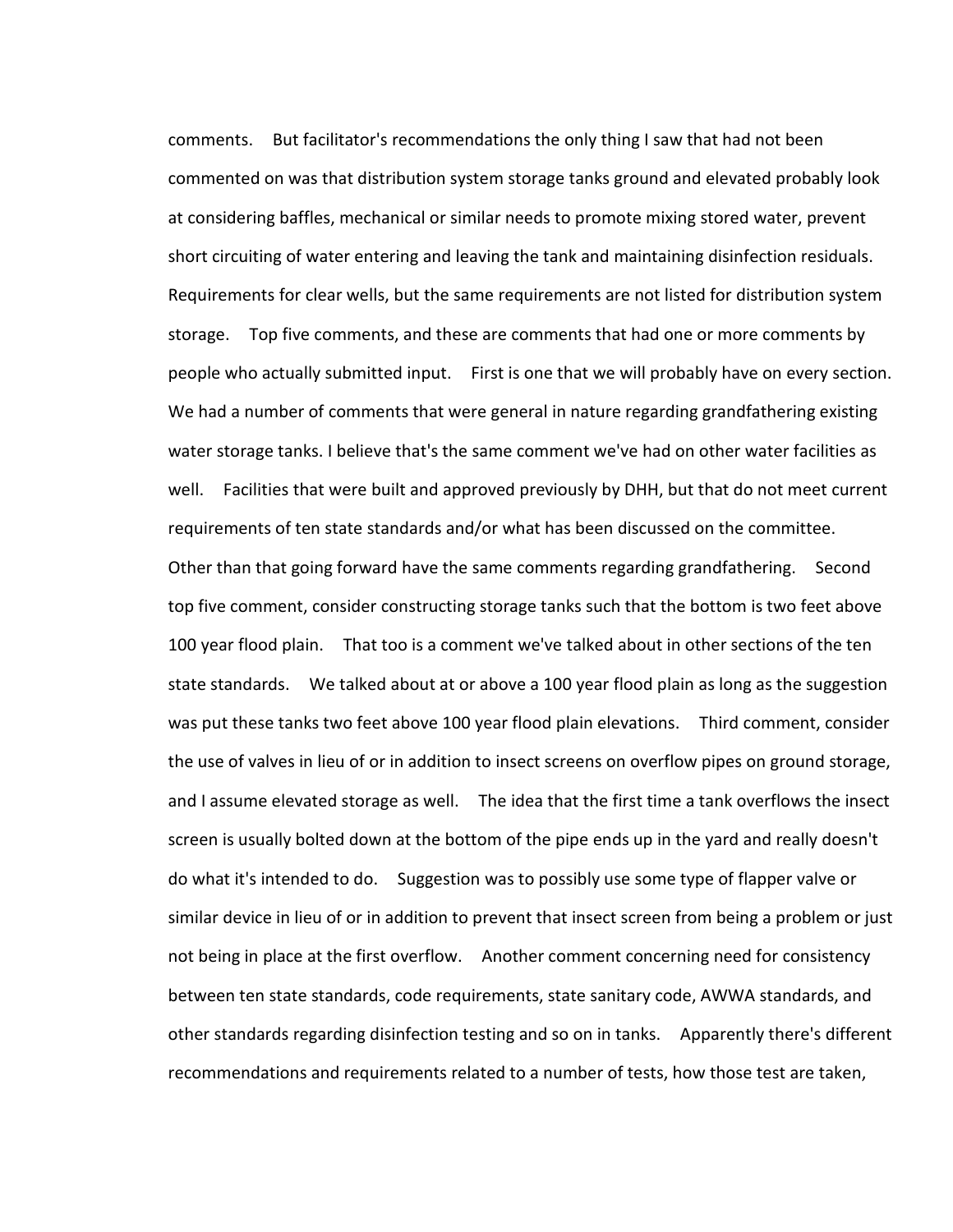and the comment was that certainly there needs to be some consistency or a decision made. How many, how far a part, if they fail, so on and so fourth. A clear description of what's supposed to happen when you are doing disinfection and testing on tanks. Probably apply as well on Robert's section, section eight. Probably some conflict in that area as well. Last comment was concerning requirements for two manholes above the waterline of tank compartments to access interior of storage tanks for cleaning and maintenance. I would guess that might be appropriate at very, very large ground or elevated storage tanks, but a great many of existing tanks only have one manhole. And I think the comment was the need for two is questionable given that there's already a pan and overflow on there. All comments, I guess I won't read all of them because the top five comments, in fact, comes from comments listed in number three. What you see in here are essentially cut and pasted parts of what people submitted by email, their attachment for the email itself. Again, they fall into three or four different areas. Location of reservoirs, we talked about the 100 year flood plain, those types of issues. Three or four different comments on overflows that were summarized by the top five comments. Access primarily dealing with manholes and then the number of other subject comments concerning manholes, vents, once again disinfection. Comment on provisions for sampling, whether to consider stainless steel valves and piping in lieu of an actual (inaudible) nozzle sample tap that's required currently. And then there was a comment on clear wells. Whether to require two clear wells and if there are situations whether it's one clear well, whether that is one of those things that will be grandfathered. Any questions on the report?

JEFFREY DUPLANTIS: One question, and this is probably going to show my ignorance, some of the comments was this standard should be applied as design criteria only. Isn't the ten state standards a design criteria? I don't know how that comment, why that comment's being made.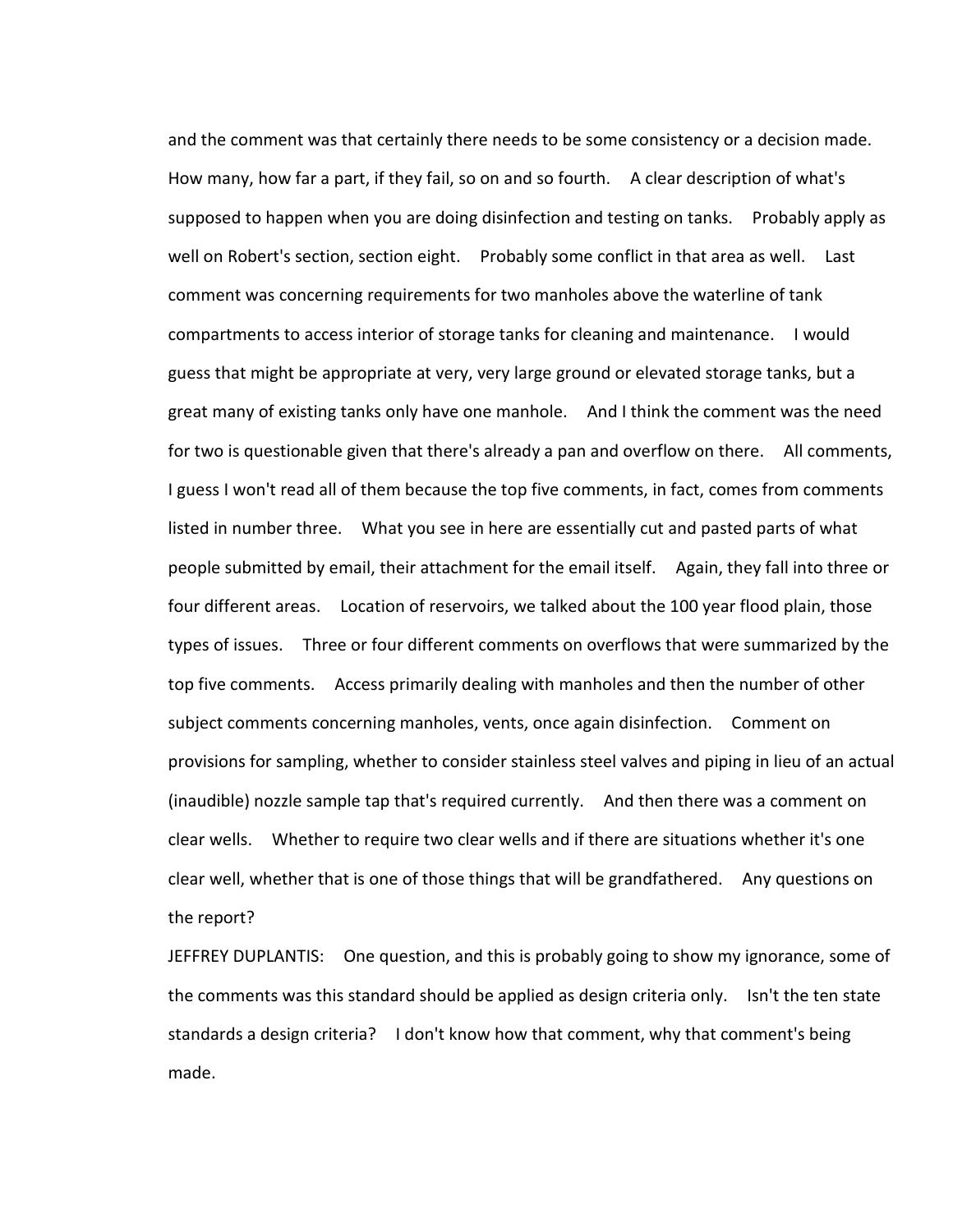JIMMY HAGAN: I think I can answer that. I believe the design standard comes as a part of the grandfathering. If you are grandfathered in and you get to keep your facility then it becomes a design standard on all future facilities that are constructed in accordance with the proposed requirements. The requirements would not be something that you could continue to go back and revisit. Probably one big part of what the committee's going to talk about. I believe the design standards is intended as something going forward and not looking back necessarily.

J.T. LANE: All right. At this point jumping off any immediate reactions anyone wants to share, questions regarding Jimmy's report?

DIRK BARRIOS: One of the things that we said was top five comments was considered construction of storage tanks such that the bottom is two foot above the 100 year flood plain level. Come on. We live in South Louisiana. If you live in Central Louisiana, North Louisiana... South Louisiana? 100 year flood elevation is the golden (inaudible) and then you have plus 14. Ground plus three, plus two, plus four. And then you've got to build the ground storage tank. We don't build ground storage tanks away from our plants, but we would have to build an elevated tank 10 to 14 feet high to build elevated storage tank. Not just Lafourche, every parish in the southern part of the state.

PATRICK KERR: Bottom of the bowl, right?

DIRK BARRIOS: That's the clarification you got to get.

JAKE CAUSEY: Ground storage elevated would be well above, but ground storage.

DIRK BARRIOS: The way it's written...

J.T. LANE: I know we only have two mics, but we need to pass them around to make sure our record keeper can hear us.

JAKE CAUSEY: Talking about ground storage tanks and being elevated and the bowl, Pat said, is well above actually (inaudible) support an elevated tower two feet above the 100 year flood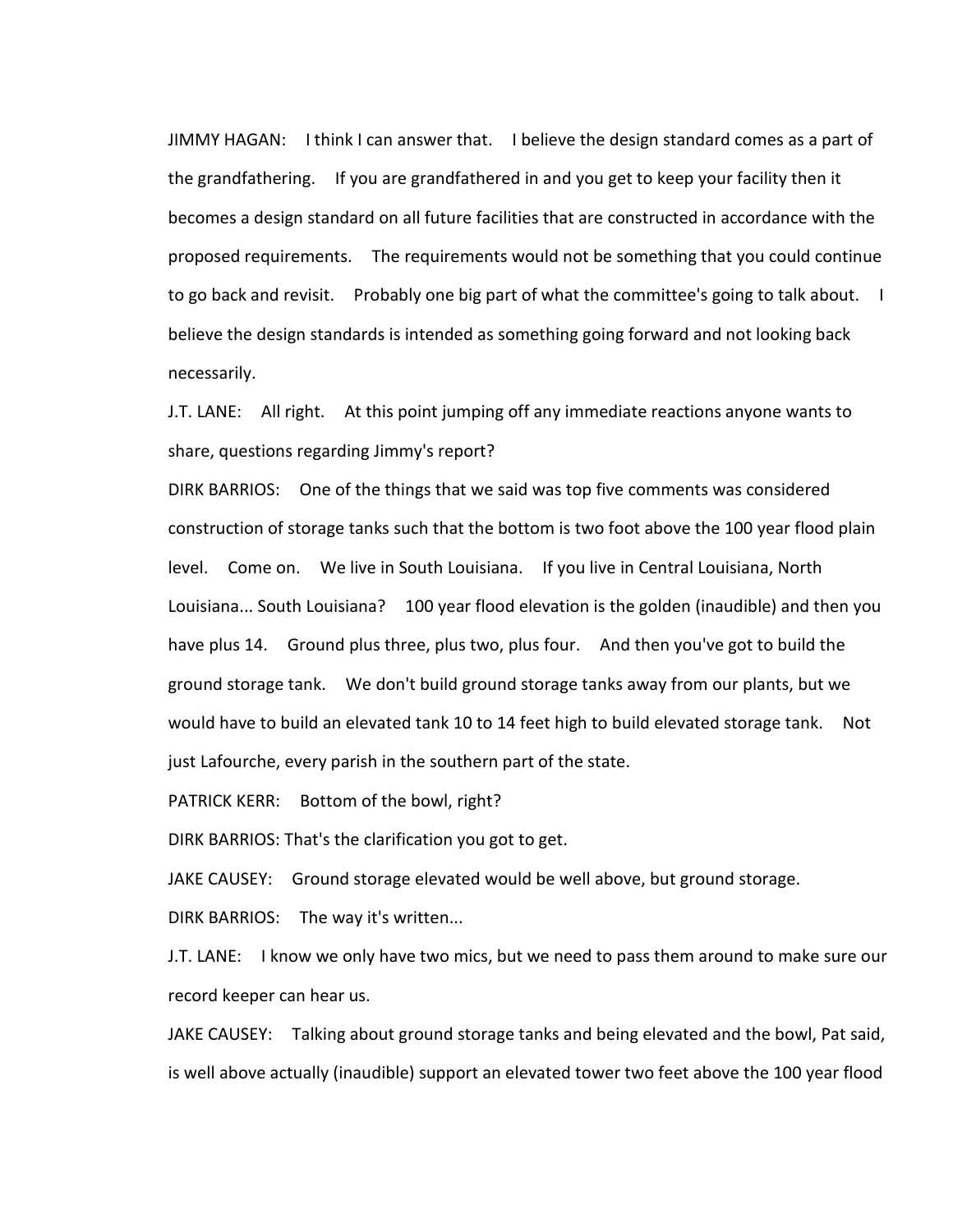is just relative in ground storage tanks where the water is literally stored at ground level. That's what I was understanding anyway.

CHRIS RICHARD: What about clear wells? We're segregating between ground storage and clear wells? Clear wells are not going to be two feet above and why would we separate ground storage requirements for clear well requirements? It's a storage tank. JAKE CAUSEY: I think that's something to look at. Frankly, I believe there may be some solid rationale why you would do that. I know that clear wells are built differently than ground storage tanks. We have steel bolted ground storage tanks, we don't have steel bolted clear wells. I think you got to get into the finer details in some of that to be quite honest. I know clear wells they still have to be protected from the 100 year flood elevation. I think that's the fundamental point when you look at each particular component. How is it protected such that it will continue to operate successfully during a 100 year flood event? If it's one foot above the 100 year flood I think you can make the same argument that it will be fine, but we all know these 100 year flood elevations change so if you are building a new one you might want to strive for something slightly above just because you expect the tank to last a long time. In what criteria you set that at if it's one foot or two foot above the 100 year flood. Something we can maybe look at, some of the best practices are for that.

CHRIS RICHARD: It's common to put steel above ground and you're right. Pre stressed concrete is common to have them partially buried and it is still a ground storage tank. You don't want to get yourself in a corner. The other thing is whenever we say 100 year flood we need to say at the time of design. You're right, it does change. Since the hurricanes it's changed more than once. If someone could do everything perfectly correct at the time they build it and then five years later FEMA changes the food elevation and you are not in compliance.

JEFFREY DUPLANTIS: You can't retroactively go back. Once they have met the criteria then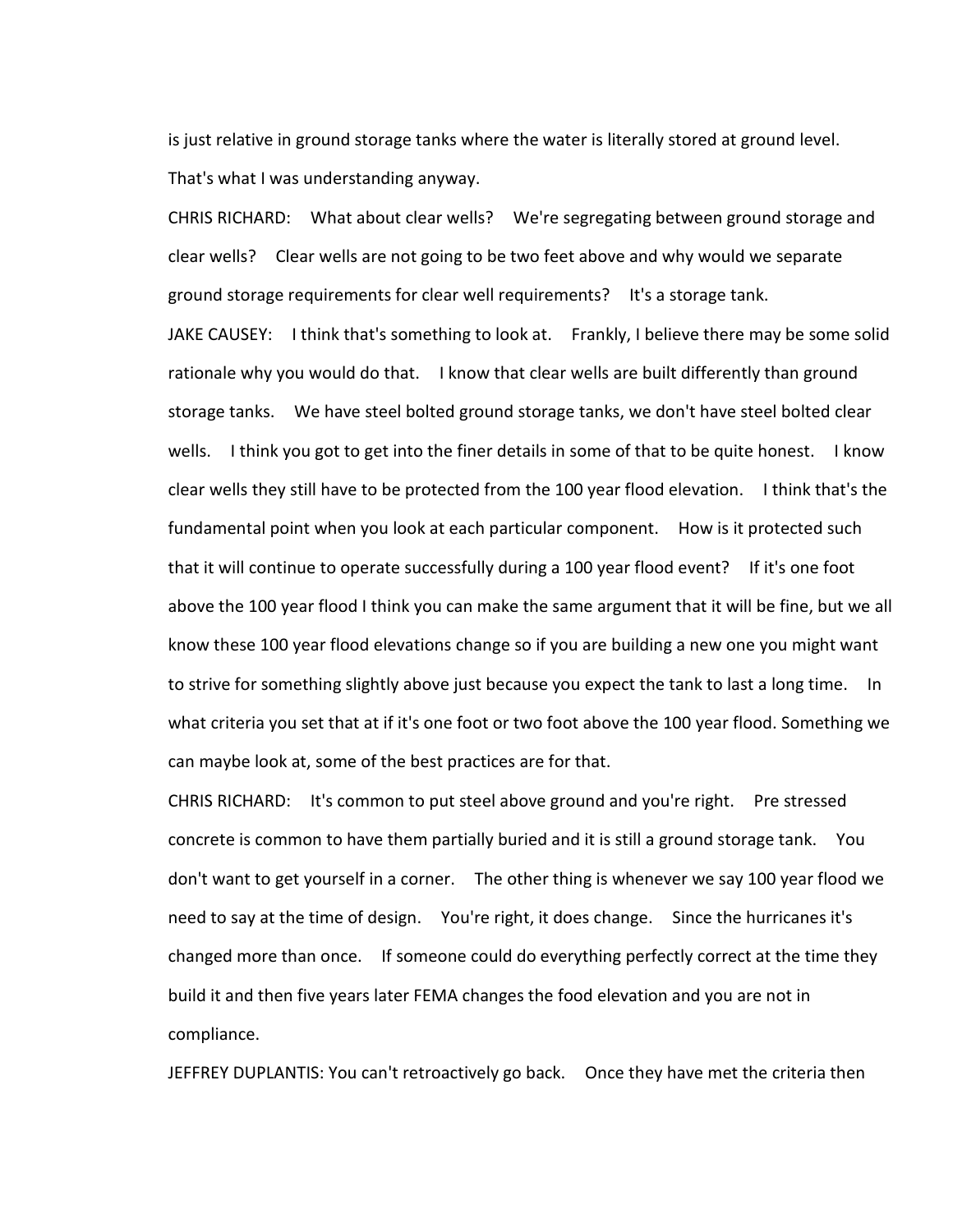they have met the criteria.

ROBERT BROU: That goes to the heart of the reason you need grandfathering. We've got a clear well that was built in 1950 and it is below ground. None of the newer ones are built below ground. They're all built from ground up adjacent to the filters, but I can't go back and change the ones that were built, what's that, 63 years ago.

J.T. LANE: All right. Jake, did you want to offer any comments in terms of your initial, anything that he went through, anything you heard, anything you want to respond to as well in terms of some things that we're going to go back.

JAKE CAUSEY: I do have one question and I haven't researched it in depth. Maybe Jim is a little more familiar as far as the sampling for the storage tanks. Maybe I got my pages mixed up here. Talking about discrepancies between the sanitary code for sampling tanks. You know, disinfection, sampling, bringing them back into service, verses ten state standards, verses AWWA C652. I'm just trying to elaborate on what some of those differences are. I think I know fundamentally as far as a sample verses two samples of two consecutive days. Just curious is that really the only difference, I guess, is maybe the disinfection of the tanks too may be different. I guess what the recommendation is. Looks like it's just consistency, but I guess consistency to what end?

CHRIS RICHARD: I think at this point that's what we're here to do. So as far as there won't be any conflict with ten state standards because ten state standards is not going to be an enforcement tool or review tool. It's going to be this code. Whatever this committee comes up with is what, there's not going to be a conflict because that is going to be what's going to be used from that point forward.

JAKE CAUSEY: I guess in my mind I think for disinfection practices similar to what we're looking at, I guess with water main repairs sanitary code or alternatively the AWWA standard such that affectively two options, and it's clear there are two options. I think the more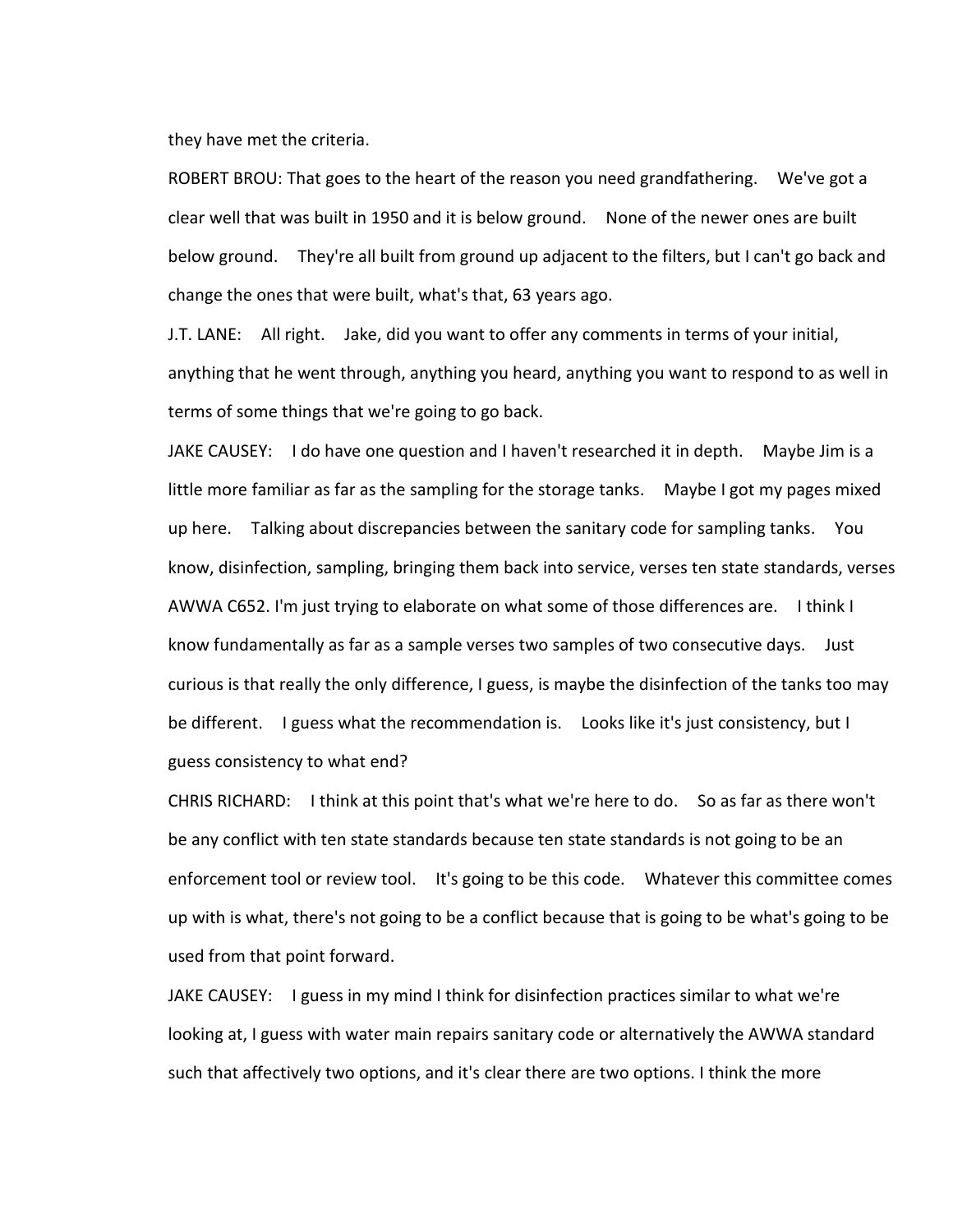important issue is going to be we are taking one sample on a huge tank or two samples, two consecutive days. That's kind of like where I would like to get some more feedback on. I can kind of understand smaller tanks, 300 gallon tank maybe. One sample would get into a million. A little bit different animal. I'm not sure what your thoughts are on that. JEFFREY DUPLANTIS: Correct me if I'm wrong. At the end of all this we shouldn't be referencing anything else. So we're not going to be referencing AWWA.

PATRICK KERR: Yes we are. We will still use adopted standards. We have to. We discussed that in this forum and decided that's what we want to do.

JEFFREY DUPLANTIS: If you are referencing this and right now we make them where they don't conflict and AWWA standard changes after we're finished and now it requires three then we're in conflict again.

JAKE CAUSEY: We always reference a specific year. So it changes, but the one we adopt doesn't for exactly that reason among others.

J.T. LANE: I'm just going to add this as an example. I think that as we've gone through this every time we have a meeting internally to go through all these things it reminds me of just how much easier this will be for everybody to conduct business after we're done because a lot of this wasn't really solidified in writing. And frankly from a business standpoint you want to be able to go to one place to know what all the requirements are. We have talked about that too internally about how do we memorialize (inaudible) in the sanitary code. Whether that it's stating that we adopt a standard of a certain year, or once we get those standards there's improvements we just throw that into the sanitary code as well just to make it easy. But then eventually we're going to get to a three or four ream stack of paper is the sanitary code. I understand, but I think that's also what we're trying to do in this discussion and get examples of what we're looking for as well.

JAKE CAUSEY: I guess one other thing to maybe get a little more feedback on, we're talking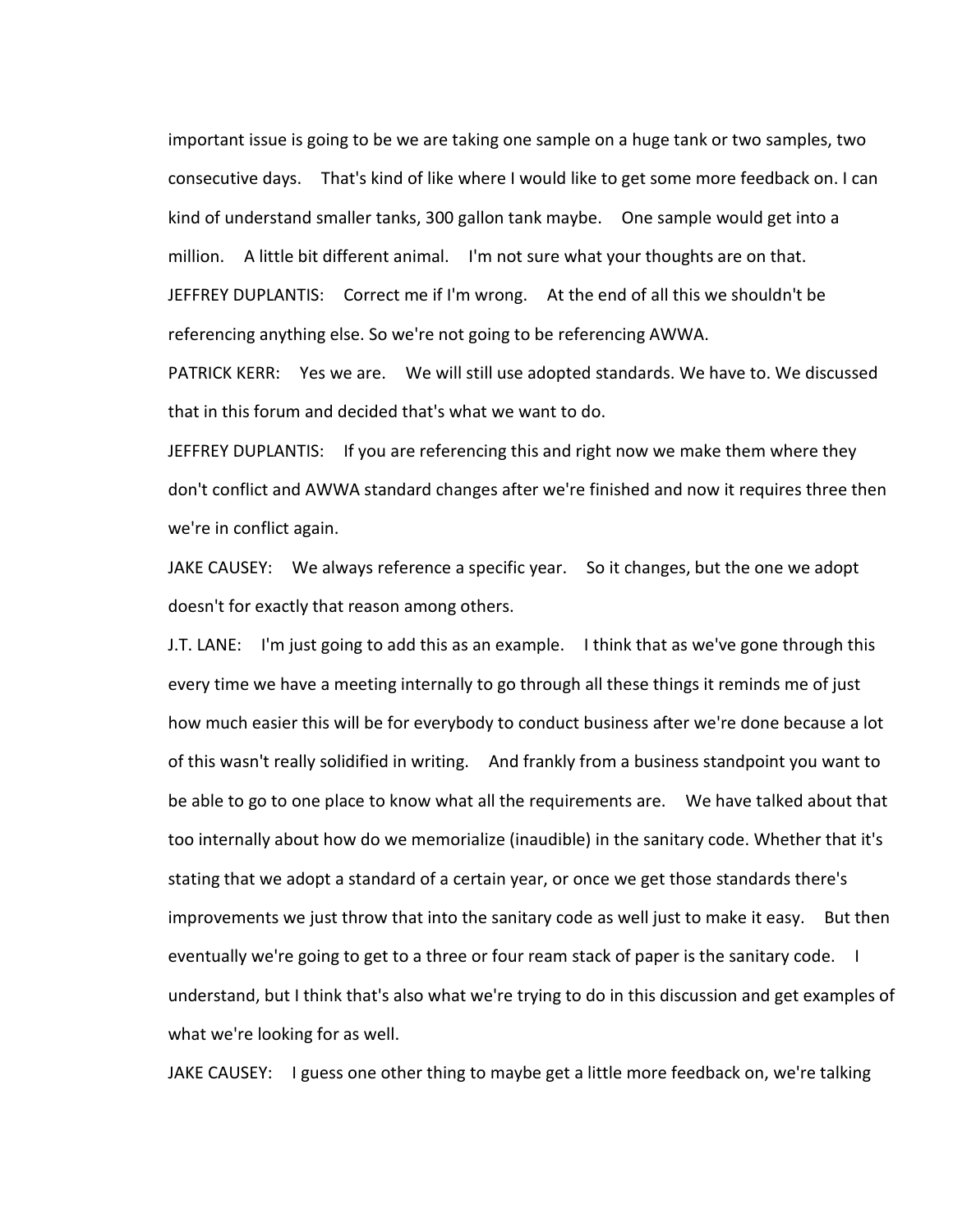about tank screens on tank overflows and just, I guess, the maintenance of those screens. And then discussion about a flapper valve, or perhaps some other type of valve.

## J.T. LANE: What section?

JAKE CAUSEY: Let's see. 707B which I think is page two. Right now it has to be a certain mesh screen, period the end. Anything you want to do above and beyond that is great, but I think some of the concern may be that during inspections there's a flapper valve, no screen and cited for not having a screen. Screens are designed to prevent a certain size thing from passing through flapper valves. We've seen in general they are not that sealed. I'm sure there are some when they are new fit tightly. Since there were some comments to that affect I guess I was just curious talking about screens coming off I think that probably has to do with what kind of screen you put on to begin with. Definitely seen a lot of different types. Just requiring the standard, I think it's a 24 mesh screen, or do we think there needs to be some other option that someone here might be familiar with that would be as protective. RANDY HOLLIS: The one component of a tank that you can't paint is the inside of an overflow pipe. It goes in bare steel and it rust from the day it's put in till the day it finally falls apart. What we normally see on insect screens is the rust that has come off of that pipe that's sitting on top of the insect screen if you get any flow of water in there you've got a dam and that's what usually blows out the insect screen. What I would recommend flap valves that we use really do seal tight. And the opening there is probably the same as the insect screen. Essentially quarter of an inch if it's coming from the top of the tank. What I recommend is a hinged screen like a flapper valve that would pop open in the event it becomes plugged. Cause no matter what you put on there, you're going to get rust and it's going to cause a problem.

JAKE CAUSEY: I think as long as a screen is there it can be hinged or unhinged. I don't think there would be an issue there. Are you maybe more referring to something that is not an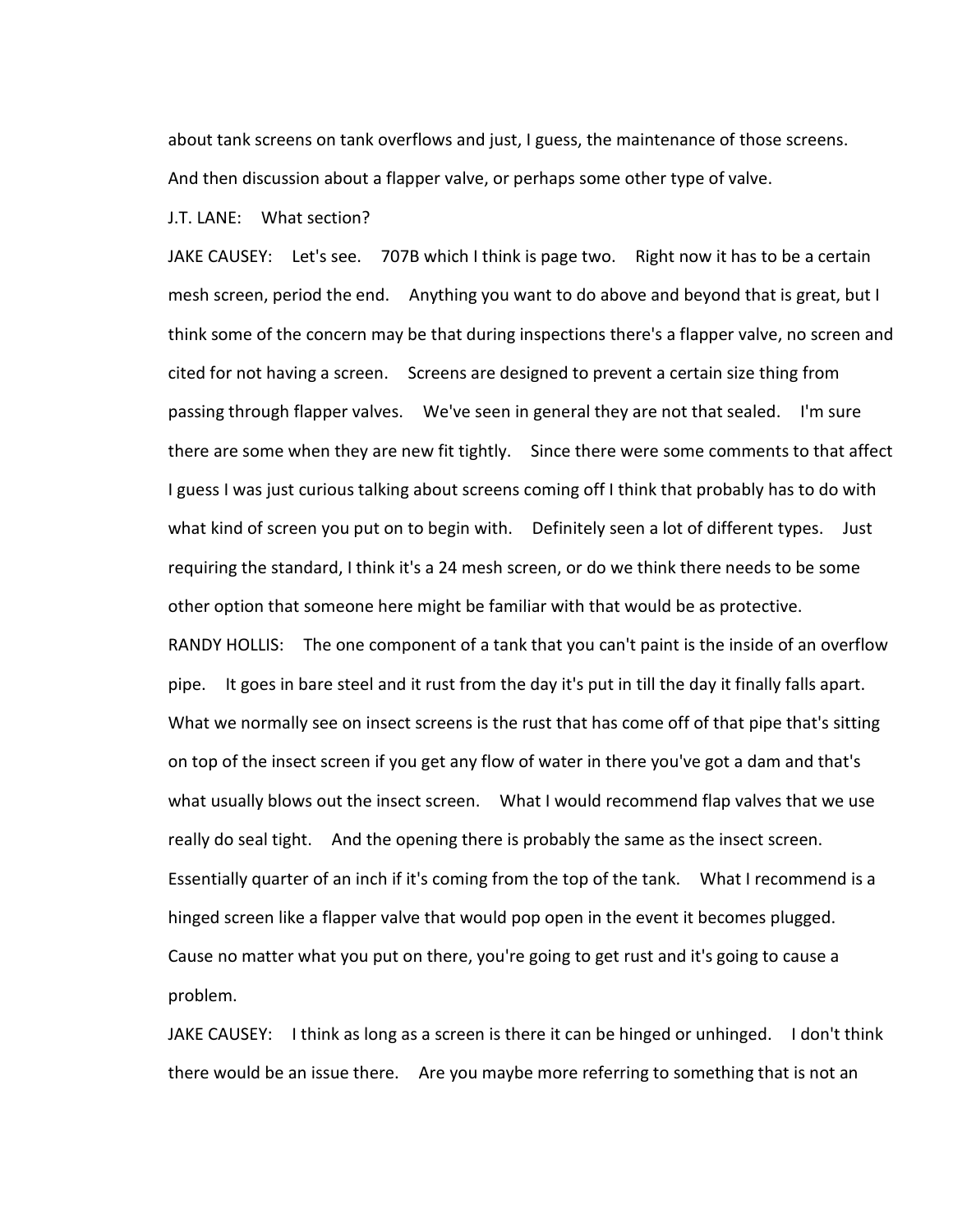actual screen, just a solid piece of plate?

RANDY HOLLIS: No.

JAKE CAUSEY: No. Okay. I don't think that as long as the screen, I don't see any reason there would be any issues. The only thing I'm aware of is some people have these solid flappers and that's what I took maybe this comment to be referring to. Definitely a maintenance issue.

ROBERT BROU: If the screen is attached too securely the water builds on top of all that rust and backs up into your tank. We have actually designed ours with a screen that is designed to blow off. It's at a manned site so it's very obvious when it happens. But if it overflows and it's plugged up, which happens quite often, the few times it does, like I said it's the only part of the tank you can never do maintenance on. It's designed to blow off and our operators when they're making their rounds find it on the ground and put it back on.

RUSTY REEVES: That was one of the comments we got most from our members was because of the screen over tanks and the rusting in there. And I don't know at what point about ten years ago there was a big, I don't know if it come from the health department or tank contractors, and most all of them had a screen that would have a bolted flange that held the screen in place and a bunch of them got cut off and these flap valves got put on there. Now they figured out ways to put screens back. Much like Robby said the screens that's on there are going to blow away when that rust and stuff accumulates on that screen. That's a big problem on 30, 40 year old tanks. They look wonderful outside and inside, but that pipe is the pitfall. That's where most of them went to cutting screens off and put this flap valve. JAKE CAUSEY: I think long term maintenance screen on a tank is going to be a challenge. I think however the water system deals with it, as long as it's screened is perfectly fine. You probably are going to have to replace your screen multiple times. Fortunately, they are typically not that expensive. But if you're not routinely checking it and we do a survey. We typically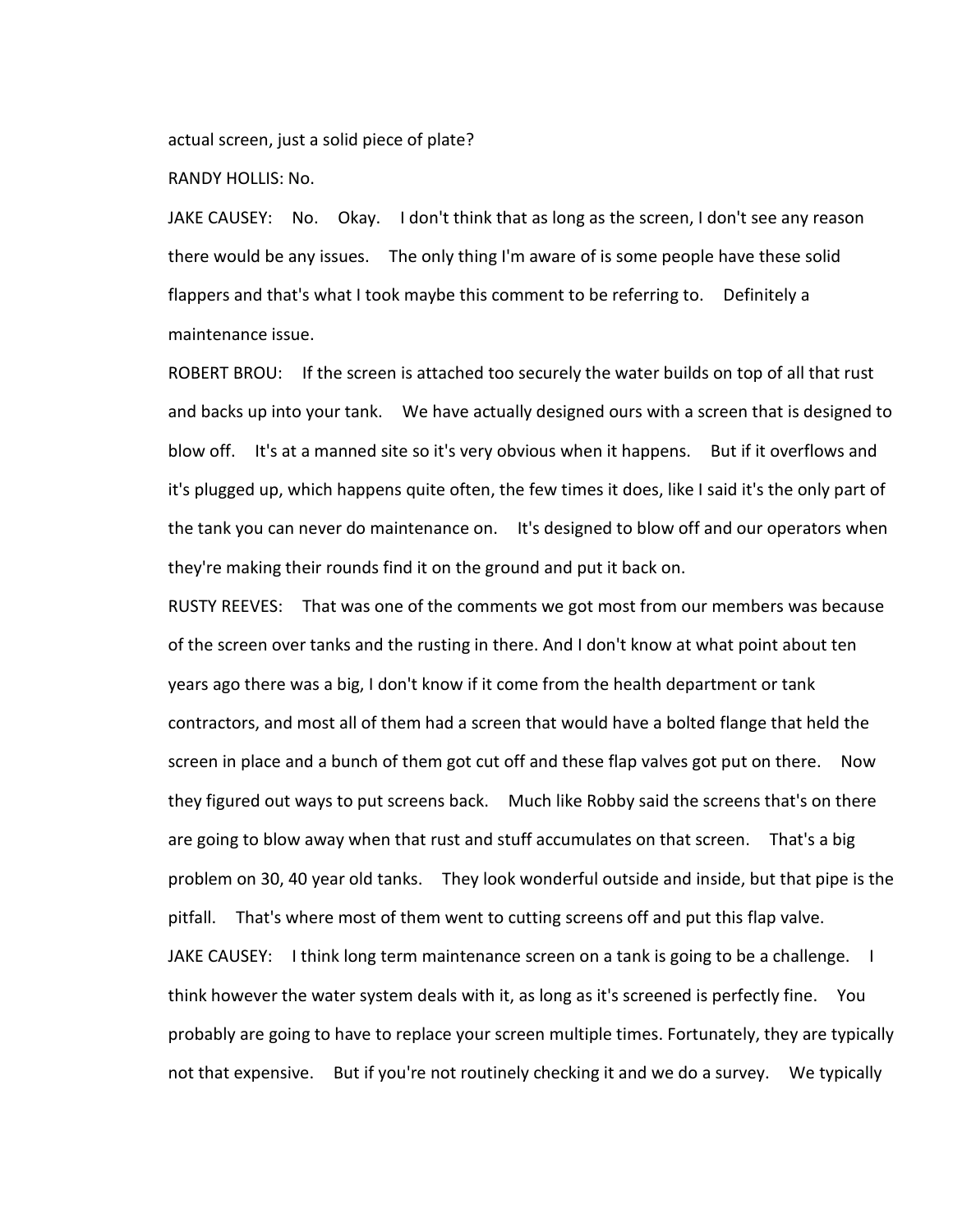do announce we're coming before we do. It's something you can check in advance. I think it's pretty straight forward.

RANDY HOLLIS: Under the sanitary code under storage which talks about cisterns and storage tanks it does allow located wholly or partially below ground on a storage basis. So that's in direct conflict what we're talking about today. So my question is we've been asking this since day one. When are we going to see the culmination of either chapter 12 and ten state standards into one document so that we can begin to make our final comments? We've been through six of these so far. I really don't want to go through any more of them after this meeting until we see some of the first six so we can see where are we going with this whole process. That's just my personal opinion, but I think we're getting too much information and too many comments before we actually make some decisions on the first six sessions. And I think this is a perfect example. We've got partially below ground storage tanks we're saying two feet above a 100 year flood elevation. I think we need to start pulling this together in sections before we go much further into the remaining sections.

JAKE CAUSEY: So with anything that's in part 12 that relates to anything that's specified on what we are looking at, just like disinfection of storage tanks, just like disinfection of repairs on distribution mains. I guess in my mind those conversations are taking place here and now. Something like the section you referenced which I'm not even terribly familiar with right now. But the idea is that it would be written in a way that's consistent with the discussions here unless it's something that's not part of those discussions which could be as well. But if we're talking about an AWWA standard, or disinfection of tanks and mains, or locations of tanks relative to a 100 year flood elevation I guess there's something in there that needs to be part of this conversation can do that, but I think pretty much all that is already covered in this discussion in ten state standards. So I guess that was just my thought was that by going through ten state standards we're really covering all those design aspects that are in sanitary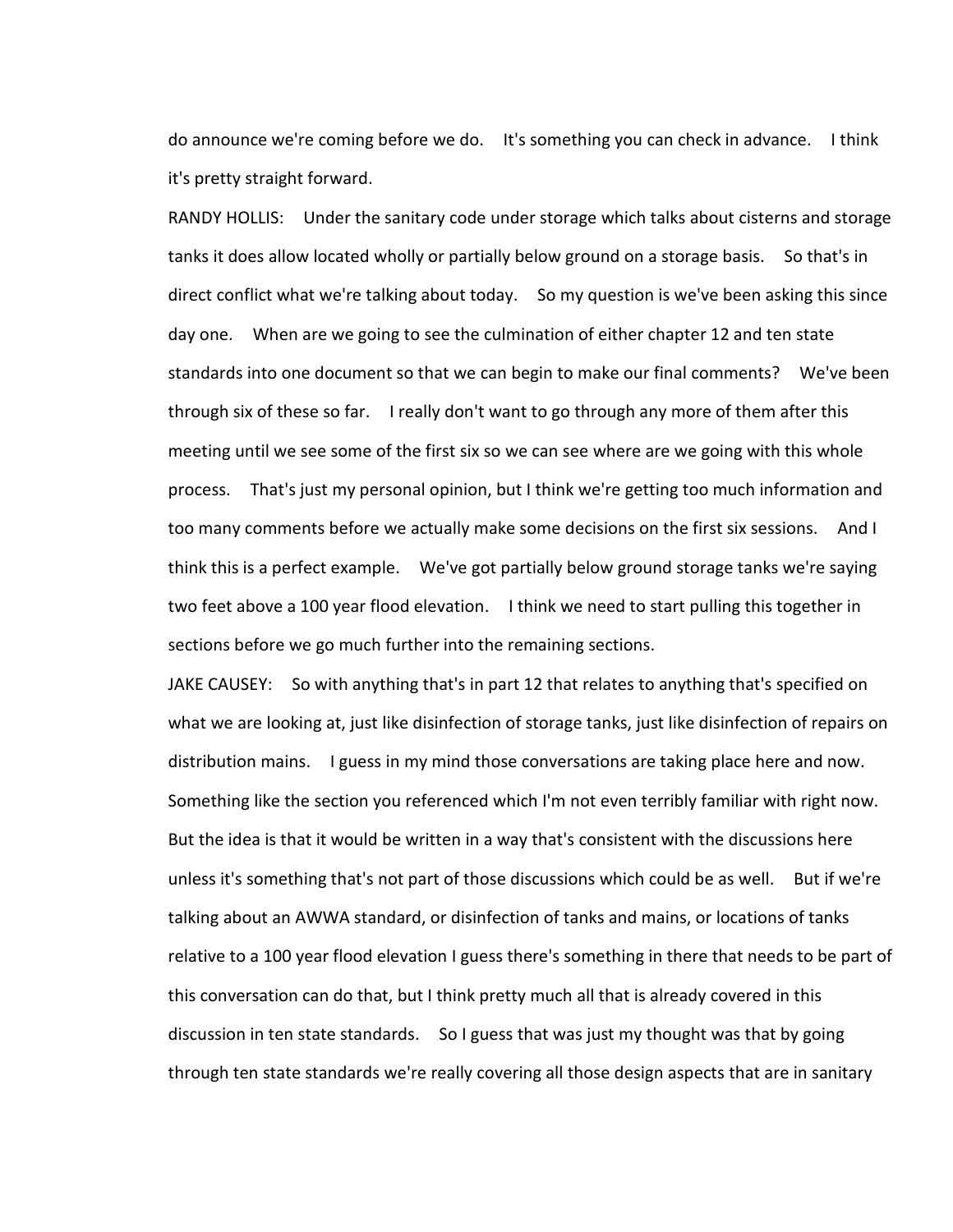code are really duplicative in a lot of respects, such as water sewer main separation is one example. So what I'm seeing is those things come up in the dialogue, and they are not numerous, I don't think, really in the sanitary code. Anyway, I guess my thought is we are having those conversations, but that's a good point. I wasn't aware of that on this topic. I guess if you are talking about the actual Louisiana administrative code format ruling which we're just trying to get our bearings with the edits to ten state standards so to speak that would be used to formulate. That doesn't exist yet.

J.T. LANE: So Randy this we will commit to you for the next meeting. I'm assuming, are you looking for wholesale integration, or do you think there are specific parts we should integrate into our discussion? Just so I'm clear on that. Or is that too early to tell? RANDY HOLLIS: I guess I'm not sure what the finished document is going to look like. The comments we've made on ten state standards, and some of them we still have to talk about because we didn't all agree on these things and we've got the sanitary code. And we're looking for one finished document that combines everything together. So we've been through six sessions of the ten state standards, but there's a lot in the sanitary code that needs to be blended in, dovetailed into the ten state standards where there may be conflicts. I guess what I'm looking for before we finish all of ten state standards can we stop and see where we are and look at maybe one or two sections to see if y'all are producing the document do we agree with the way it's going. And before you go to the effort to produce the entire document and say wait this isn't the format. And we don't understand code, we understand that. We don't write it, it is difficult. But before you go to all that trouble can we at least look at a couple sections first before we go much further?

J.T. LANE: Yes. And that goes back to trying to make it more streamlined, comments, documents to make it easier. I recognize that having to go from sanitary code to another chapter and then have to reference other documents I think it creates unnecessary steps for all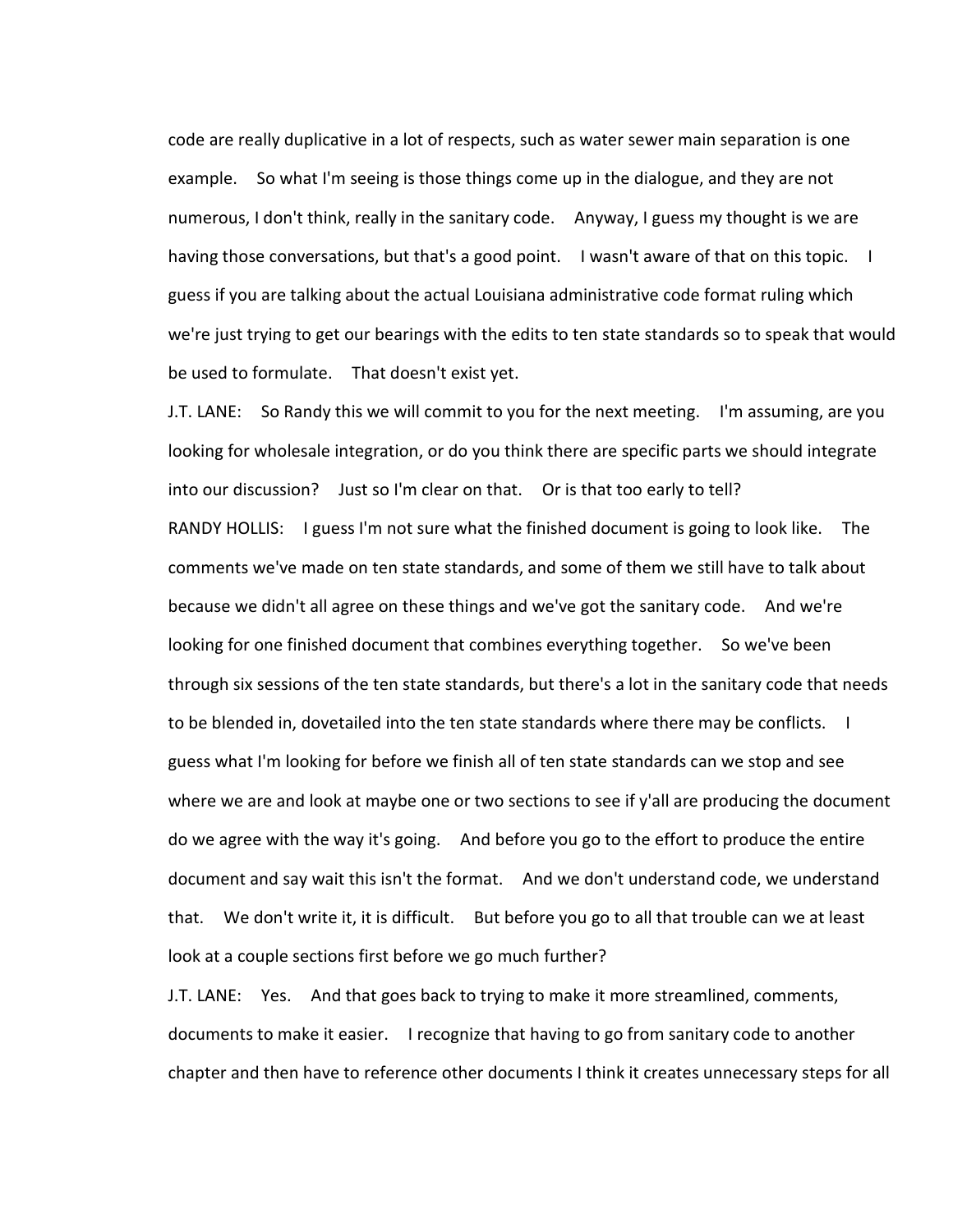of you as you are trying to design, build and get approved from us. What we can do is re-review that and come back with our recommendation on how to best do that. And certainly what we can do as well I was trying to think of a mechanism we're six months in I would like to get everyone's pulse either at the next meeting, or we'll figure out what we can do with a surveyor, or something like that to get everyone's pulse on the committee about how things are going, how do you feel they are going. And just sort of a halfway mark and so definitely we can come back with that. And Sheree if you will make that a note on the next agenda and we'll present to you what we think as plausible. Have a discussion about that and then make a decision and move forward.

RANDY HOLLIS: I'm just one person. Other people may want to plow through all of this and then do it at once, but I think we're biting off a lot at the end of this thing by trying to go through all of it. I do agree with referencing standards AWWA and a specific standard or reference by a specific date. To try and incorporate an entire AWWA standard into this would be too bulky and you run into copyright issues. The best thing to do is reference that specific standard.

PATRICK KERR: Certain standards I think evolve for a reason. I don't know that, for example, C652 is referenced by date in the sanitary code. That's what I was just looking for. I think it's just referenced as a code, as a standard, excuse me. And I hope we can keep that, unless there's some objection that is a body we depend on to write standards. And I don't know that we need to pick a specific date. With the ten state standards we needed to because people had to design and we had to review it under the same standards, but I hope we can not pick a date. For example C652 has been under revision for a couple of years. I know they are going to promulgate a new C652. They promise by the end of the year. I can't imagine it happening, but soon. It should be an improvement. And then if you find there to be a problem with something, or the state finds that that is an objectionable change we should take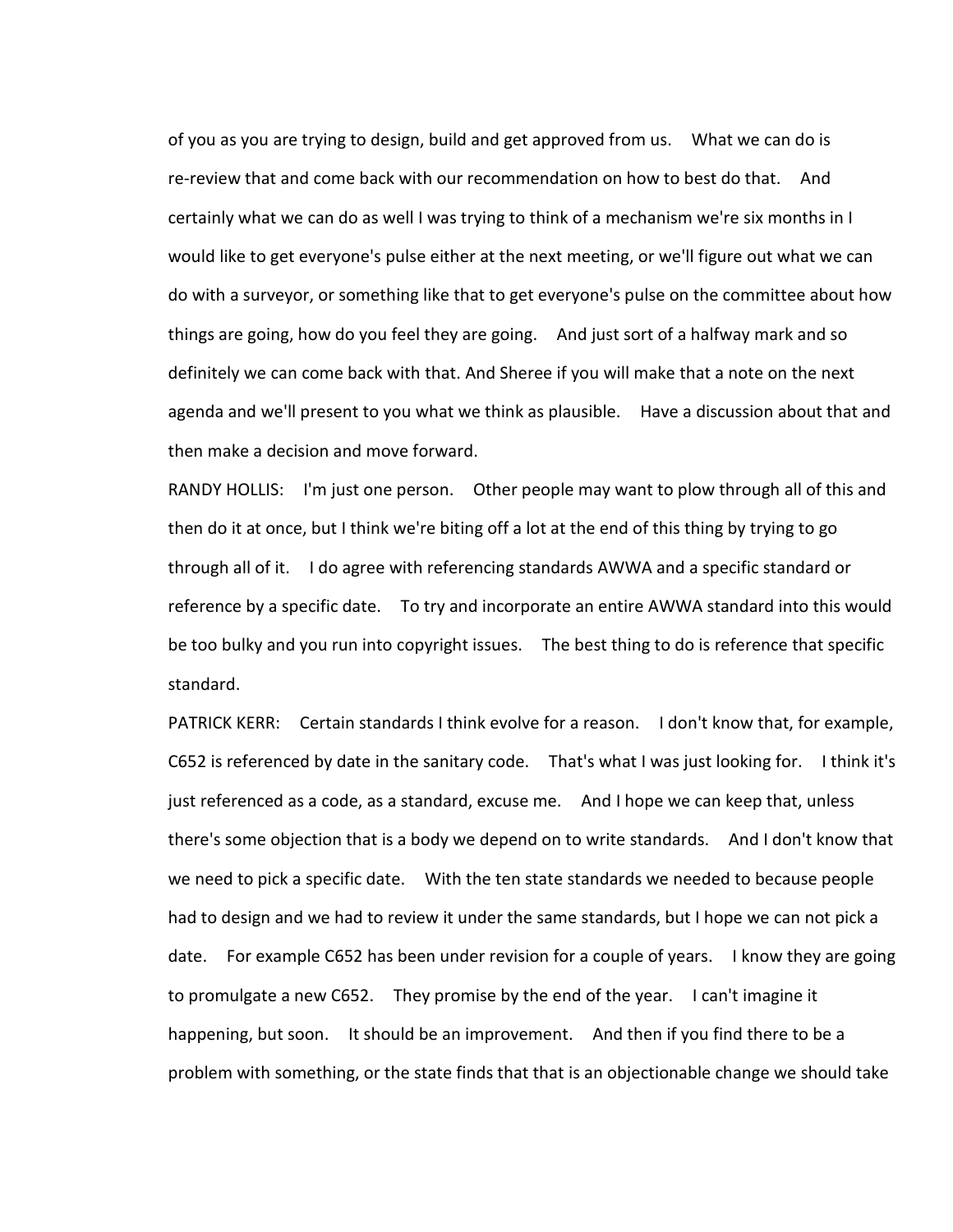action to memorialize that in the sanitary code in my opinion.

JAKE CAUSEY: I'll mention that the state register has indicated that we can't just adopt the "latest version of a standard" just as general text such that as the standards change you then violate the administrative procedures act where you affectively change a rule without public comment and input. We do have to adopt a specific version of a standard.

J.T. LANE: Jake, anything else you want to share? Okay. So the next item number six review part eight and Robert's going to do that for us.

ROBERT BROU: I'll start by saying I apologize I do not have my point person's report in front of you. I can review the gist of it for you though. As far as the facilitator's recommendations I think it really goes hand and hand with the discussion we're having right now is what does this document need to look like. J.T. you referenced when you were talking to Randy that you wanted a streamlined document to be able to design, and build, and submit a permit, a project. I'm actually sitting on the opposite side of the table. I need to operate a facility based on this. There is a difference. The difference is design to today's standard today and moving forward, verses something changes five years from now and having to update to that if we don't have strong grandfathering provisions in this. I think that really goes to the heart of it. When I was reviewing chapter eight I kept looking at how many things were referenced by other entities that fell into their jurisdiction. You know, comfort of operators, safety, all those things really, insurance with the fire hydrants. What purpose is there for DHH to have a regulation on the number of hydrants, the size of the steamers, whether it's a four inch connection to that? It really, to me, is not the place for it. And so I was looking at really a critical eye of what in this document, cause ten state standards is still going to exist as a guidance document for design and it's going to get updated as it needs to be. There are several things in ten state standards that are going to be critical for DHH to conduct their business of making sure that there's safe water and that everybody's following at least the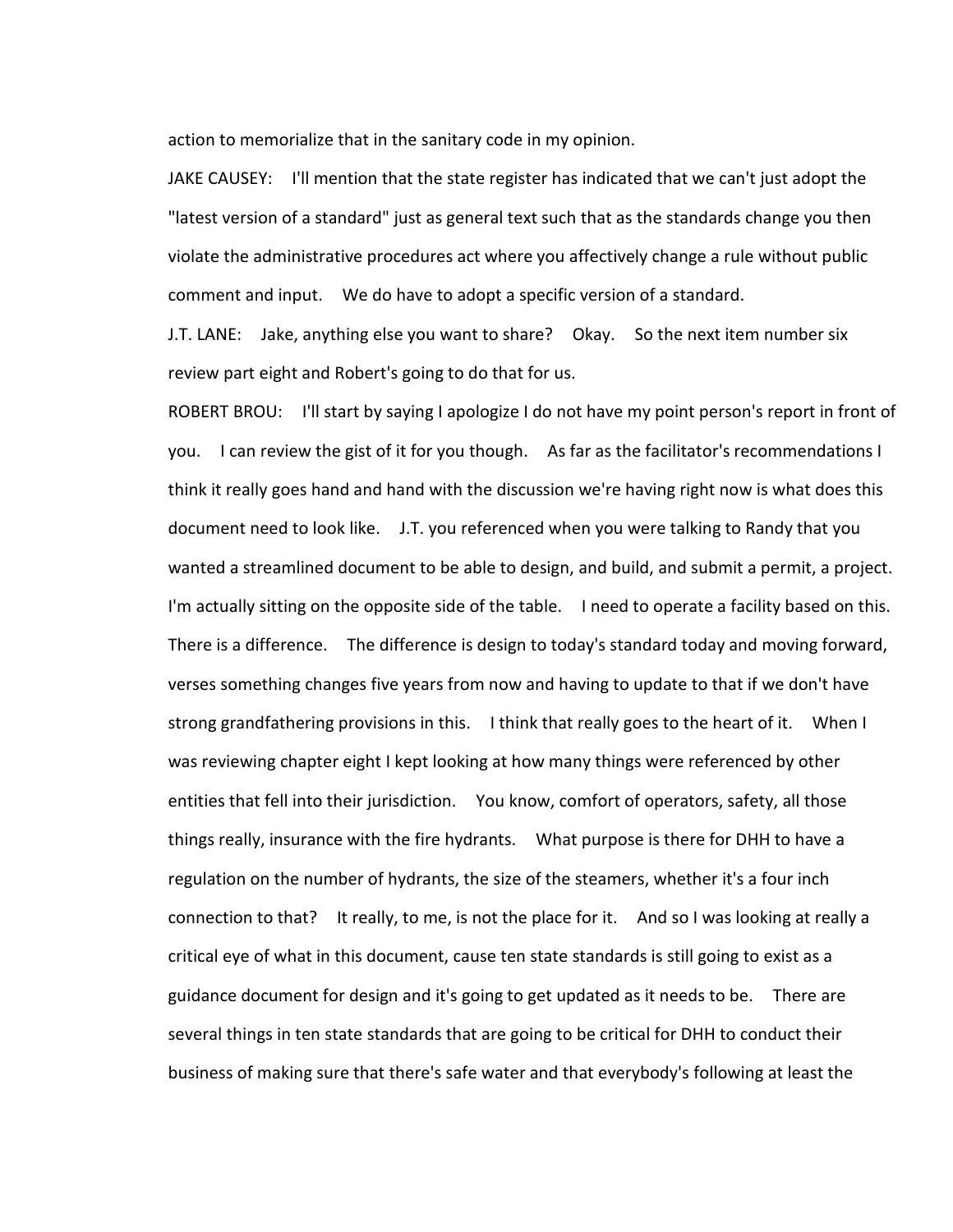minimum standard. That's how I've been looking at this document from day one. What in here has no other references? It's not in chapter 12, it's not in the ground water rule of any of the other regulations, but it's critical to y'all operation to make sure that all of us operate systems are doing the right thing. That's what I'd like to see this document become. Much more streamlined document that would take out a lot of the stuff in here that is covered by other entities, or doesn't need to be part of a regulation, needs to be part of a guidance document. With that, top five comments. I think they got hung up a lot on the six foot verses ten foot. And I thought we had clarification on that, but I got a lot of comments on the separation of water and sewer, force mains, drainage. I think we all can agree, I think DHH has agreed six feet is sufficient. It's what's in chapter 12. I think it needs to stay there. Didn't get as many on the 15 PSI verses 20 PSI. Same kind of thing, the conflict. As Jimmy had said probably the main comment I got was on grandfathering. The need for it to be at the time it was permitted going forward. Set minimum criteria, but you can't ask everybody to update for certain things. Some things I think it's going to be important that you do make people update. Going to depend on how much of an impact it is on public health. That's what I think this committee really needs to focus on. What are those things that are critical to y'all and get past a lot of this stuff really does not need to be in any kind of regulation. Same thing with minimum line size. We did have the same kind of conflicts with disinfection. The one referenced in section seven where they were saying in any event. That's an older version of 652. The newer version was updated to clarify that and said in this event. Referencing that when it failed you took repeat samples. When it passed the first time one was sufficient. DHH has been enforcing the ten state standards so it's requiring two and it makes no difference. Jake may be right. With the larger tanks maybe we do need two. We do it on water lines, we do it on everything else. AWWA 652 says one. It clearly says one. In the newer version they cleared up the language. I could go over all of the comments if you would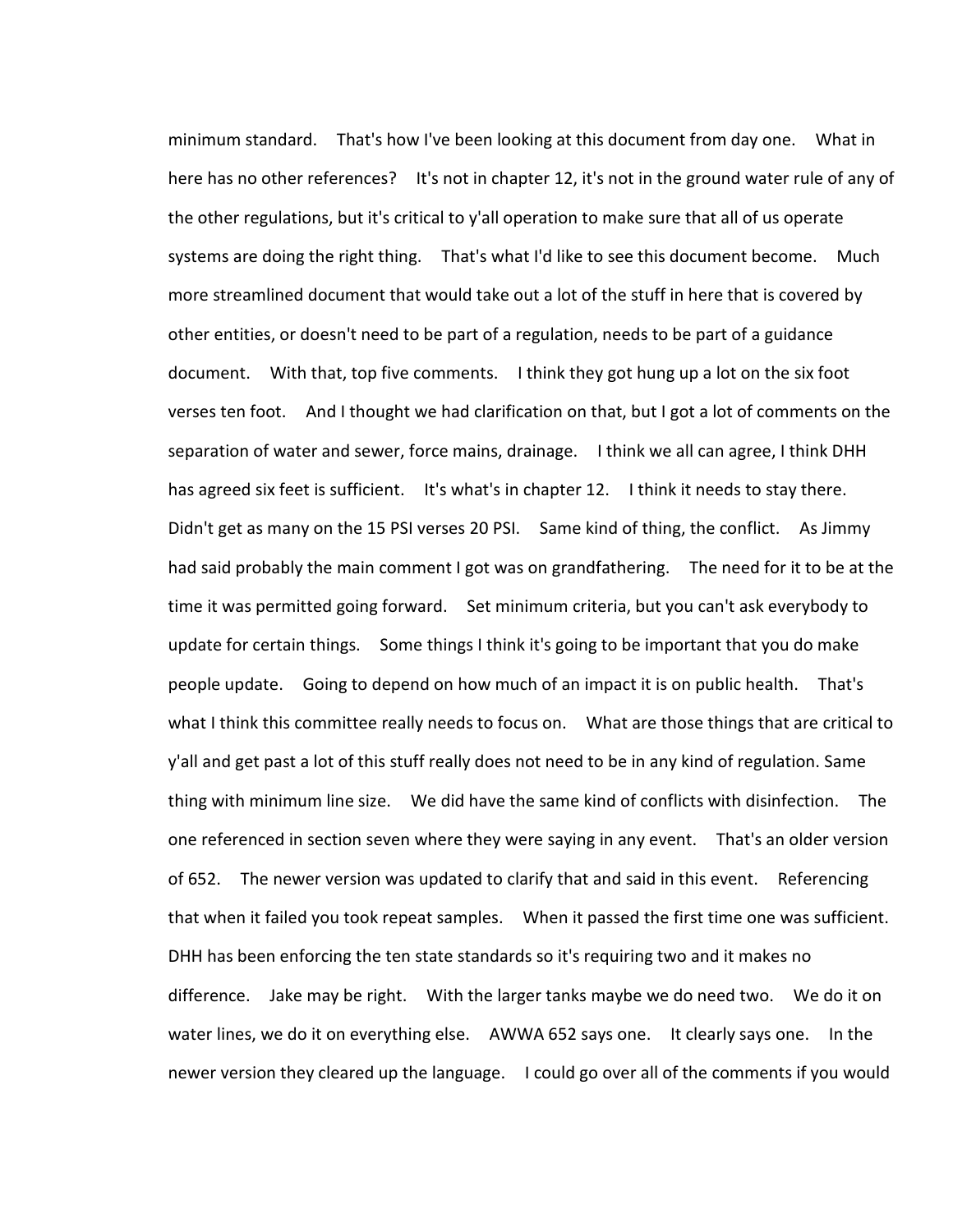like. They had information about the materials and just says the standards change and that it should be this is 8.1.1.a it needs to be a design criteria because as standards change the materials change. There was a reference to materials in 8.1.1.d about the eight percent lead. That if this were to be done that they would need to take out all the service lines that are lead and they felt it was a greater risk to the public by going disturb those lines. A reference in 8.1.3 to used materials saying that you can use used materials that have been practically, restored practically to their original condition and thought that was poor terminology. Should be to the greatest degree feasible with current technology. The comment about 15 PSI verses 20. They are saying we should get more consistent with chapter 12. Ten state standards says 20 PSI minimum pressure. Chapter 12 says 15. Just to be consistent you need to change that to 15, unless y'all feel necessary to be 20?

JIMMY GUIDRY: I think 20 protects you better.

ROBERT BROU: We did have one comment about not less than 35 PSI, but that talks about operating a target range and I don't think any of that should be part of a reg. That should be what's the minimum.

J.T. LANE: Robert, can you finish first. Everybody just take notes.

ROBERT BROU: Okay. 8.2.2 the diameter: they are talking about minimum size line shall be six inches on all fire hydrants. And the comment was that not all water systems were originally designed for firefighting. That many systems had fire hydrants that were installed on smaller lines prior to being a requirement and due to a financial burden this would cause this standard should be applied to design criteria only. Had a similar one where, just from our prospective, we have hydrants on four inch lines. They have a four inch valve on them and they have two host connections. If it was applied retroactively not going out and changing all six or eight inch lines. I would be taking hydrants off and our fire departments would have a nightmare because they have existing fire hydrants that have served the community well for 60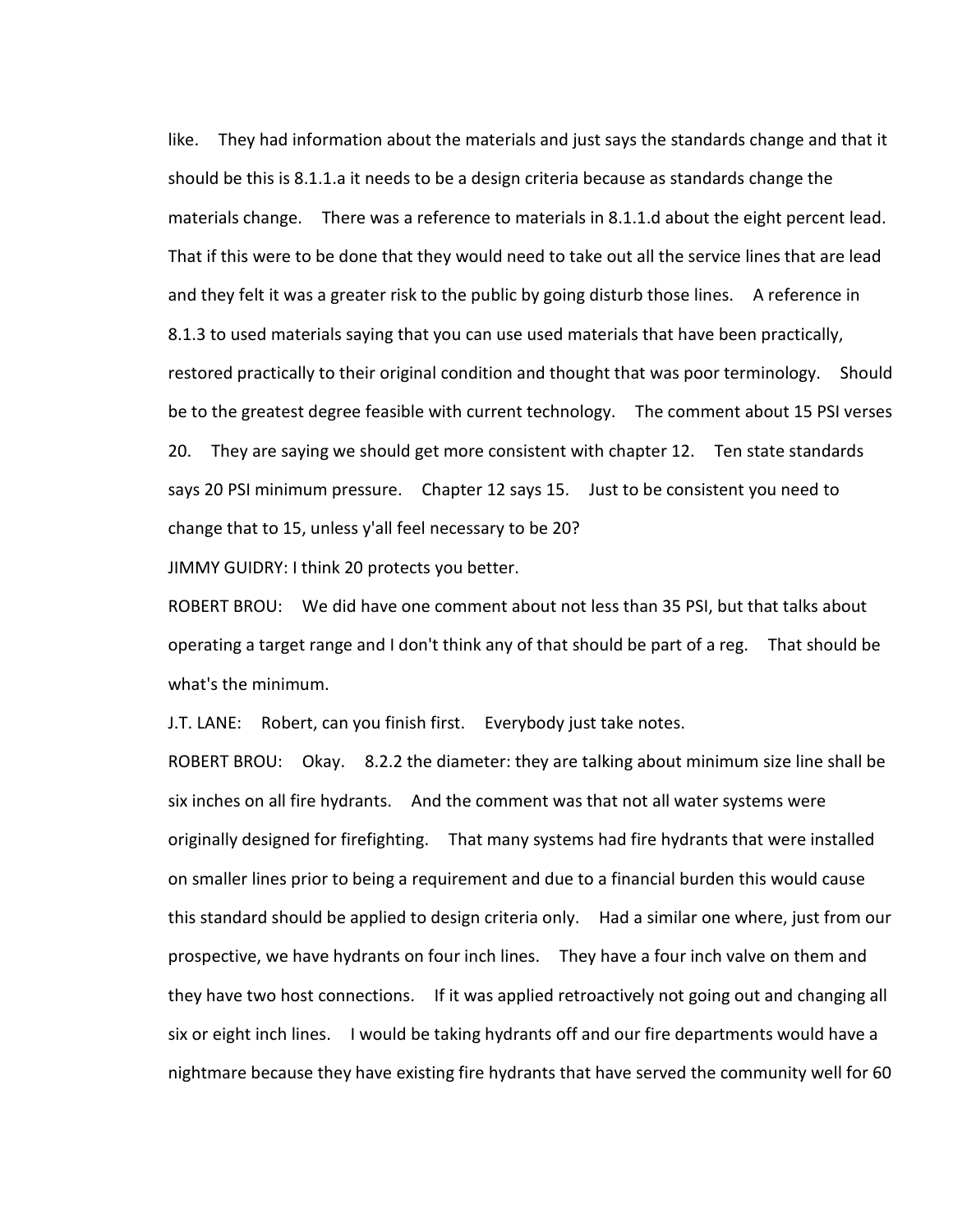plus years. We don't allow any new ones at that. Mandating eight inch minimum line size for some 20 plus years. But for us to have to go and retroactively change them, not going to change the lines. I couldn't afford to do it. So I would be taking out fire protection that exist today. The second comment about the same thing the minimum size line. Retroactively applying the standard would require the replacement of existing functional water mains. Would be very expensive and unless fire flow was an existing problem would result in little to no benefit. They have dead ends shall be minimized by making appropriate tie-ins whenever practical in order to provide increased reliability of service and reduce head loss. They are saying clarification of the definition of practical is needed, very subjective. That's to my point that this does not need to be a regulation. It is a good design criteria, looping your system, having adequate size lines, but it's no place for regulation for that. 8.3 valves should be located not more than 500 foot intervals in commercial districts and at not more than one block or 800 foot intervals in other districts where systems serve widely scattered customers and where future development is not expected the valve spacing should not exceed one mile. And the comment was retroactive application of this standard to our existing distribution system will be prohibitively expensive, create unnecessary opportunity of main contamination, inconvenience customers, and provide limited benefits. In some cases the construction could reduce the longevity of the existing main. 8.4.2 valves and nozzles: Fire hydrants should have a bottom valve with at least five inches. And the comment was to strike, it said, one 4 1/2 inch pumper nozzle and two 2 1/2 inch nozzles and replace that with nozzles of sufficient size and number to meet the requirements. So the local fire department's comment was that just the opposite of what I said where we have some smaller hydrants with just two host connections a lot of systems have standardized on the duel pumper nozzles with no hose connections. 8.4.3 the hydrant lead shall be a minimum of six inches in diameter. Auxiliary valves shall be installed on all hydrants. Comment was many systems have numerous fire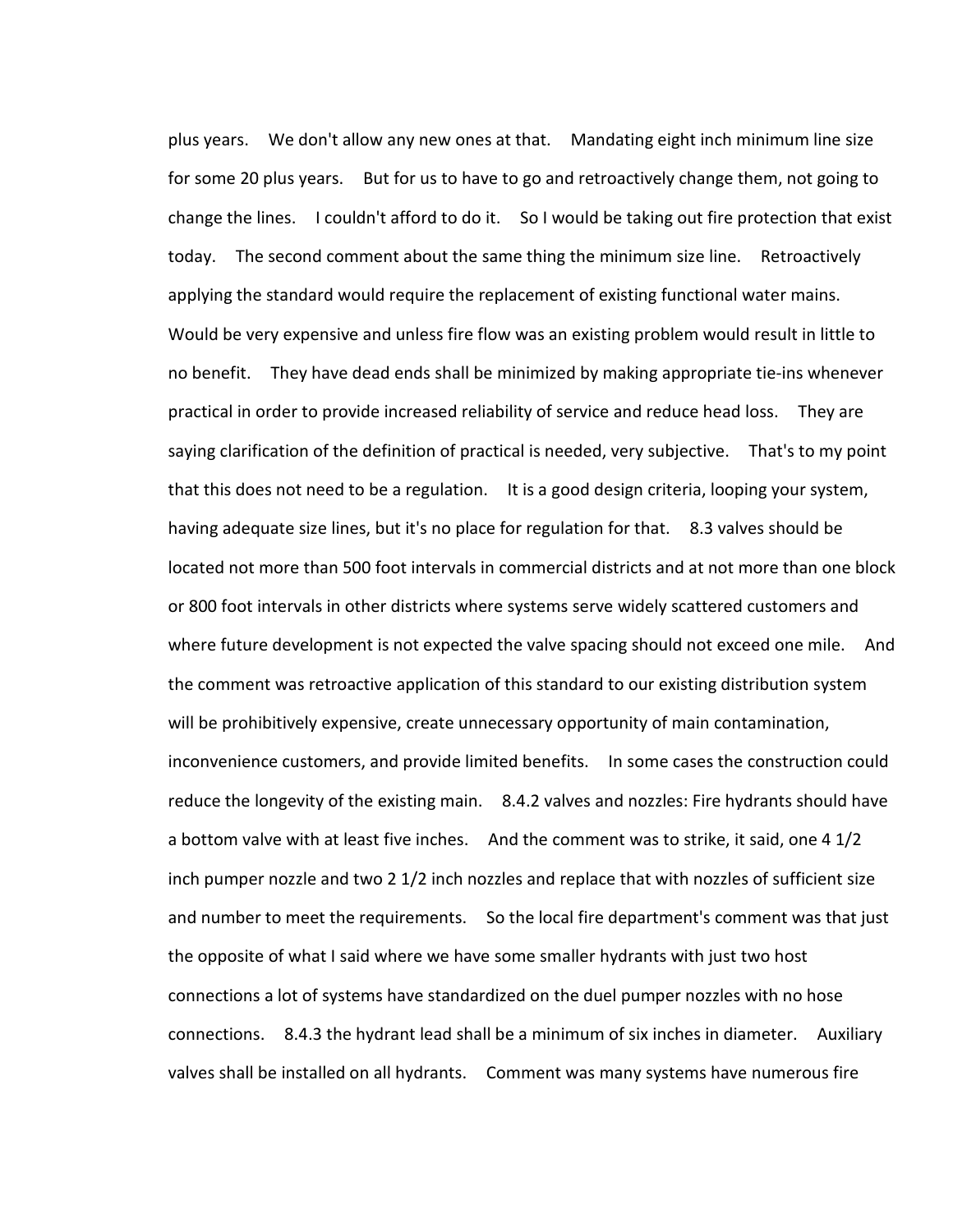hydrants that were installed on smaller lines and without valves. This was an acceptable practice in the past. Due to financial burden this would cause this standard should be applied as a design criteria only. 8.4.3 hydrant leads. Auxiliary valves shall be installed, the same thing. Retro activation application of this standard would be very expensive, may result in reduced fire flow, and may require relocation of the hydrant depending on the hydrant lead length. Hydrant drains shall not be connected to or located within, and this is at ten feet and he was saying to be consistent with chapter 12 it should be reduced to six. 8.5.2c air relief valve piping. The open end of an air relief pipe from automatic valves shall be extended to at least currently read one feet. And the recommendation was to change that to two feet above 100 year flood elevation or flood of record. 8.6 valve, meter, and blow-off chambers. Currently reads wherever possible chambers, pits, or manholes containing valves, blow-offs, meters, and such appurtenances to a distribution system shall not be located in areas subject to flooding or in areas of high ground water. The comment was wherever possible is discretionary and in many areas this would be nearly impossible to achieve anyway. This should be decided by the design engineer and/or the system. 8.7.2 bedding. Water main bedding should comply with AWWA standards. In some installations rock bedding may be preferable. 8.4.7 in reference to thrust blocking. They are suggesting deleting thrust blocking all together and just having the statement read all tees, bends, plugs, and hydrants shall be provided with tie rods or joints designed to prevent movement. 8.7.7 we had talked about disinfection. Simply state, they are saying simply state design requirement. Currently reads the disinfection procedure will be discussed with reviewing authority. 8.7.7 disinfection. They are saying clarification is needed in regards to disinfection and sampling requirements. There was conflicting and confusing information between the Louisiana sanitary code, ten state standards, and AWWA standards. 8.8.2a is with the ten feet horizontally retroactive application. This standard, as well as 18 inch vertical standard, in 884 would be cost prohibited,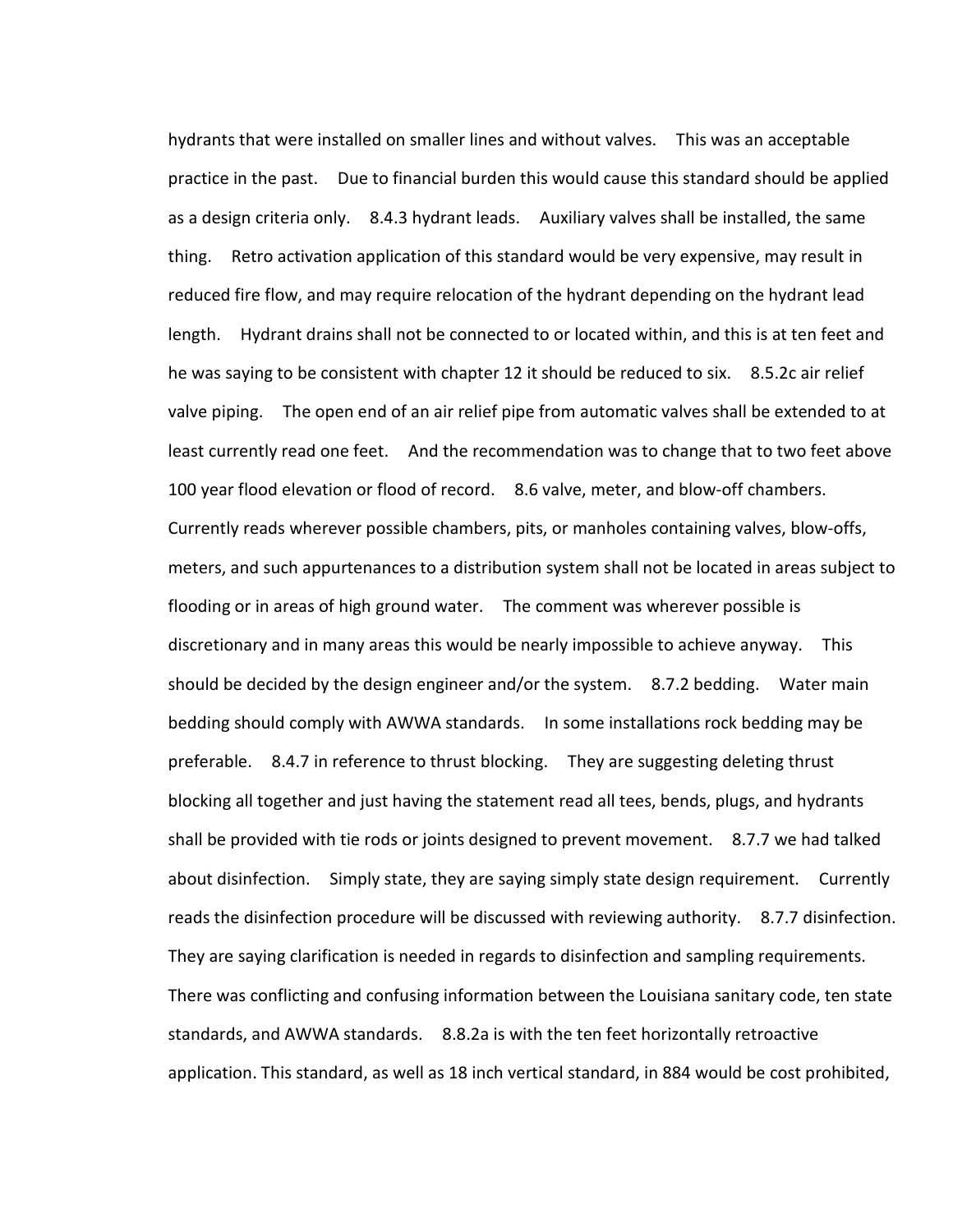and in some instances may be impossible. I don't know who asked this question, but in cases where it's not practical to maintain ten foot separation reviewing authority may allow deviation on a case by case basis if supported by data from the design engineer. And the comment was is DHH considered a reviewing authority. I should have answered it yesterday, absolutely. Told we weren't supposed to answer questions. There were a couple more comments, changing the ten feet to six feet from both of those sections. Same thing with sewer force mains and sewer manholes. Change it from ten to six to be consistent. 8.9.2 underwater crossings. The comment was underwater crossings should comply with U.S. Army Corps of Engineers standards and regulations. 8.9.2b valves shall be provided at both ends of water crossings so that sections can be isolated for testing or repair. And the valve shall be easily accessible and not subject for flooding. The comment was most of our crossings have valves, but we have many that do not. In South Louisiana the point about being, about not being subject of flooding can not be accomplished. This would be very costly. 8.9.2c permanent taps or other provisions to allow insertion of a small meter to determine leakage and obtain water samples shall be made on each side of the valve closest to the supply source. To install permanent taps for all underwater crossings would be very costly and unnecessary. Having these taps would provide no additional water quality benefits. These taps can be readily installed if needed. And then the last comment I had was just a very general comment talking about ten state standards preface language implies that the criteria it provides are recommended standards and should be used as such. Its own forward states recommended standards, the standards consisting of proven technology are intended to serve as a guide in the design and preparation of plans and specifications of public water supply systems. And the comment was the implementation of this broadly written guidance document as law without a comprehensive review by this committee could result in placing undue economic hardship on most water systems in the state. In addition, systems could be forced to conform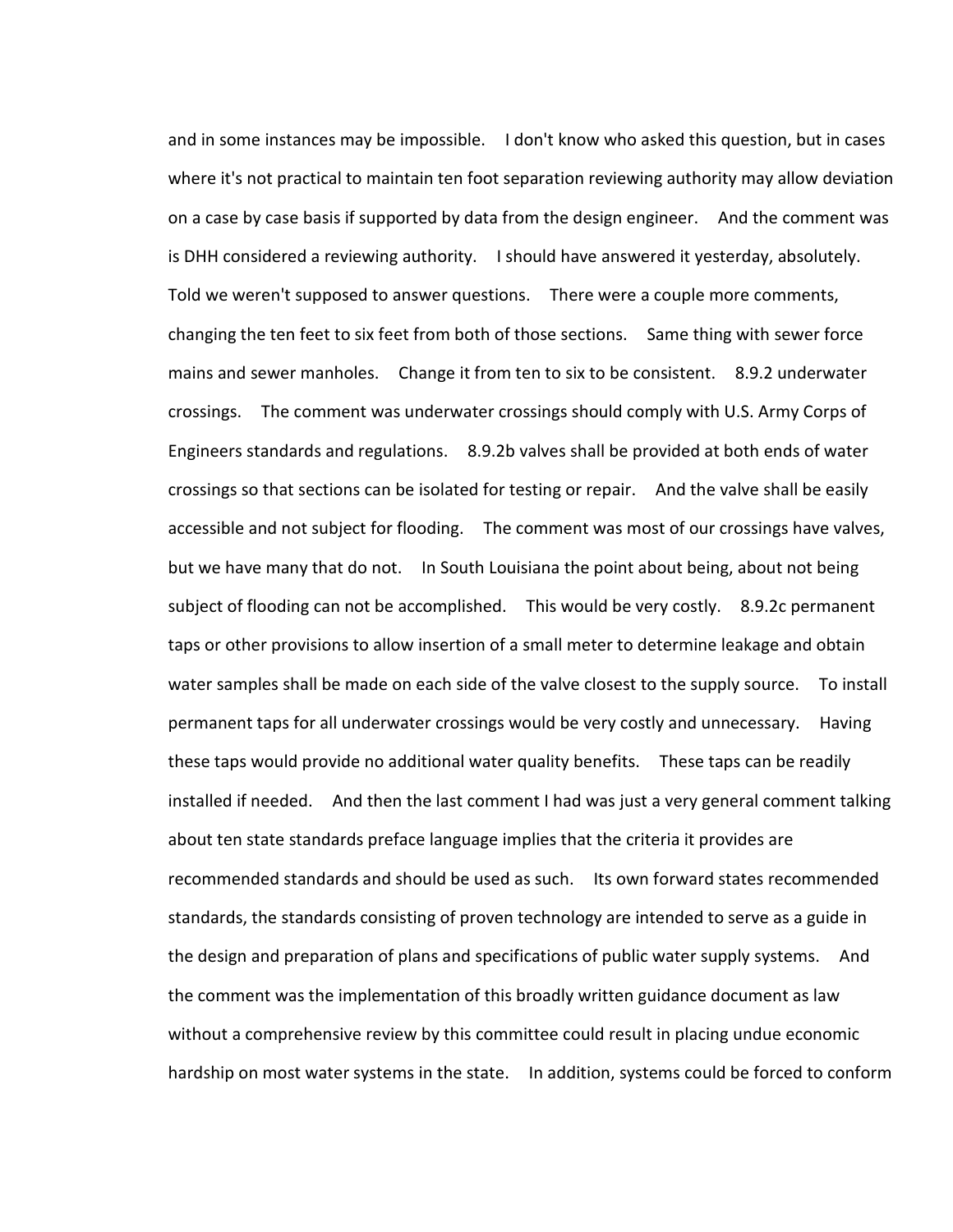to standards that do not apply to our region, and in some instances contradict other regulations. Equally concerning is that many of the proposed standards were written ambiguously and use terms like consideration and provision which only adds to the uncertainty of their enforcement. That's really the bulk of the comments. I did have a couple more. One that said to add the normal working pressure in the distribution system should be approximately 60 to 80 and not less than 65. And they are saying to delete the strong language. Make us a suggestive minimum pressure. We have a minimum pressure, and again my comment is I don't think you need suggested operating pressures. That should be left up to the system to decide. You do need to set a minimum. And if you would like to change it from 15 to 20 I think we can discuss that. They had a comment about the valves. They wanted to delete the strong word that said that you shall have them at 500, 800 or one mile. And the last one was 8.7.3 cover. They wanted to delete the strong language not applicable to all systems in Louisiana. Some pipes are above ground and it states water mains shall be covered with sufficient earth or other insulation to prevent freezing. That's all I have. JEFFREY DUPLANTIS: All right. I'll ask the first question. This is because from an engineering standpoint I don't come across this, but from the operations this sounds like it's obviously an issue about the grandfathering. When things change with DHH are y'all required to upgrade your facilities in accordance with where these changes are happening? I mean with an ADA kind of a standard if a building is not ADA compliant until you go and rehab that building you are not required to upgrade to those standards. But is that different here with the water systems?

DIRK BARRIOS: When we have our sanitary survey it depends upon the guy doing the inspection. I think anybody here who is directly involved with a water system can tell you that it's so inconsistent. Whatever it is today.

J.T. LANE: I think early on that was one of the problems, issues that we identified just like we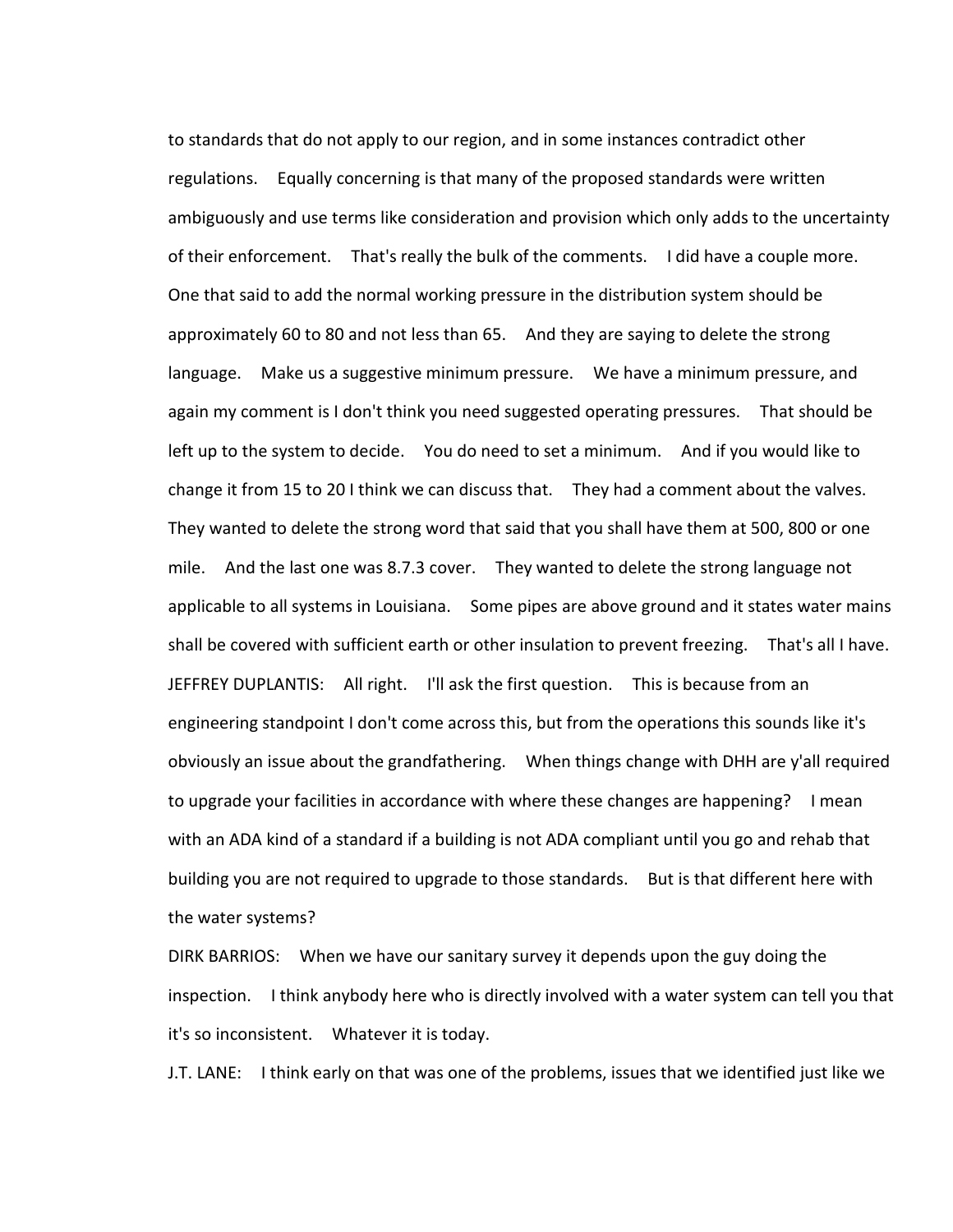went through other parts of environmental health to try and bring more consistency to the way we inspect restaurants. It's the same issue here. In terms of bringing more consistency I think that in terms of what you're asking I think that's going to be how we approach that will be based on what exactly is being changed. I think that, and again, I wouldn't compare it necessarily to ADA compliance. That kind of depends on how (inaudible) an issue to public health. That's the way I would look at it.

PATRICK KERR: I don't think it's going to matter whether it was grandfathered or not. My biggest disconnect between DHH and operators has been DHH's whole belief that this ten state standards has been enforceable for a long time and because things that were built since then now don't meet it. It's the fact of evidence that it wasn't built to ten state standards at the time so what we're trying to do now is figure out a good grandfather language, but also to get this right. And actually delineate all the grandfather language in various sections of the sanitary code says that unless there's a specific impact on public health, which the public health officer is allowed to say grandfather rule doesn't apply. The grandfather rule is something we're going to probably have to spend a meeting or two working through that specific language and figuring out when it starts. Is it going to be date of promulgation? Are we going to grandfather things because we argued about this for 30 years now? I think we need to spend a lot of time on that grandfather rule. Right now the entirety of the sanitary code has a grandfather rule in chapter one, I believe. And there's another grandfather rule in chapter 12, there's another in 14. We just need to come up with one in chapter 12 which applies to us that is satisfactory to the health officer and to the operator. I hope we'll spend some time doing that. And if we could nail down the grandfather rule we could probably do away with a lot of these comments too.

JIMMY GUIDRY: Is the question of whether an older system can come up to snuff and does it really matter? Is it worth spending millions of dollars for something that's been okay for 60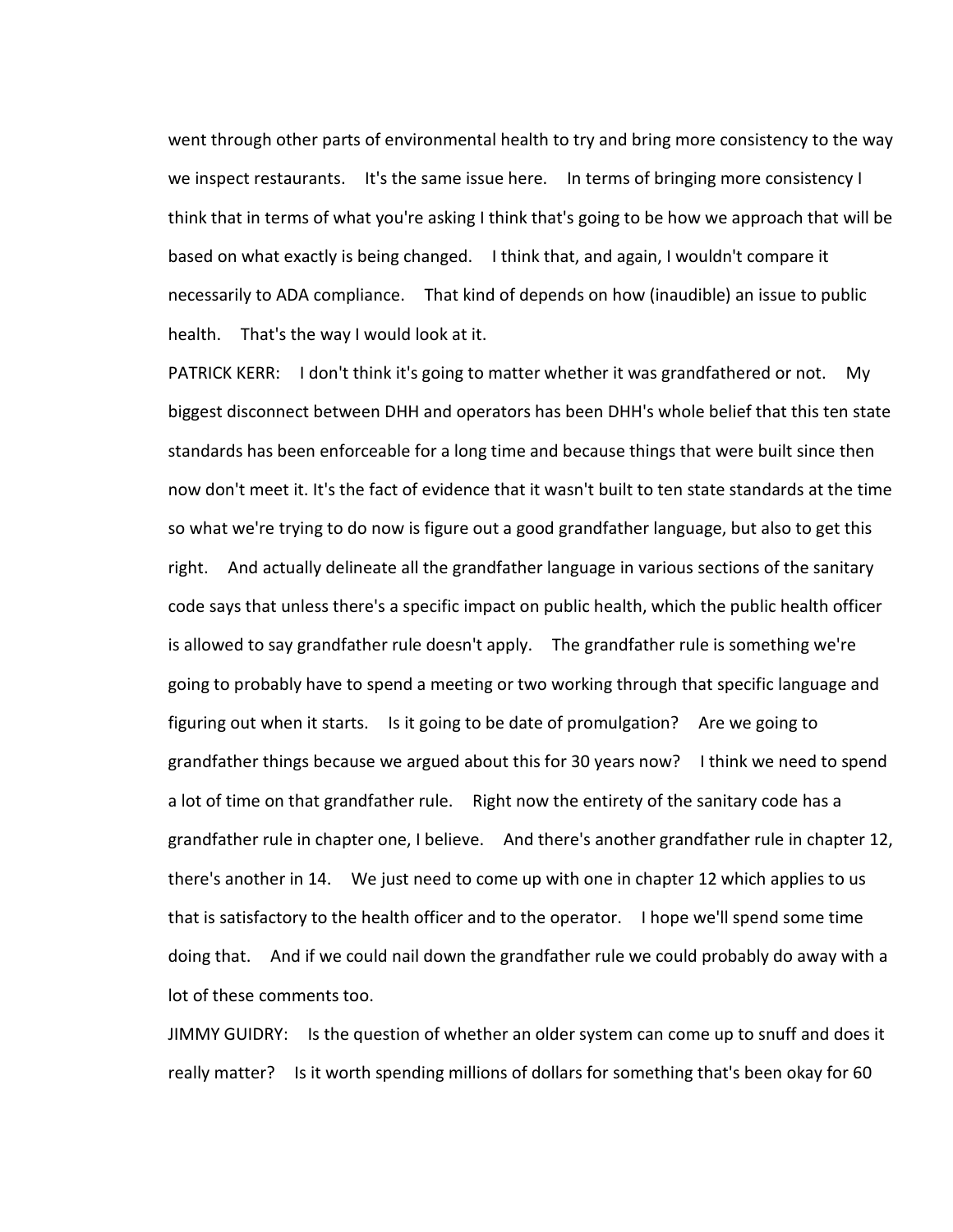years? That's a tough question because these systems are getting older and what they were approved for 60 years ago no longer applies. And how do you bring them up to snuff if you're not doing it along the way? When you replace it? When you build a new one? Well, there's not a whole lot of that going on. So literally what we've done in the code, not just for water systems, sewage, and other things is we try to get improvements done along the way, maintenance along the way, to try to make it not all encompassing. I really don't know if the heartburn, and I'm trying to get my arms around it, has evolved as a result of different enforcements, different interpretations of the code where somebody goes and does a survey and cites somebody at one place and not another. I guess some of that occurs. The more we're going to clarify things actually it's going to help, but it's also going to make it where you have no flexibility. I'm very anxious about the fact that people think it's going to be better and not necessarily so because it will be written and there won't be anybody coming along saying we can live with that. Oh, no it says right here we can not live with that. So that's why codes are written in reference to changing rules, but I'm with you. I keep hearing recommendations we got to start taking this and translating it. And we are. It's a lot harder than you think because we are reviewing what exist, reviewing what's being recommended. We're trying to figure out what makes sense at the same time our regular work goes on. Quite the task. Writing code is unbelievably difficult because we got here through a lot of years and we're going to change it. And there are some things there we don't know why they exist because they were written 20 years ago. There are some things that need to be changed and there are some things if we don't do it right we're going to mess this up, because we had something that was working. People have been healthy. This is very serious work. I'm always afraid that when we change things and we don't do it right that you are going to lose something that we've created. A lot of these things came about for reasons I don't understand because they were there for some reason and the minute you eliminate them you are going to find out why. We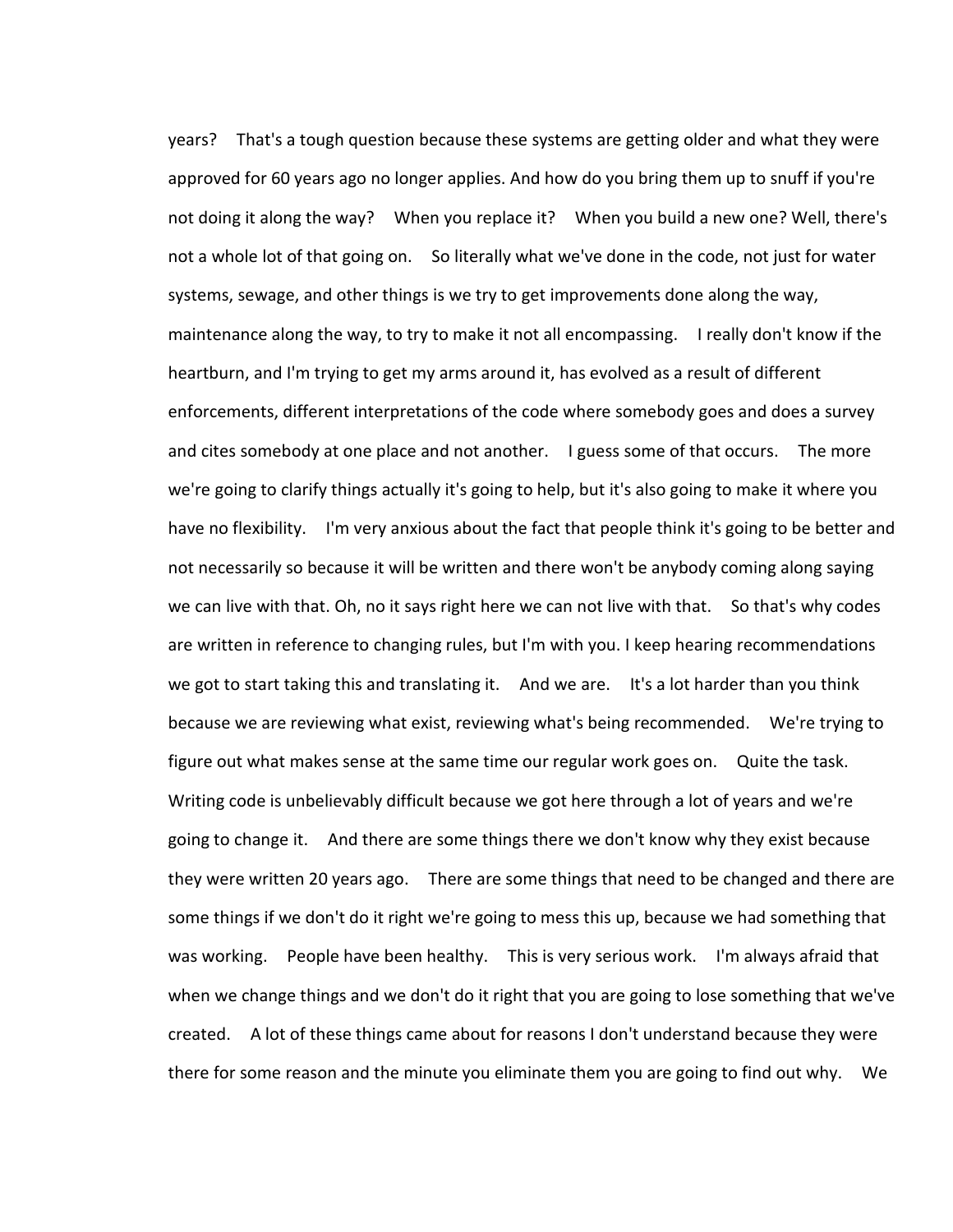are going to find out why they were there. That's what I'm afraid of. I would rather change things in increments, small increments with a lot of science and a lot of common sense as opposed to wholesale change like we are proposing. There's some stuff about the code that's worked beautifully. We shouldn't be changing it. There's some stuff that needs to be changed. That's what we're trying to figure out. When I see a lot of discussion around deletion of stuff because somebody doesn't like it, or because they don't want to do it, that's not a good enough answer for me. It's got to be because it doesn't make sense, got to be because it cost too much. It can't be just because it's an aggravation. And what I'm hearing is a lot of deletion because of an aggravation. A screen or a flapper I think we can work stuff like that out. That's not complicated. I am concerned that we are not getting, that we are not making the changes I thought this was going to bring about. I am not criticizing anybody. I want the input. I want to take the input and revisit what we're working on. And we have somebody working on this routinely. So we're going to share with you today some of our thoughts. We're going to give you feedback and want you to think about it. But I want to plant the seed is this is not just a matter of I've got an older system and I don't want to spend any money, and I don't want to have to do the right thing, because I'm not going to allow that. I would fight that tooth and nail. All these old systems just want to keep doing what they're doing. It's a boil water notice every other week y'all. I mean there are systems right now that are getting people in trouble and we are saying everything's fine. It ain't fine. There are people that are at risk every day because of water main breaks because something hasn't been maintained. And so it has to make sense. So I implore you when we start giving you feedback let's sit down and have some serious conversations about what makes sense. Because what I've seen so far and what we're writing it clarifies it a lot. I understand it more than the old code. I like it, but I'm not sure that we have captured everything and I'm not sure it's going to be better than what we had because I don't know what it's going to look like at the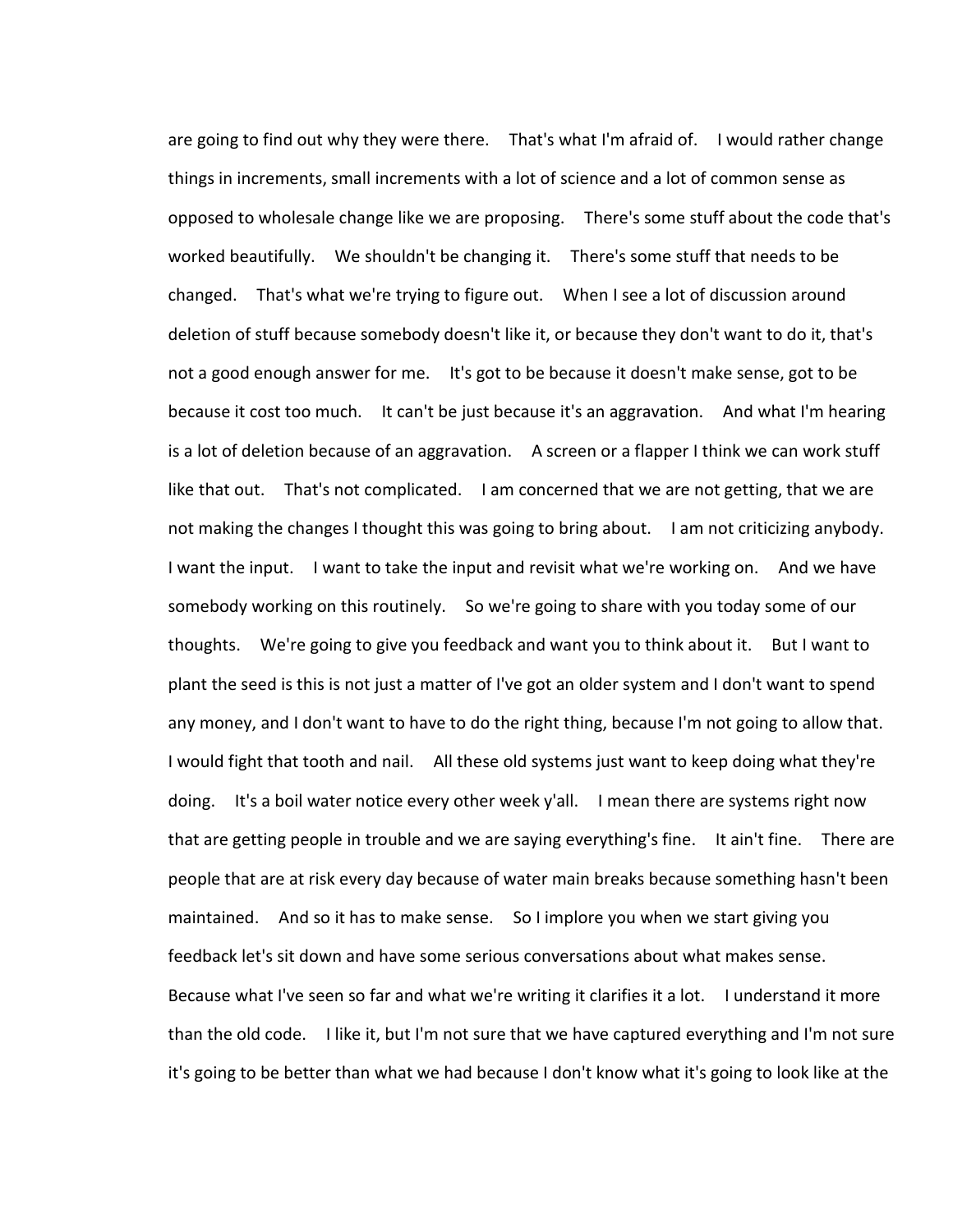end of the day. But I do like it because it's much clearer. It's much clearer that this is what we look for. This is what we expect. But nowhere in there are we saying we're grandfathering everybody in. We're not going to grandfather everybody in. Things that people can do at relatively little cost and make sense we want it done. I'm not giving in on that because an old system's got to be updated. It can't just sit there and everybody's happy. It just can't be. It's not going to work going forward. We got more people on lines. We got more people paying for water service. They expect the protection. My job is to make sure they get the protection. But I want you to know that this has been one of the hardest things. I've been doing this for 18 years. It's one of the hardest things I've ever had to do. How can it be so hard? Because it took all these years to get here and now we want to make it right and making it right is actually difficult. It's trying to figure out what makes sense. I share that with you because when you start looking at this stuff before you come back and say no, no that's not what we said, no, no we don't agree, there are reasons we put in what we put in. And I want us to have a discussion what we think and what you think because so far what I'm hearing is what we don't like. This is not what we're about. We're regulators. We're not about what you like. We're about what makes sense to protect public health. So we're not going to agree on everything. It's just not going to happen. If it does then we've not done our jobs and you've not done yours. Because if we agree then we're not able to provide and treat water and we're not able to protect the public. So we're both shooting for similar goals. None of us want people to get sick. You're trying to do it on a profit margin and I'm trying to do it on a health margin. Two different things. Anyway, as we share this information, and you're going to see some of it today, we got a lot of work to do. And going forward I want you to know that I'm taking this very seriously. And I know you are too because you are doing a lot of work. Eighteen years in writing code I've never had to sit down and write the code. I've had experts, plumbers, plumbing code. They sit at the table and they figure it out. They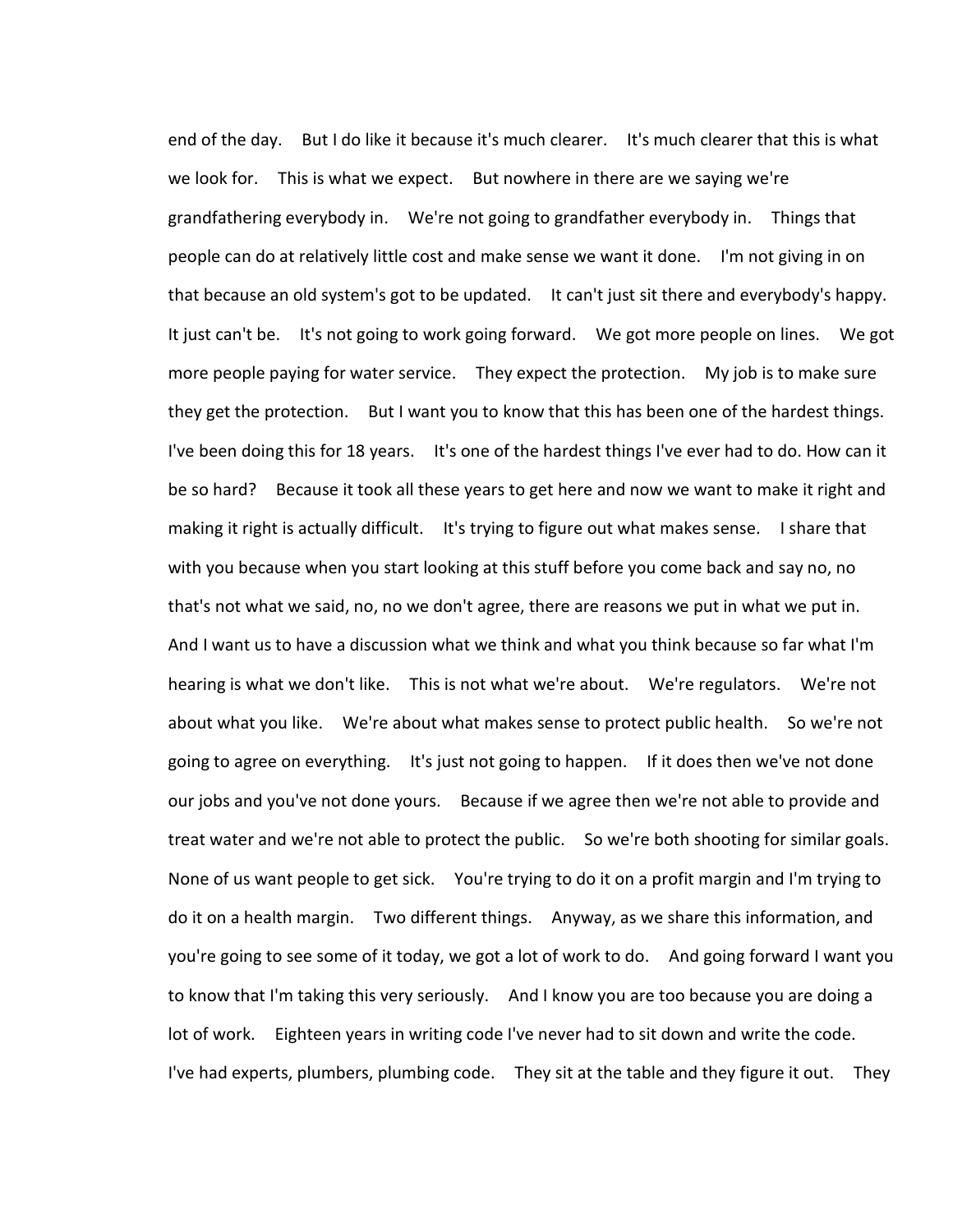know their stuff and I come behind and I have to enforce it as a state health officer. I've never had to sit at the table and write the code because I depend on people that know this much better than I do. When I finish with this drinking water I hope we like what we have because I'm going to know this code well. Hey, you're not going to be able to fool. Let me tell you something. I am learning this thing like I've never had before. But it's good. I need to know it. It is important. It is the one thing right now in St. Martin Parish people are saying they are getting cancer from their drinking water because they got notified that they had findings twice in one year on the chemicals that's in their water. And they are saying that's causing their cancer. Ten points above recommended level. People do not understand that when you're reporting that there's such a huge margin to protect public health that ten points mean nothing. Those ten points would have to be over 30 years to cause cancer. They were ten points for a few weeks and nobody understands that. And they blame all the cancer they're seeing on the water they are drinking. And I have to try to explain to them no, no it's not your water. It's that cigarette you're smoking. It's that fat food you're eating. We have the same amount of cancer in Louisiana as anywhere else in the country. We don't have more cancer. What we have is if you have cancer the more likely you die because we find it later. We die more than anywhere else because we find it later. We don't have more. Not because of their drinking water. Again, I share that with you because we're about to get, within this next month, very deep into the details of this stuff. It's hard work ahead. What we've been doing is gathering information. What we're about to do is make sense of it. That's the much harder part.

CHRIS RICHARD: Dr. Guidry, one of the problems that I think it's not that people don't want to do it because it cost money. It's a use of a limited resource. There are things that were being required to be done that don't further the protection of public health, but take funds away from things that could improve the water system. So that's where a lot of these people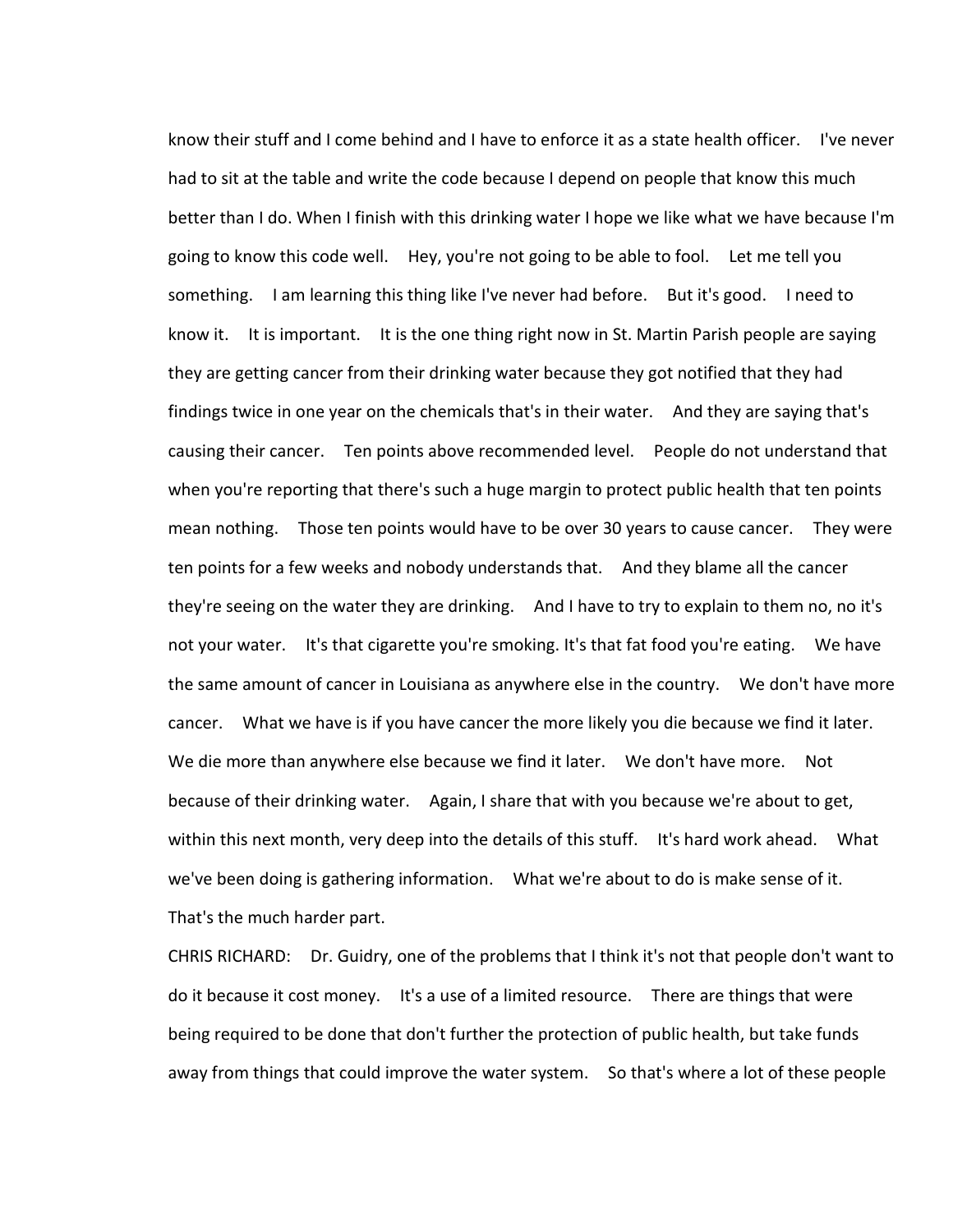are coming from.

JIMMY GUIDRY: Do they know the reason? That's the question.

CHRIS RICHARD: I'll give you an example of one. Our (inaudible) stressed concrete tanks have hydrogen overflows. They were told to go retrofit all the tanks to bring them down to the ground. In my opinion I don't think that provides the bang for the buck to protect the public on a small water system. I mean it worked fine for years, but go spend some money and retrofit. The tank manufacturer was fine with doing it, but they didn't want to have to spend the money, or to have the town spend the money. On the grandfathering I think maybe a way to approach it for everybody to consider is maybe in the code, in the sections we discuss design standards, and design standards are strictly that. They are design standards. And the design standards portion is not to be used in the sanitary survey. That's to be used in the review of plans. And then you have an operation maintenance portion of that section that is what needs to be maintained at a certain level to protect the public. Because the confusion is most of these are for new construction. And then people are concerned with if it says minimum three inch line and I have two inch lines that are working fine, why do I have to go dig them up? Maybe we can address it that way.

CHERYL SLAVANT: I want to give you an example and ask you how you are going to deal with all these operators and these different systems who absolutely refuse to comply and my sample is Doyline Louisiana which is a municipal system. The people there were getting sick and took the water sample to LSU MC and it was so high in chlorine they were actually getting poisoned when they took a shower. It turned out all they needed was a 35 dollar flow valve. The president of Webster Parish's family was running the system. It had been turned into their personal money cow. It took a lot to get that turned around and there's lot of that going on in this state at some point or another. There's a lot of political interference between what systems, the operators, boards, all this is supposed to be doing and they are not doing it. And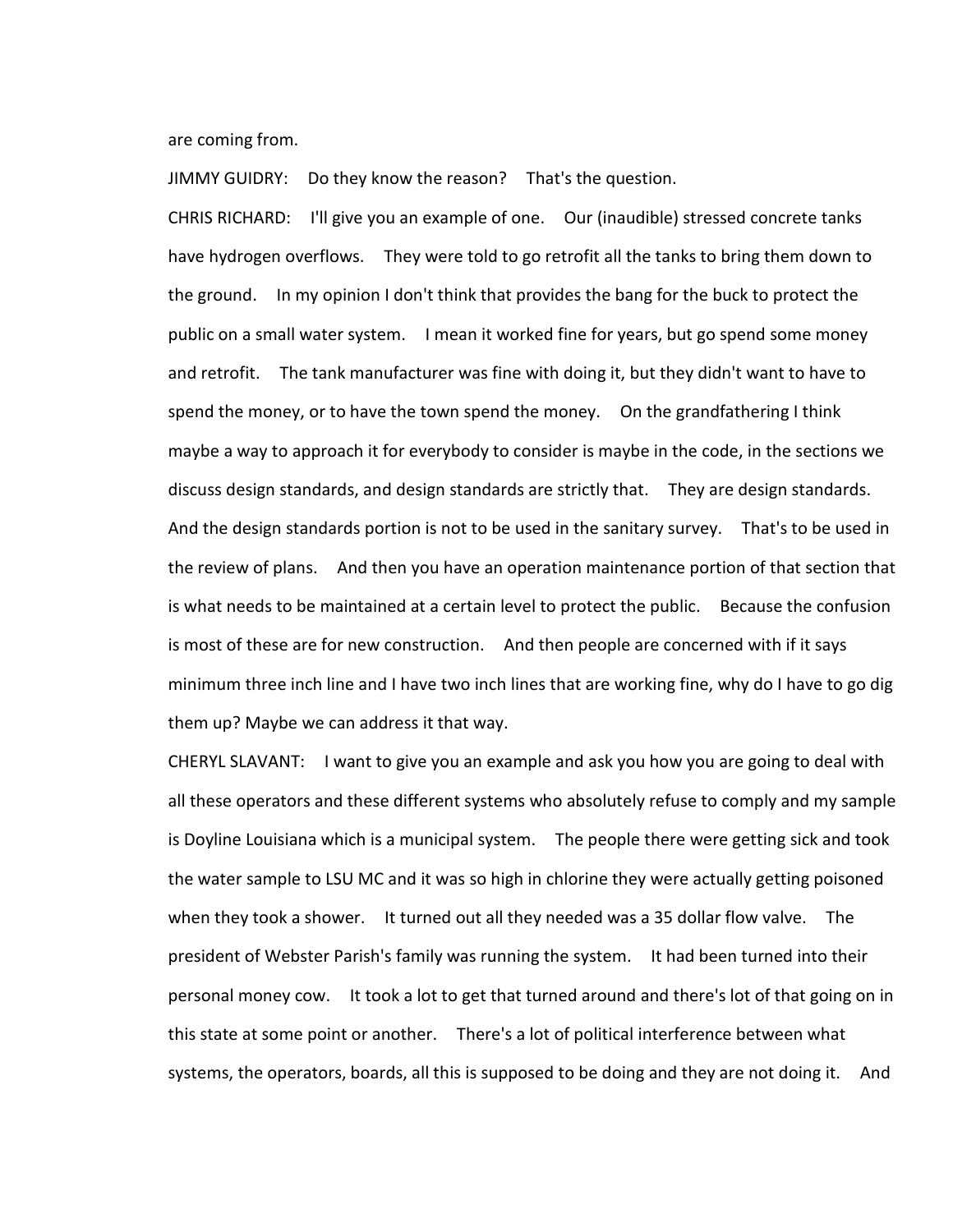they are very stubborn, and in some cases quite ugly. I have actually had to have state police guard me at one system because every time a member, and this was a system where the people actually owned the system, but they don't go to meetings so pretty soon somebody thinks they own the system and they can do whatever they want to. Have any of you ever run into that before? Yeah, you have. The thing about it is Health and Hospitals is having trouble regulating these people. In this particular system, I think it was, I can't think of the name. Chestnut-Readhimer was the system. Every time the people would try to complain about it, I won't even go how all this happened, sounds so radical, but it's true. The people who actually owned the system would actually be thrown out of the building if they even raised their hands to ask a question. The night I got there, there were some engineers there who were actually helping work on the system, since he didn't know me the president allowed me, and there was a state trooper there, I was allowed to ask a question and I asked the engineers who owned this system. You went to school, you are operators, tell these people out here who owns this system. And they finally said they own the system. And this goes on all over in the state. How is Health and Hospitals going to make all these operators and systems get straight enough to put these in place? What are you going to do about this? Is there an answer?

JIMMY GUIDRY: There is an answer and the answer is we use federal regulations, which we try to enforce and we can't do anything less than federal regulations. We can do more. We're dependent on local government to help us enforce it because they help us decide if utilities get turned on or don't get turned on. It's supposed to be all of us trying to work towards the same goal. And what you're saying is really strange because we're sitting here at a committee that has the authority to tell me what to do. A committee of folks that actually benefit from telling me what to do. How am I going to answer you that I am going to enforce something when we're writing the code that I'm going to enforce? Now I'm going to fight like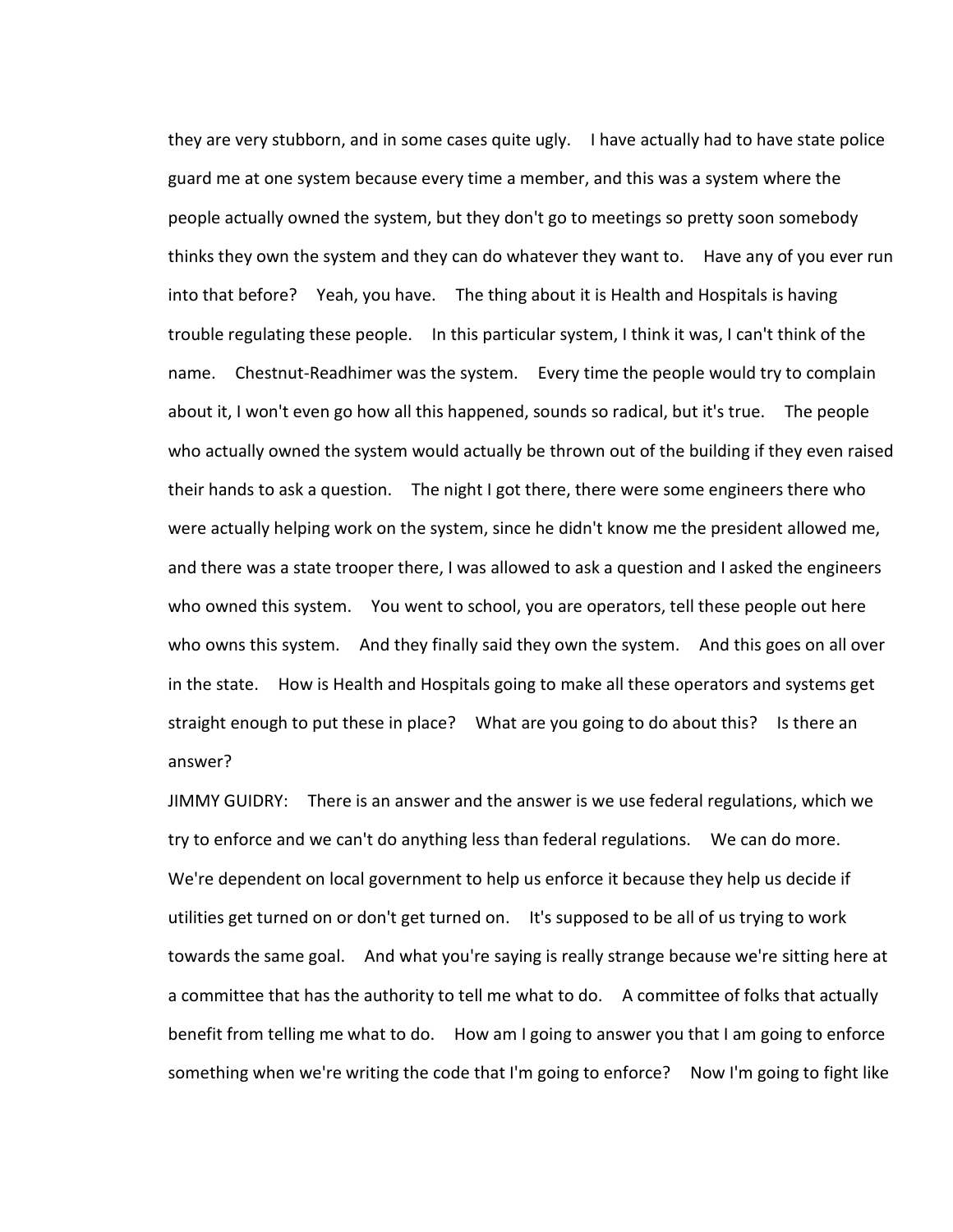hell to make sure that I'm protected.

CHERYL SLAVANT: Something in these regulations to address those issues? JIMMY GUIDRY: The whole intent here is to make it clear for folks so that there's not questions about what needs to be done and start getting our systems to understand the importance of this. I wouldn't want to own a system politically and make money off of it and run it the way you're talking about with the liability so high. If you don't do what you need to do people start getting sick. There is no amount of insurance that's going to cover you. CHERYL SLAVANT: I understand that, but it's going on.

JIMMY GUIDRY: Well, I know it's going on, but I don't think it's wholesale. I know some excellent systems that do well and I know some poor systems that should have never gotten in business and our job is to find them and make sure that doesn't happen. And what we're struggling with what are the rules that protect people's health without requiring them to do things that is just spending a lot of money, you know. I mean that is the struggle. That is the huge struggle. So you may have a small system out there and politically they're making money. They're not keeping up the system. We know about it, we certainly try to do something about that. But to say that we control it all it's local government, it's state government, it's federal government trying to figure out the right mix. We can't even keep up with federal government because they keep changing the rules. And I tell you one thing we learned in medicine that applies to this when medical practices, when physicians had to start reporting their mistakes and that's shared with everybody they're less likely to start talking about what mistakes are made and how they improve. What you have right now is the requirements, the regs, the federal regs, is that you got to do certain things and have certain levels, otherwise if you don't you've got to report it to all your customers. So one day you're checking bacteria you got to go tell everybody, hey there's something wrong with the system because there was a sample that was wrong. Well, that's more likely than somebody's not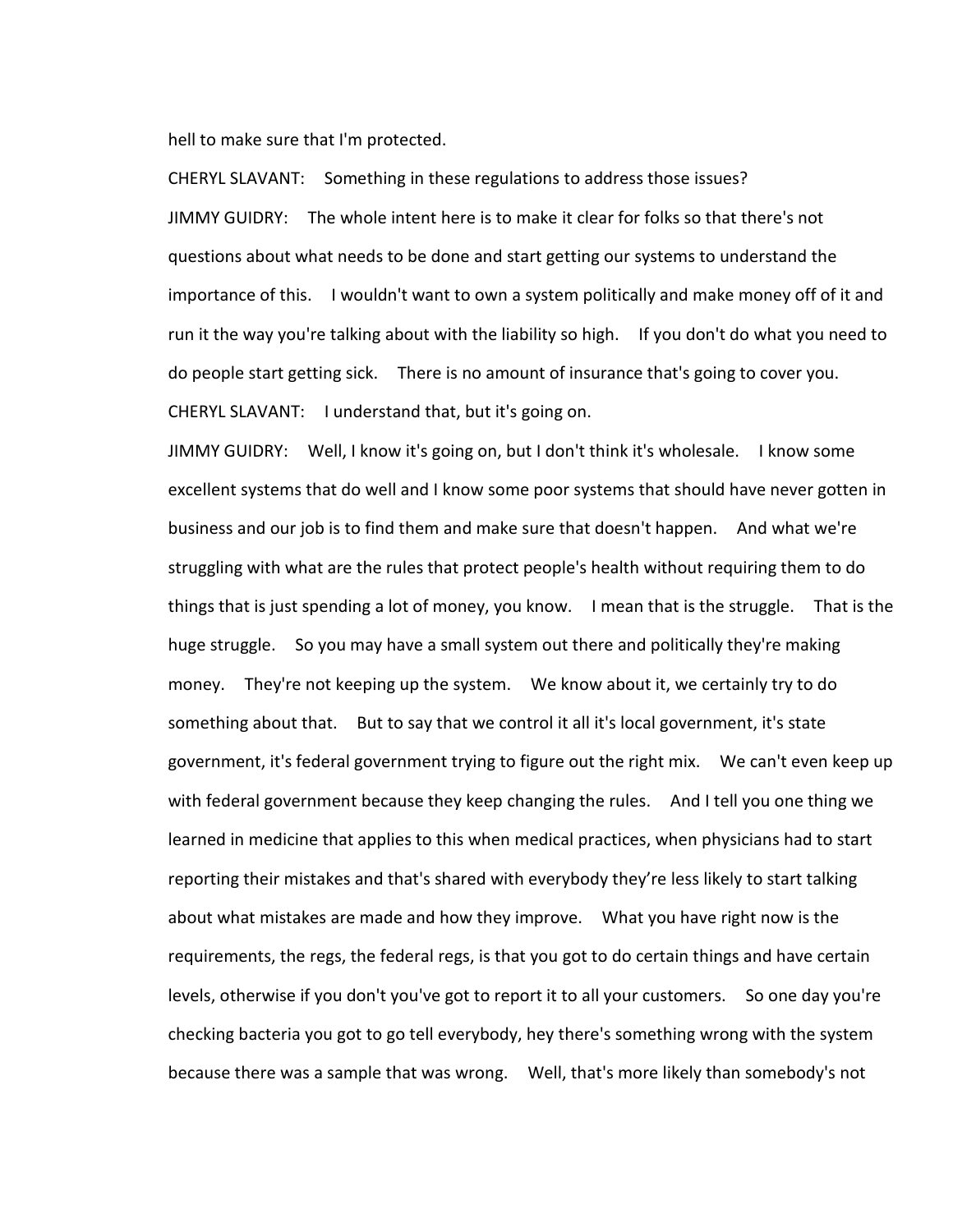going to want a sample where they're going to get a bad result because that's not good for business to have a bad result. It hurts your industry to tell all your customers, hey something's wrong when it's temporary or it's very fixable. So what we've gone to right now is to try to regulate to the point where people are afraid to even do what they need to do because when you do it... that's the one thing in medicine for medical mistakes was that we had to agree that you weren't going to get sued if you owned up to your mistake. How else are you going to find out how to improve unless you share what's wrong? That's what I find we're at now. We're trying to figure out how to get people to do the right thing so people don't get sick. If they don't do the right thing by God they got to tell all your customers so now we have to go tell them we need more samples and what we're finding is that the samples aren't throughout the system, they're actually where they're going to get the good results. Not good. Not good. So the more I learned about drinking water the more I understand that there's potential for people to get sick. But people are living longer. People are not getting as sick as we would predict from all of this so it has to be reasonable. We can't overreact. Some people say we're overreacting about the amoeba. Chlorinating the water does amoeba. We've had three deaths in Louisiana. Nowhere else in the country have they had this many deaths from drinking water. So it's not overreacting. We can't afford to have another death. So you have to sometime use reason on what you do. But what you're sharing with us is that there are always bad actors out there and the good suffer for the bad and we want to know who the bad actors are. But if we clarify for people they can't say I didn't understand it or, but I hope they're not thinking they are going to grandfather everything they got right now. That's not what it should be cause that's not going to happen. We're not going to grandfather everything that's not up to snuff. We're going to figure out what we can and what we can't. It's got to make sense.

JAKE CAUSEY: So maybe we can talk about 20 PSI.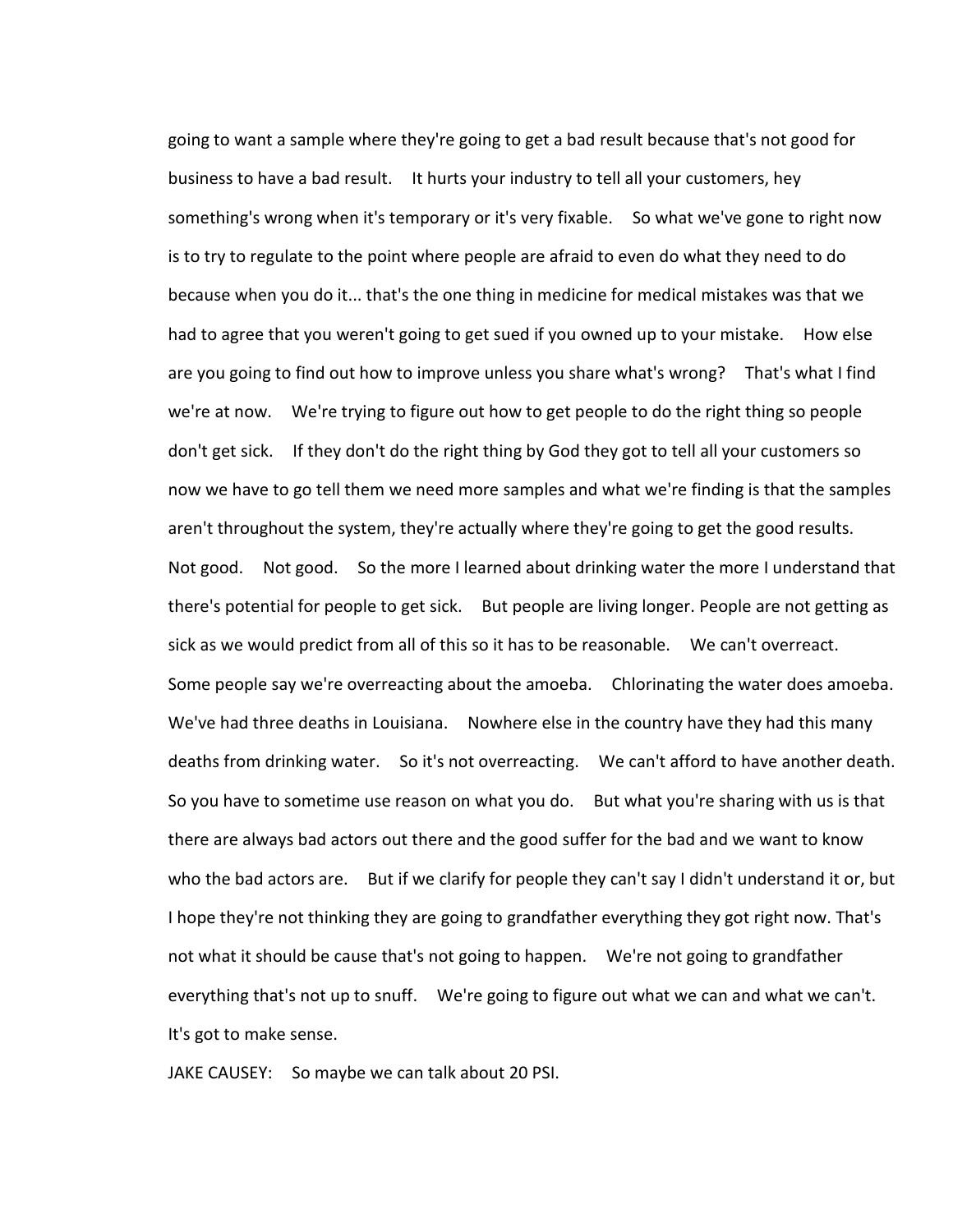RANDY HOLLIS: I do have one comment. I'm sorry to go back on this. I typed in yesterday and it did not get read today so I want it in the record. On, specifically, I hate to go back to this, but under underwater crossings it says that valves should be provided on both sides of underwater crossings. I would like the state and all of us to consider an exemption for transmission mains, for transmission mains to have valves every mile or so. To put a 36 inch valve on either side of a crossing is a huge expense that is not necessary. And it's a transmission main. You don't have customers connecting to it. We can test it, so I would like an exemption in there for transmission mains, you can say 20 inches or larger, or whatever, but that was a critical thing I typed in yesterday that did not get into the record.

PATRICK KERR: Doesn't even have to go on the record, but I'd really love to see what they have to show us. We can keep talking, but we have a half an hour left. I mean if you really have some stuff you'd like to show us.

JIMMY GUIDRY: What we're going to show you is not to respond to today, come back to. We don't want you to have to give us your answer today.

J.T. LANE: What we will do we will give you a copy, email it out after the meeting. What Jake is going to do is go over what we thought were some of the big ticket items for what we included based on feedback and then what we didn't and why just to at least let you know sort of the top three to five for each category. Questions about that we can discuss that? We thought we would give you all time to review. Real quick, Jake, do you have anything you want to add?

JAKE CAUSEY: Well, yeah. I guess the main thing was that Louisiana is the only state in the country that has a 15 PSI minimum pressure for distribution systems. EPA other states, ten state standards certainly use 20 PSI. And I certainly think that it's sort of an opportune time for us to establish that as a minimum for our water systems here. And frankly what we're seeing in this amoeba response and all the activities associated with it, plan reviews, etc.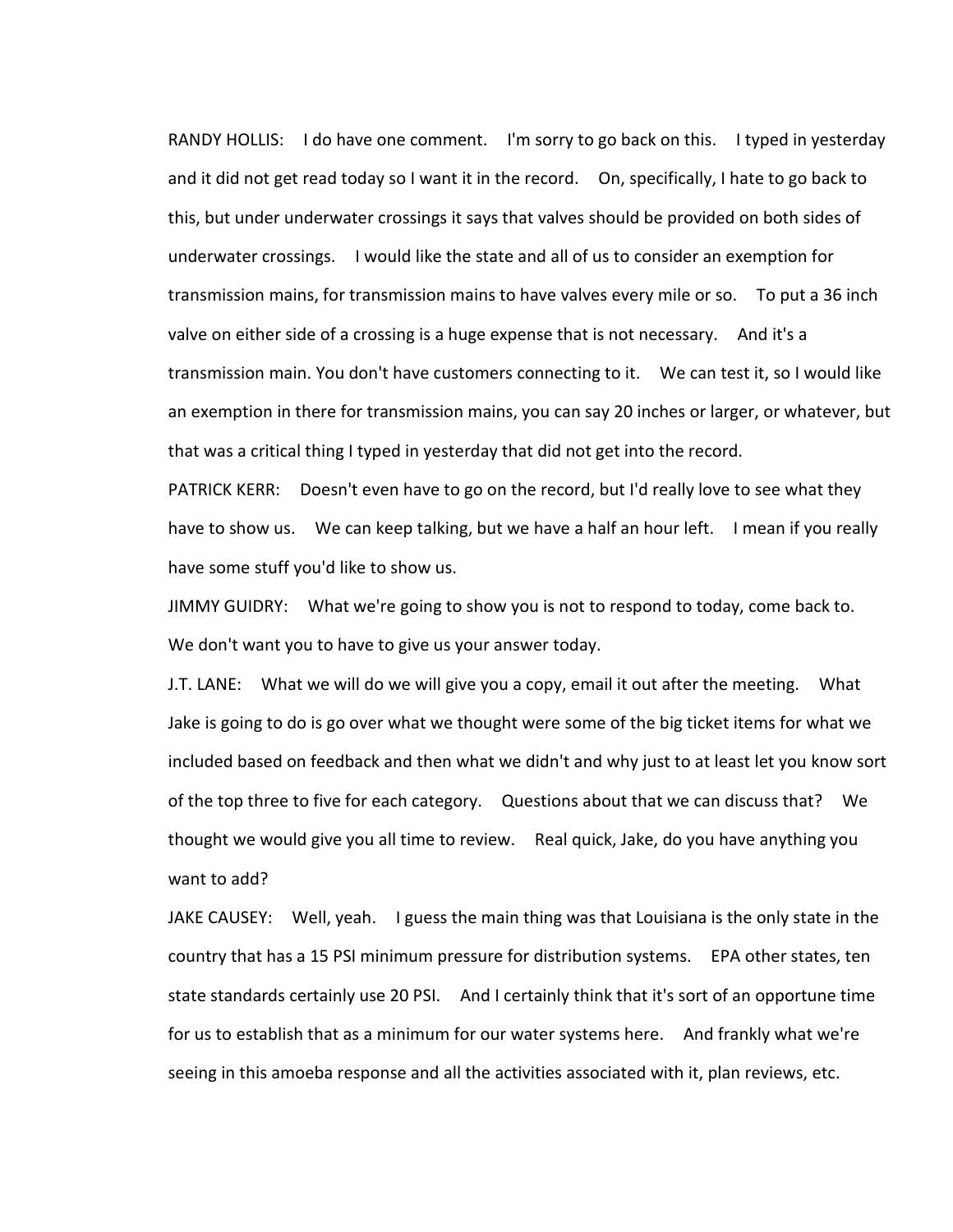Desoto, St. Bernard chlorine burns and all that is a lot of attention needed for distribution systems and distribution system maintenance. I fully support the need to establish 20 PSI as a minimum and that be the regulation, not necessarily an operating range at all, just a minimum. But I do feel like to some extent or another information like this is what your optimal operating range should be is good information cause we see too often people who don't read the code, or don't look at (inaudible). Small systems that's their target, the minimum. So that is the benefit of having suggested operating ranges, but certainly not as any sort of actual regulation or mandatory requirement. To my knowledge all systems are currently operating at 20 PSI and above. I don't know any that are operating at pressures below that. I think that with, I guess, just knowing distribution systems, you know, there's a lot of risk there when you start talking about leakage, unaccounted for water. Talking about pressure transients and potential for contaminants to enter systems. 15 PSI isn't helping us. 20 PSI will help. Frankly, that's what we're having to look at as far as sort of comprehensive strategy addresses amoeba. Chlorine residuals are a part of that, a huge part of that, but that's not all of it. It's maintenance, and monitoring, and all those other aspects of distribution system that just like we're talking about service water treatment. It's the whole multi barrier approach. Hit it from multiple angles and your chances are better not having another infection. Minimum distribution system pressure I think we had one of those, again in Louisiana only state at 15. I'm not sure where 15 came from. I've never seen it anywhere else. But I think we should absolutely move to 20.

PATRICK KERR: I agree with you that 20 would be feasible, I just wonder if we couldn't build into the code that in a supervised situation we're allowed to take the pressure below 20 to affect repairs. My concern is raising that pressure to 20 we try to fix main breaks, most systems do now, try to fix them hot, and the difference between 15 and 20 water going into the hole is a lot. Some systems at AWWA basically just says as long as you have positive pressure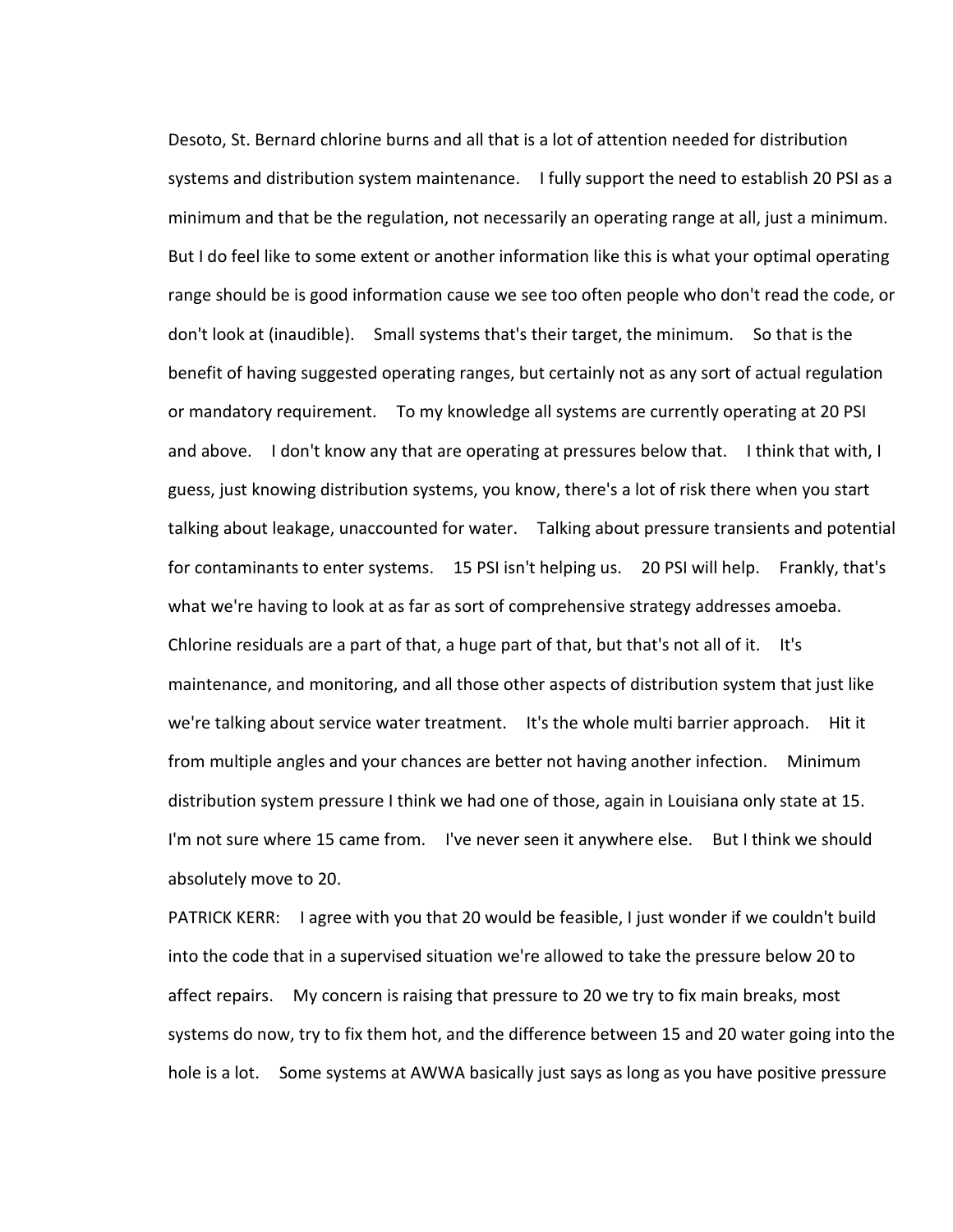in a supervised situation you do not have to go back and do re-chlorination and sampling. You know the situation. If we have a main break and I want to take it down to just positive flow at the closest fire hydrant so I know I have positive pressure in the system. And obviously I'm not going to do it downtown where the buildings are ten stories tall. Although they should all be checked. It should not flow back into our system. But if we can build into that change to 20 some specific provisions that when supervised by a certificated operator they can take the system down and make a decision about whether other steps are necessary, chlorine, disinfection, or evening sampling. 652 is going to a point where it is done completely controlled unless you lose complete system pressure there's no requirement for sampling. That makes sense. People shouldn't have to boil their water for a day when none of us are getting positive results when we made a repair correctly. Let's just not change to 20, let's change it to 20, but give something back to the operators too.

JAKE CAUSEY: I mean on that note I can say that I think it was Mark LeChauvlier with American Water gave a presentation on that proposed revised standard to C652. With the information I was presented there, state drinking water administrator's conference, that was basically the concept that short of a system wide outage the pressure drops there's still no boil advisory required. It didn't get overwhelming support from either public health agencies. And I think that's something that there was certainly some science, and some studies, and things proposed looked at. And some of the sort of evidence proposed was how many outbreaks etc. when these things occurred. The other side of the code is how many were prevented, which can't be measured. I wouldn't be comfortable at this point, myself. I think that's something that requires a lot more discussion with EPA and other states to support allowing systems to reduce pressure below the minimum, subjectively based on how much confidence they have without issuing a boil advisory. I think that would be tough to support right now. I definitely see the change with this AWWA standard coming to some extent or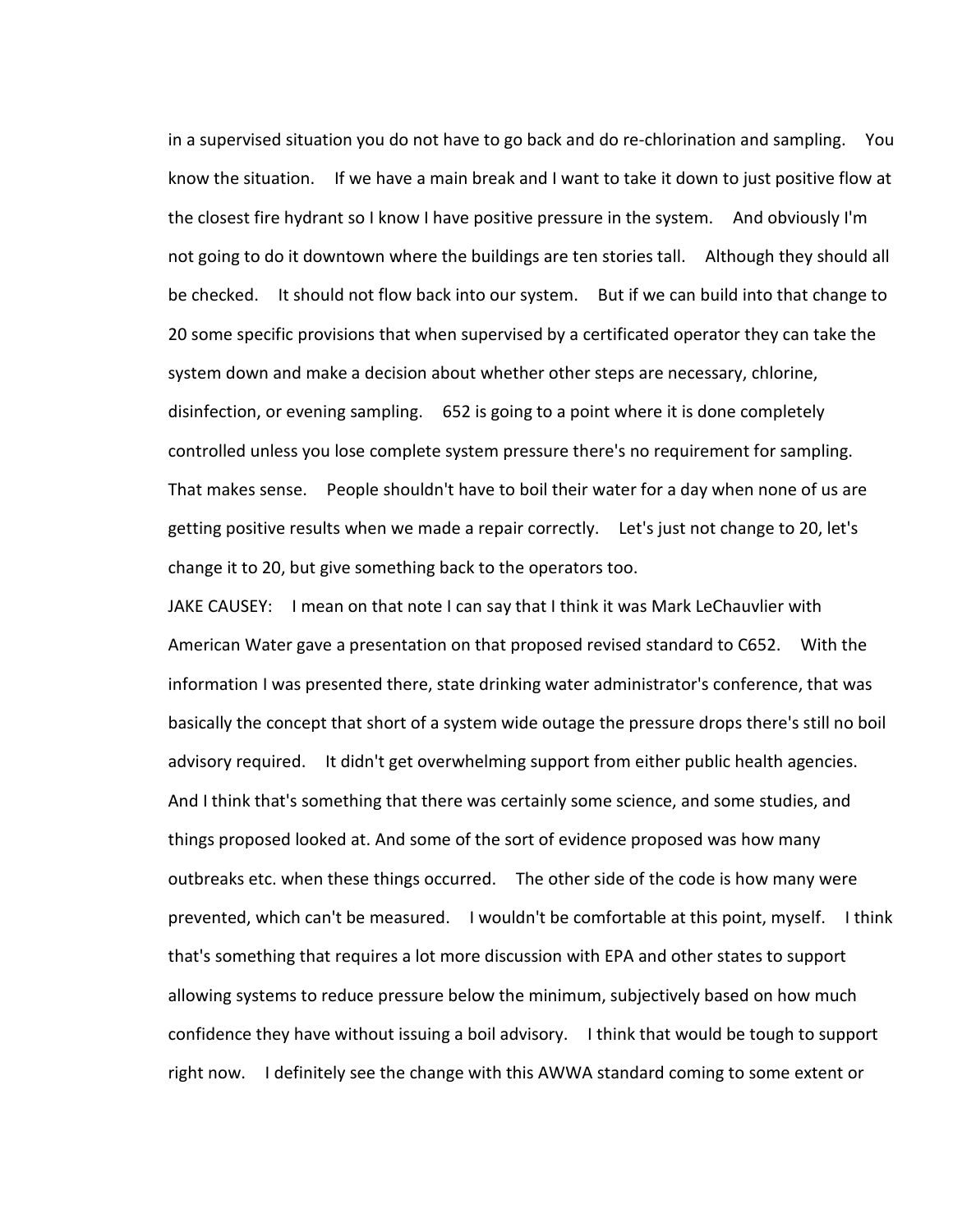another. It's not there yet, but there's a lot of debate to be had and I'm not seeing a lot of support from states based on that. It's something to continually look at and hopefully maybe with other states we can have some more dialogue with AWWA and others on that change. I guess it would be hard for me to support that right now, but I definitely think it's worth looking at further. Definitely have a lot of dated studies that they are trying to go to. Again, other states were, you know, that's fine. Follow this industry standard for repairs, but if your pressure drops below 20, advisory sample if you want it back. That was kind of a general position I've seen, but it's new. There's a lot to weight out.

JEFFREY DUPLANTIS: I just kind of want to follow what Cheryl was talking about earlier. There's good systems out there. People who are operating good systems and there are ones that aren't and are we going to leave it up to them to police themselves? I know we had talked about getting a certified operator. Who's that overseer over the operator? Just be careful that we don't just leave these systems that are out there running the road potentially to police themselves in those situations.

PATRICK KERR: So are we going to supervise the parish?

JEFFREY DUPLANTIS: I'm not saying that, I'm just talking about dropping down below 20. How do you police that?

PATRICK KERR: I'm talking about between two valves, a repair. Today if I want to go cut a fire hydrant in, I want to cut a tee in. I can have two valves 500 feet a part. I can dig the entire hole out to make sure that nothing got into the pipe, no contamination in the pipe, I can dewater the pipe, install that appurtenance, re-pressurize the pipe, flush it and I should be able to put that back online without having to issue a boil water advisory for those customers. If a system is taking a whole system down to 20 to make the main repair you probably ought to talk to them about whether they should be in the water business or not. But if we can do controlled repairs or controlled changes to the system my fear, and the other side of this, is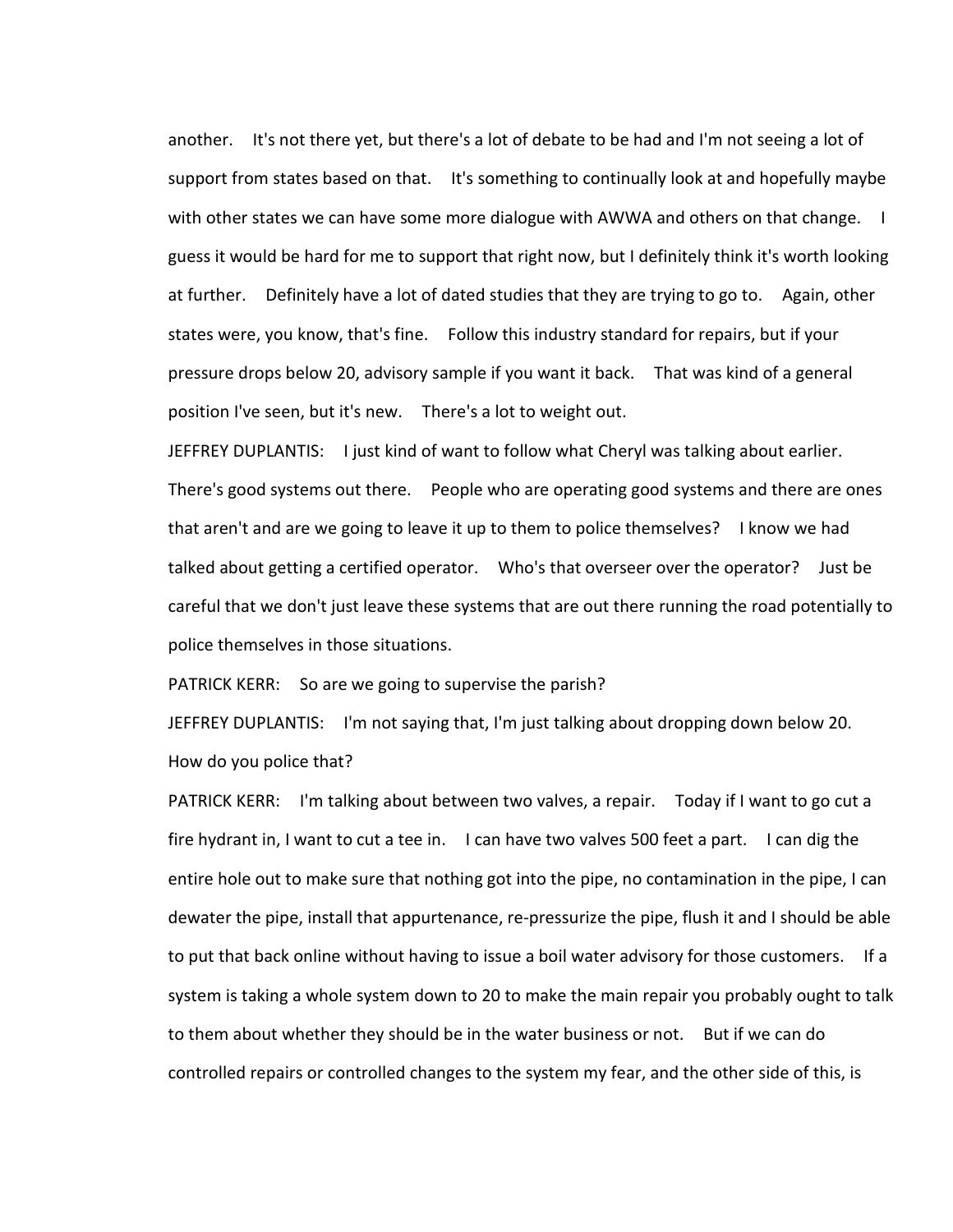issuing boil water advisory after boil water advisory I'm sorry the chicken little problem is a real problem and people aren't going to boil water. We get questions now. Do I really need to boil my water? It's really up to you, but we really think it's a good idea. I mean how else can I respond? Yes, we issued the boil water advisory because we're concerned about your health. It will be at 24 hours. Please heed the warning, but it is an advisory. Dr. Guidry could tell us to disconnect everybody from the system until it's back. If we had an acute health they'd say don't deliver water to your customers. That's a little different than boil water advisory. Jake, Dr. LeChauvlier is the point person for this, you're correct. But I don't think it was that wide open. It shouldn't be that objectionable.

JAKE CAUSEY: I know there were categories.

PATRICK KERR: There are four categories.

JAKE CAUSEY: You could go through all of them without having to issue a boil advisory except the---

PATRICK KERR: The last two. The third and fourth category, I'm sorry the third and fourth category require decontamination and sampling, but sampling doesn't necessarily say boil water advisory. You're right.

RUSTY REEVES: We're talking about two types of systems. The sad part is the system Pat's talking about with the confident people trying to do this is one thing, the systems that Ms. Slavant's talking about they doing a (inaudible) boil advisory anyway. They are just going on through the neighborhood. We are talking about two separate operations.

CHERYL SLAVANT: I get a lot of calls about boil water advisories. And what the folks don't understand is something's gone wrong before they hear about it and they been using their water in between from the time it happened till they hear about it. And they don't understand that and they get very, very angry because they hear about it after the fact. I don't know how they can know about it before the fact, but that's why they are not doing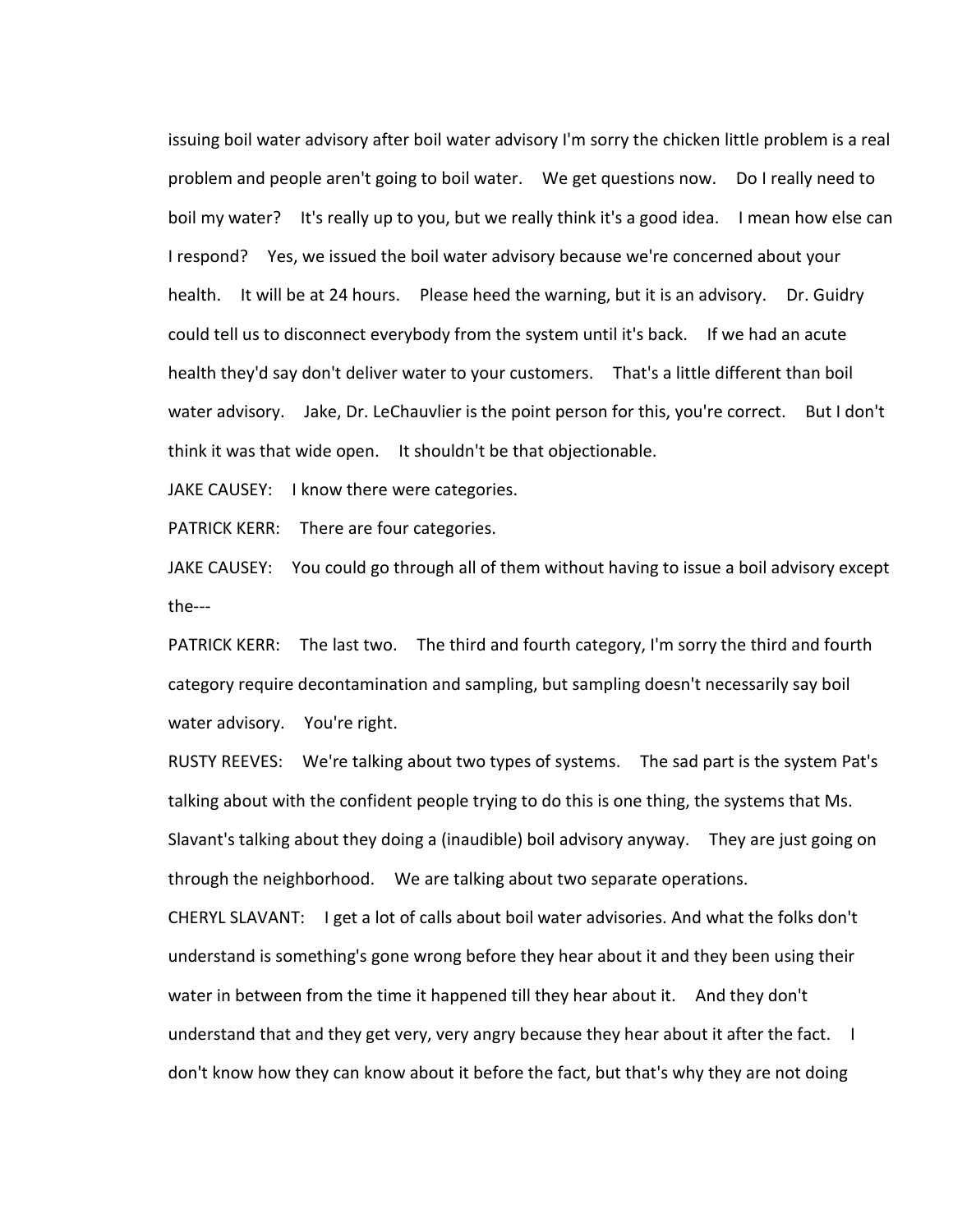anything about it or boiling their water because by the time they hear about it they feel like they already drank whatever's bad.

PATRICK KERR: That's not true.

CHERYL SLAVANT: Well, I'm telling you what they tell me.

PATRICK KERR: You might tell them it depends on the boil advisory. One may come out because we had a bad sample that we took four days ago. They are absolutely right. The water's been that way for at least four days, but if it's a main repair normally those boil water advisories they go knock on doors before they turn the water back on and tell people.

CHERYL SLAVANT: I've never run across that situation. The people who are calling me are angry because they got, but unless you can tell the future.

PATRICK KERR: You are right. It takes time for these samples to come back and if we get a bad water sample we may very well issue a boil water advisory. Not just a routine chloroform sample, but fecal chloroform, MCL violation we're going to issue a boil water advisory. Yes, it may have been a month when this started. That's the best we can do. We can't fix the past. CHERYL SLAVANT: That's what I have to explain to them. They can't send you an advisory until they know there is something wrong. If they go in the mail it's two or three days later if they even open the mail and see it and then they get angry.

PATRICK KERR: Shouldn't be in the mail.

JAKE CAUSEY: Some of that might be public notices.

CHERYL SLAVANT: The situations I'm running into it's a done deal. It's fixed by the time anyone even, but anyway, I'm going to start sending y'all those calls.

J.T. LANE: All right. Jake, was there anything else you wanted to say about Robert's comments from his, anything in particular?

JAKE CAUSEY: One note I had mentioned, I guess one note I had written down which actually kind of relates to the same conversation we're talking about valves and distribution systems.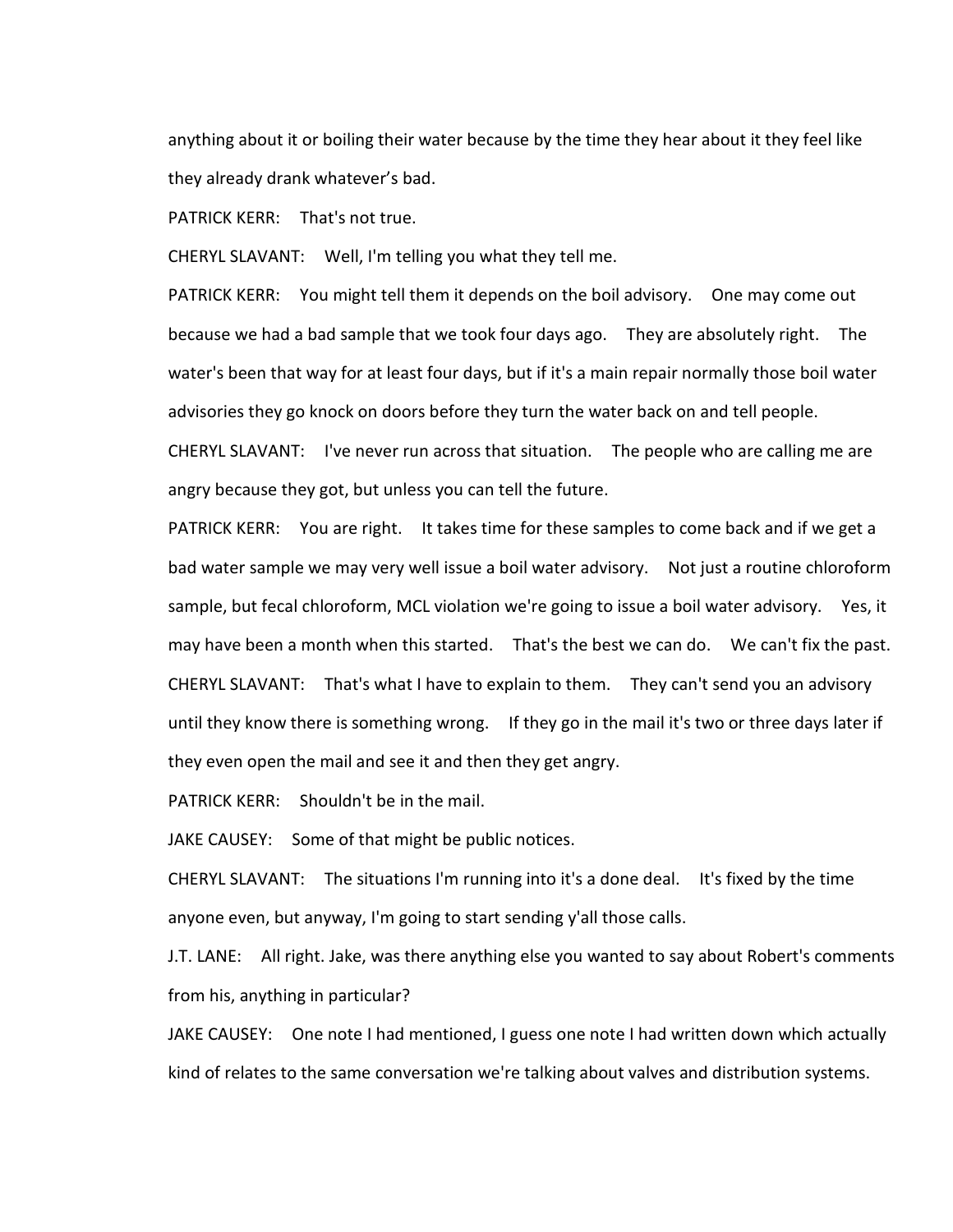You know it was interesting that some of the comments were it's too costly to put in all these valves. I get no benefit, but yet when you have to repair a main there's a huge benefit. If it's more of a cost benefit verses a public health benefit I know there are differences there. If I recall correctly we've already covered the whole valving issue as far as not being, I guess retroactive (inaudible) space every so often. But I think it's important that people do understand the benefits. Just as Pat, said you have five customers out of water, not 500. That's the benefit. I think it's very important to continually reiterate that. I mean to me the fact that we're talking about distribution systems today and the issues we've had with the amoebas and other things. Of course, I guess, in the storage tanks those are the major issues that we were focusing on in this amoeba response. Storage tank cleaning and inspections. Frankly we're looking at we need some frequency mandated to inspect and clean storage tanks. The recommendation is once every three years. We're looking at seven to ten storage tanks as places, a habitat for these amoebas. So some frequent cleaning, inspection of these tanks will help control the presence of these amoebas if they are living in these sediments that never get removed. They just sit in tanks and sit in tanks continually receding the distribution system. Another thing is we're talking about leakage. One thing it says in here service connection should be individually metered. I know some of the comments before have been we still have maybe a handful of water systems that are not metered, community systems. This would really apply to community systems. You can't get financing today without metered service connections. Also, you can't really determine your leakage in your distribution system without metered service connections. I think those are very important points to at least mention for this dialogue that looking at your unaccounted for water, I know flow meters on wells was a question. Well, that's purpose, one of the main purposes. You have flow meters. You have metered connections. You can ascertain what kind of leakage you have in your distribution system and that leakage has a significant public health impact. I think those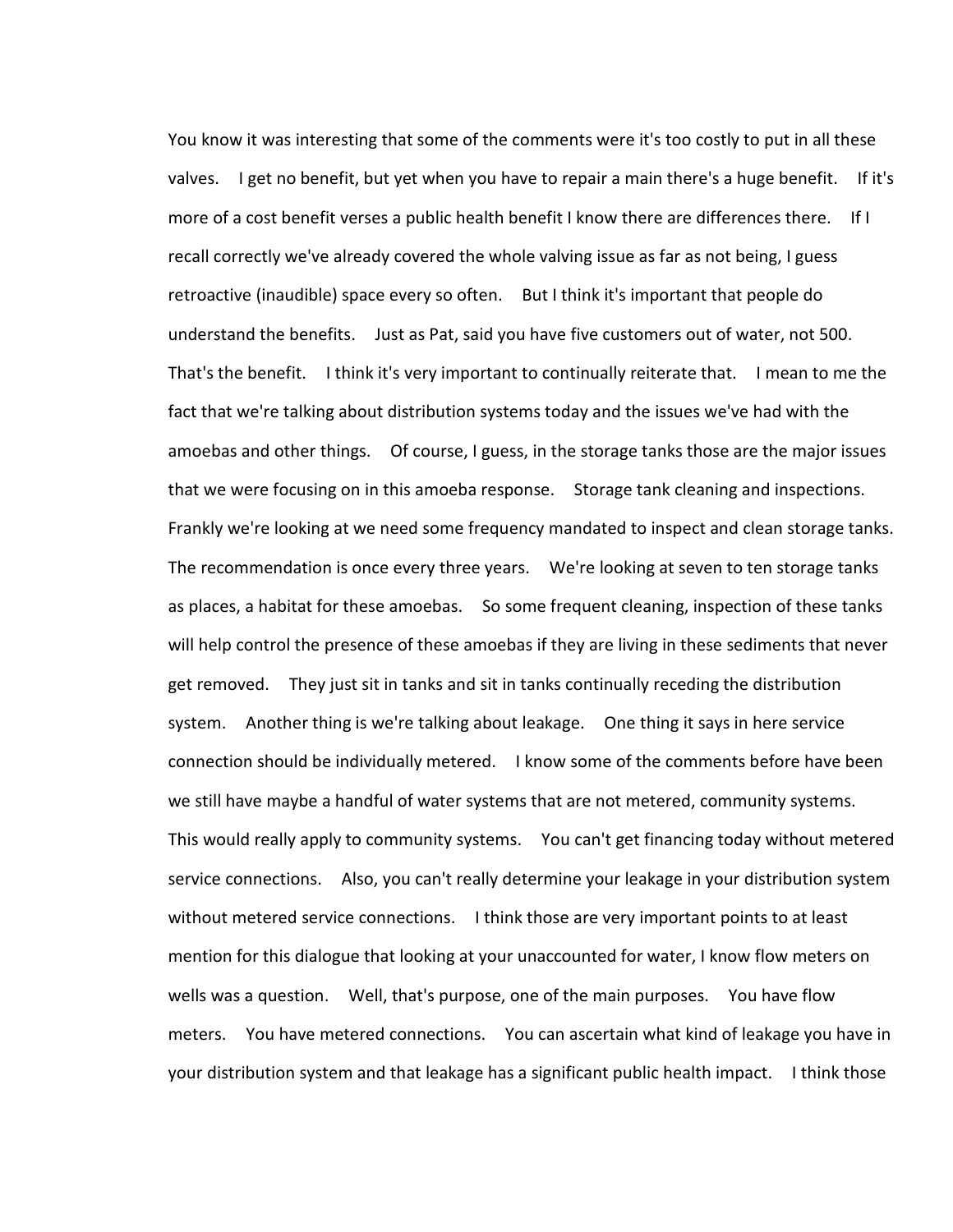are very, very important things I wanted to mention. I think I'll leave it at that. I guess the other thing, again, is asset management talking about lines older than 20 years. St. Bernard indicated their lines were over a 100 years old. Maybe some people have 100 year old lines. But that's something getting close to having to do some repairs there. I think that's all a very important part of the discussion. That's all I got on that.

J.T. LANE: So if there's no other comments or questions I guess we want to move on to item seven, old business, to have a quick discussion about parts one and two. Sheree, if you would give everyone a copy. This document represents the language for parts one and two that we've edited based on discussion and feedback from the webinars. And so at this point, I guess, Jake if you want to kind of give an overview of some of the big ticket items that you think are in it and certainly if anyone wants to have a discussion about anything Jake says, or if you've had a chance to come through this we can do that now, but we'll do a bulk discussion at our next meeting.

JAKE CAUSEY: I just made a couple of notes here. I guess, three, what I guess are called most apparent things that I think we're basically proposed to be removed or deleted to some extent. I'll just say that we disagreed with. The first meeting engineer's report on our plans review, plan submittal and specifications for permits. Frankly the content of the information being included in there. That is information that is very important for our review, as well as, frankly, the client and the water system. In a lot of our comments, repeated comments and such relate back to a lot of that same information that should be included in that engineer's report. I think that receiving that will expedite our plan review processes, rather than having so much back and forth in some of our reviews. Obviously for small projects an engineer's report would not be very long. It would probably be somewhat brief. I think having that as part of our plans review permit process for public water systems is very critical. I'm trying to recall even, especially when we started looking at if we just look at it historically switch let's say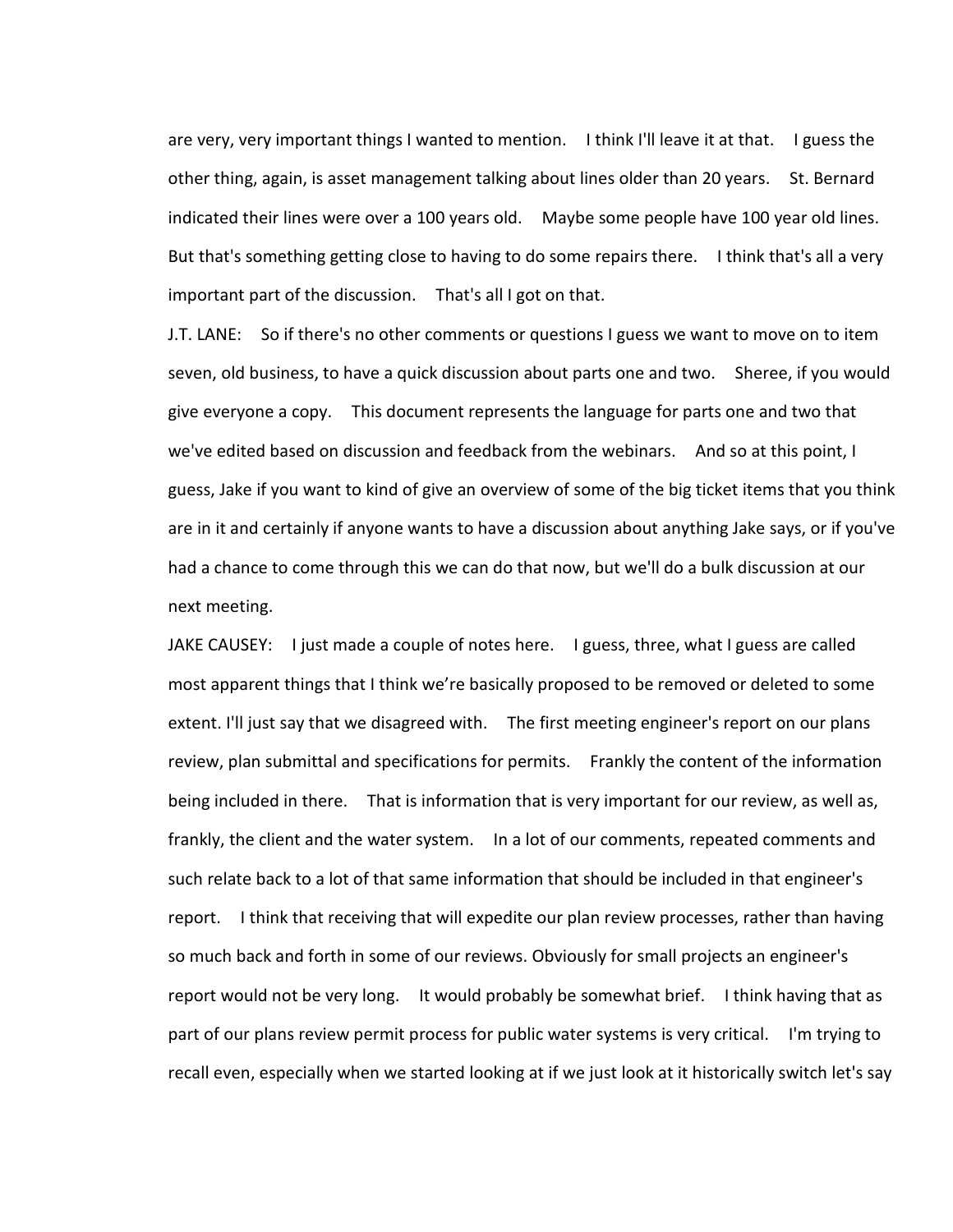from chlorines to chloramines. I can tell you there would be a tremendous amount of value in engineer's report from that public water system to know and be aware of monitoring and controlling things like nitrification. That should be part of that permit application. I guess just something to maybe go back, think about, look at, and have some more dialogue. Number two was a report on technical, managerial, and financial capacity of public water supplies undergoing additions and renovations. Again, we have systems that are adding to building, installing tanks with no plans to maintain them. Why a water system would construct a tank without any plan to ever maintain the tank, to recode it, to replace it. Things like asset management plans are critical. That's why systems are faced with challenges they have today. Something fails, no money to fix it and go into beg everybody they can to give them some money. Again, it's not, I guess, the point is there's not mandatory requirements necessary as far as what the content of those things are. It's just an evaluation. Engineering evaluation of the technical, managerial, financial capacity of water systems when adding and renovating their systems. One of the examples, and I guess for everyone's benefit this is new. This is in the 2012 ten state standards. It was not in 2003, and as I recall, not in 2007. Might have been the one after that. But I will say technical, managerial, and financial capacity is something that EPA is pushing states on very heavily. It's something that ensures the successful operation of a public water system. Talking about boards that are stubborn and don't want to do the things they need to do. If they are in the planning, permit process for new infrastructure there's an evaluation of how financially feasible and what their managerial and technical capacities are to operate and maintain their system. There's a tremendous amount of value in that for public health protection. That's where that comes from. And then the last one had to do with getting back to Dirk's favorite topic, flood protection. I can't recall exactly what it was, I guess from the committee, I think it was really having it do with access roads and may be, if I'm not mistaken, ten state standards maybe set a 100 year flood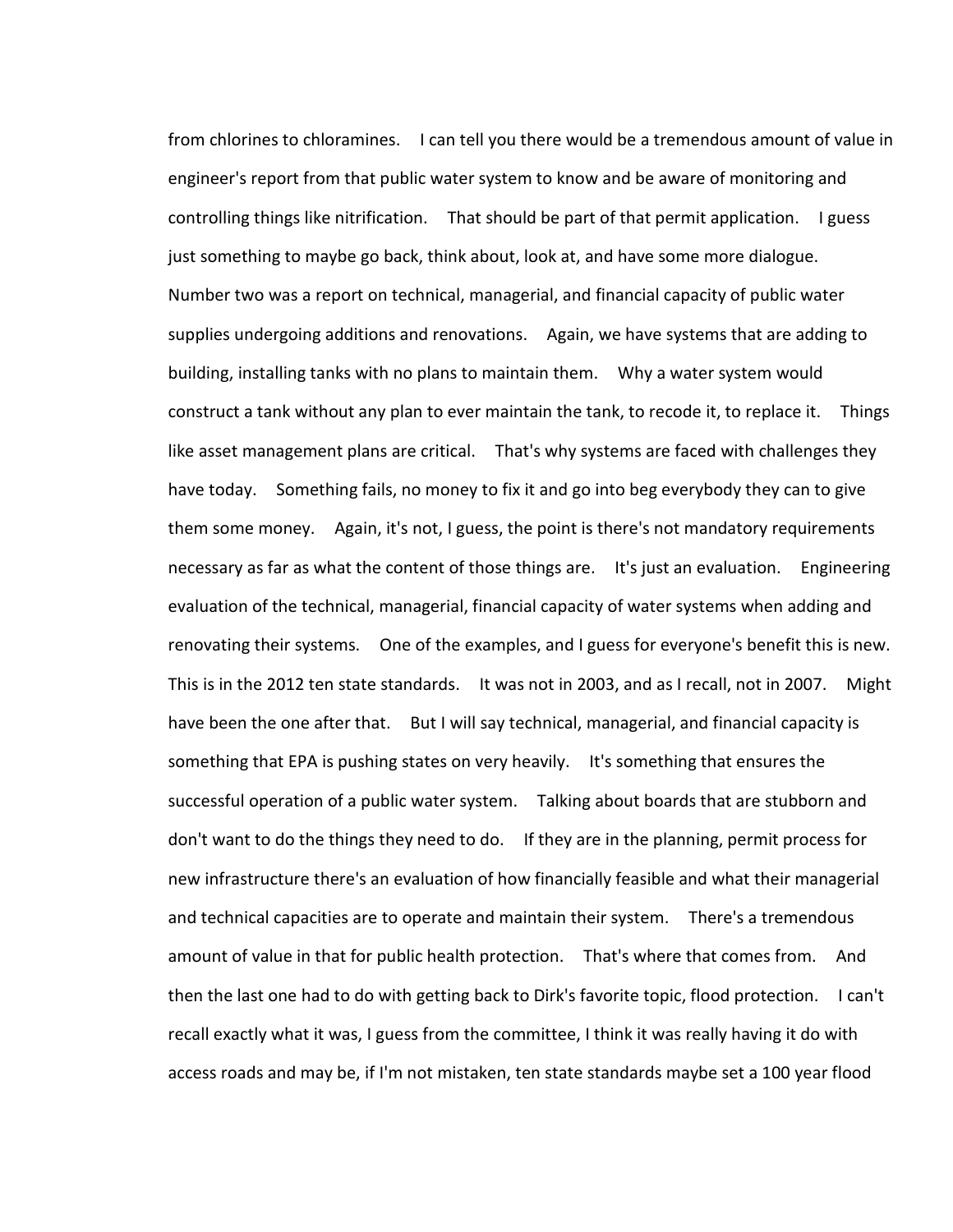and then the comment was that most streets that we have are not, may be they are designed 25 year flood. I think maybe it was deleted and maybe what we put in was 25 year flood, not a 100 year flood. But I mean access roads, I'll say this, are critical, not just during, obviously, normal conditions, but emergency conditions. Access to get supplies, materials, vehicles, etc. there. I think they had to be protected to any flood elevation. And so I think what we just did was put in it just had to be protected the same flood elevation as the 25 year flood elevation. Same as other streets it's connected to. We can go back and double check it. I'm trying to paraphrase. What we gave to you is what's there. Then I guess some of the areas to some extent kept as it was proposed may be with a slight modification. One was the conversation we just had about disinfection procedures, or I guess new mains or repairs. Basically, what we have is what's the process in the sanitary code or C652, but however in cases where the pressure drops below 20 PSI issue boil advisory, sample, clear the line, which is standard, I guess, really practice now except it's 15 PSI. The other is what we did, I guess, C652 is not in the sanitary code at all. So it is going to be an accepted standard in lieu of what's specified in the sanitary code. Two was, I guess, was something about the purchase agreements. OPH agrees that plants need to indicate and document an adequate source of supply. Water purchase contract between PWS and/or inter municipal agreements where applicable. And I wasn't here that first meeting, but some dialogue about maybe it was more concern of actual contract documents being submitted verses just a verification that there's an adequate source of supply. I think what we're saying here is that we just stuck with the same language that was proposed, or at least very similar. So the next one it was OPH agrees we do not need to know fire code requirements. We do not need you to go to your insurance office and have them tell us what the fire code requirements are. Our concern is that we build a system to meet certain demands is capable of meeting those demands, but don't necessarily need to go tell us what flow rating has to be for a certain whatever. I think we're just saying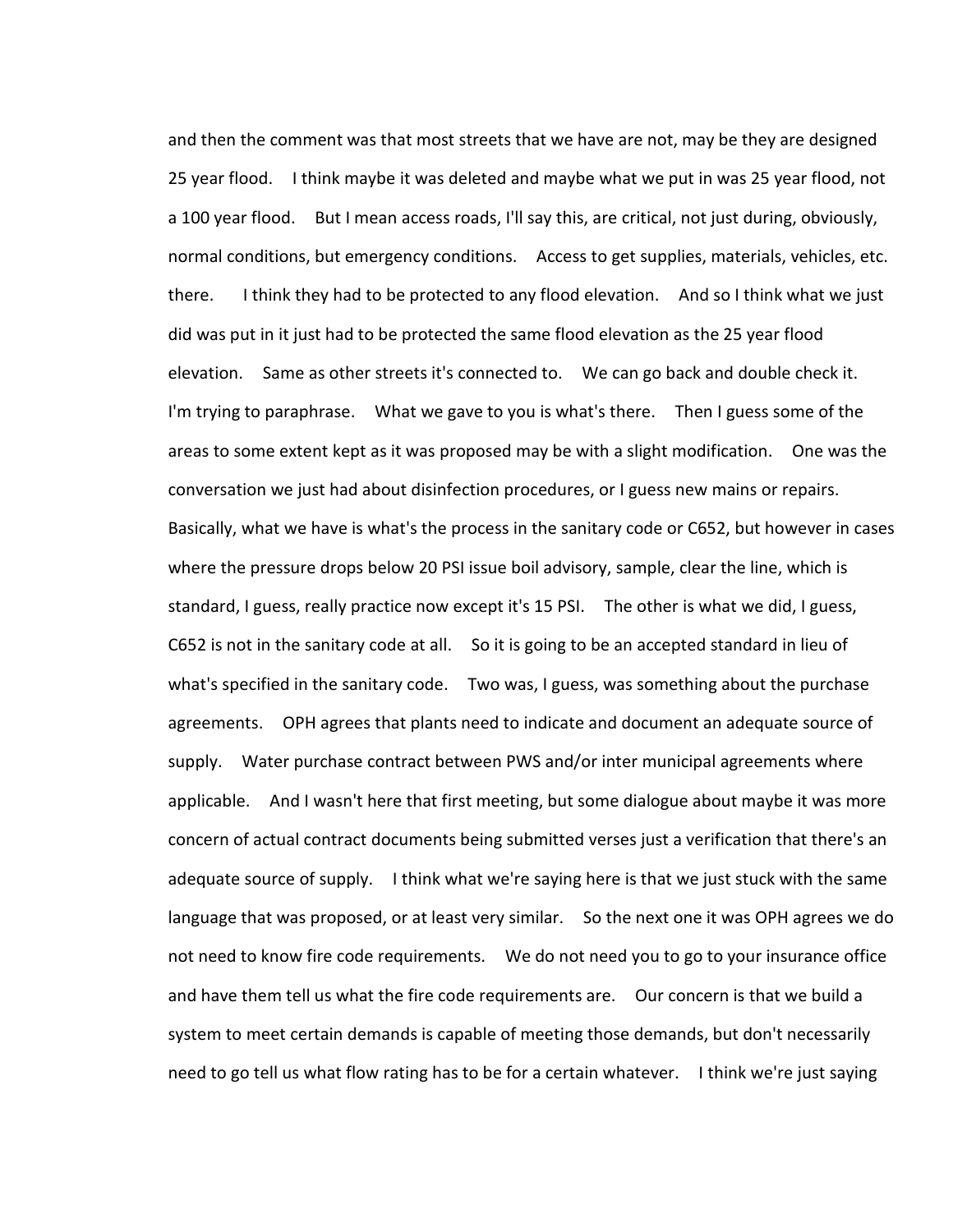that we stuck with what was proposed there. And then the last one there was a lot of comments we start talking about security oh, that's covered, that's covered. Well, if it's, but it may not be covered adequately. We do have a requirement for a fence and a locked gate. But I think there's a lot more security that is needed in public water supplies today, especially those using computers and SCADA systems because they are certainly at risk. We did not specifically propose any mandatory requirements to that effect, but I think there is some language in there about venerability assessments. That was a one-time deal. New systems don't have to do them. If you renovate your system you don't have to redo those, but certainly being aware of those, using those as a tool designing systems. I'm not sure what should really be mandated at this point, frankly beyond a fence and a locked gate. I think with SCADA computers you obviously need virus protection at least. Some of these basic things, but I don't know, hopefully a lot of systems have that. But it's just something to think about when the word security is used. There is a lot more to it than a fence and a locked gate. So just the fact that many comments were that's covered. It's not covered to the extent that perhaps I think it should be. I think that's just a separate issue. I think those were the highlights that I had. But you all have the documents.

J.T. LANE: Any comments, questions? All right. Now we move on to the public comment period. Is there anybody in attendance today that would like to make any comment about anything we discussed? Okay.

RANDY HOLLIS: For those engineers in here that need continuing education hours just for your benefit LAPELS has agreed we will be given up to ten hours of credit for participation in this. That will be granted at the end, I presume, in August. Like we're taking a course at LSU or something. I talked to them yesterday and they agreed this was definitely worth wild and we will be given a ten hour credit. I don't know about the water, but for engineers we'll get that.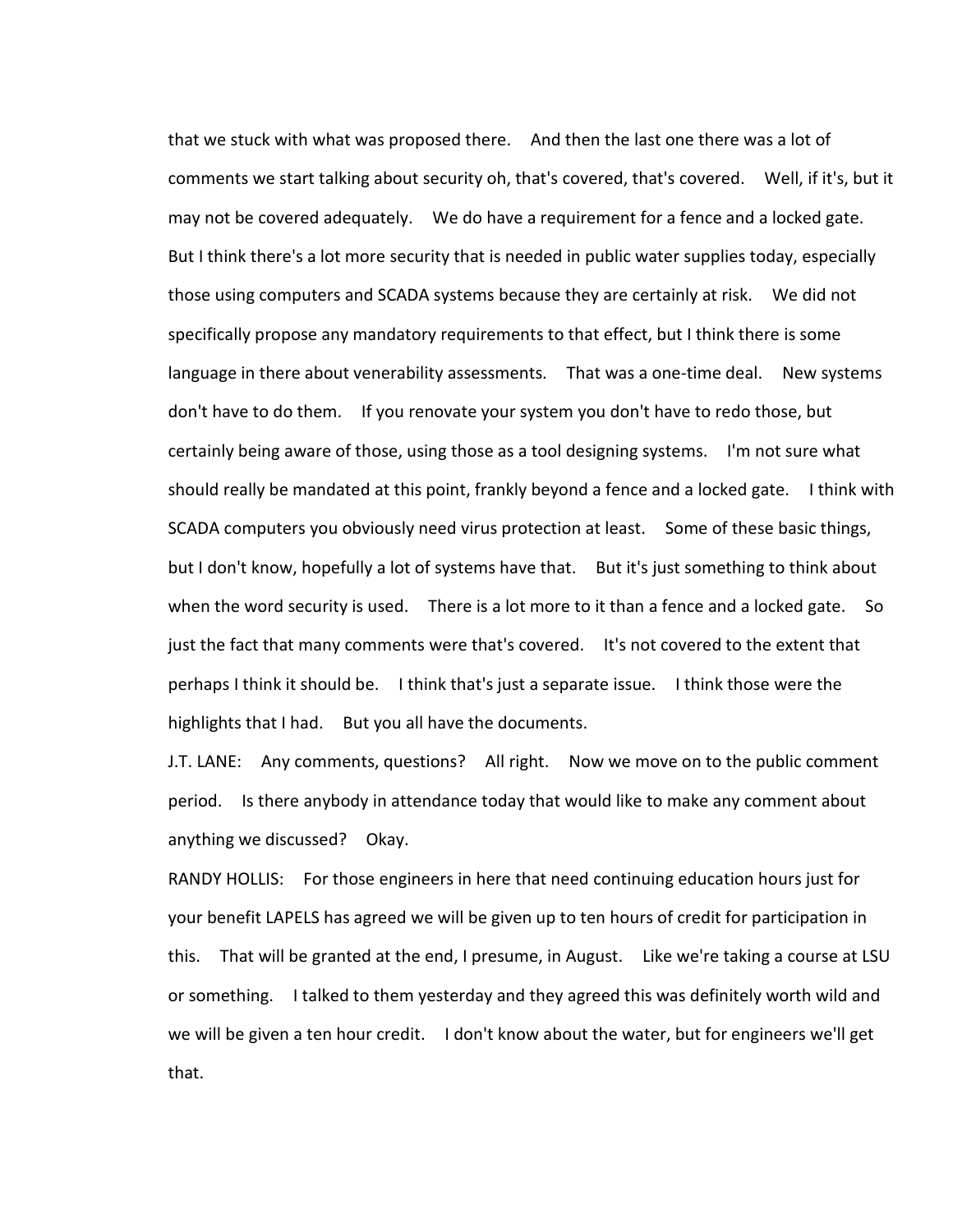## J.T. LANE: All right.

SHEREE TAILLON: Before we adjourn, so for the next session we have Rusty doing section nine and Pat doing section ten. I'm not sure, y'all had said you wanted to do it in the day time. Which yesterday we had 27 participants, previously at night we had 56 participants. Y'all make the call as to what time it is or what's more convenient with y'all, whatever. You don't have to tell me today, but just know that it is coming up and it is your turn. You pick the day and the time. So the next meeting is January 28th so we do have a lot of time between now and then and it's at 1:00.

J.T. LANE: A motion to adjourn?

CHRIS RICHARD: One more question. With what you added, what you just handed out a lot of things we discussed and agreed on were not incorporated on. What are we supposed to do with what's handed out? Are we supposed to comment and send our comments back and this committee is going discuss and vote (inaudible) and what's not? It looks like basically the same thing that we started with.

J.T. LANE: What I would do is review it and send us your comments in writing so that would certainly help us speed up any additional edits we can make and then just be ready to discuss them in the meeting.

CHRIS RICHARD: And then everybody would do that and vote at some point in time? J.T. LANE: Right.

SHEREE TAILLON: And I'll send out an electronic version of what you received today. PATRICK KERR: What does this have to do with our final document which is going to be chapter 12, right? I mean we're not going to have a stand alone Louisiana standard construction. How are you going to incorporate this to chapter 12? That's what we need to be doing, right?

JAKE CAUSEY: I think this was just to sort of, you know, more content rather than format.